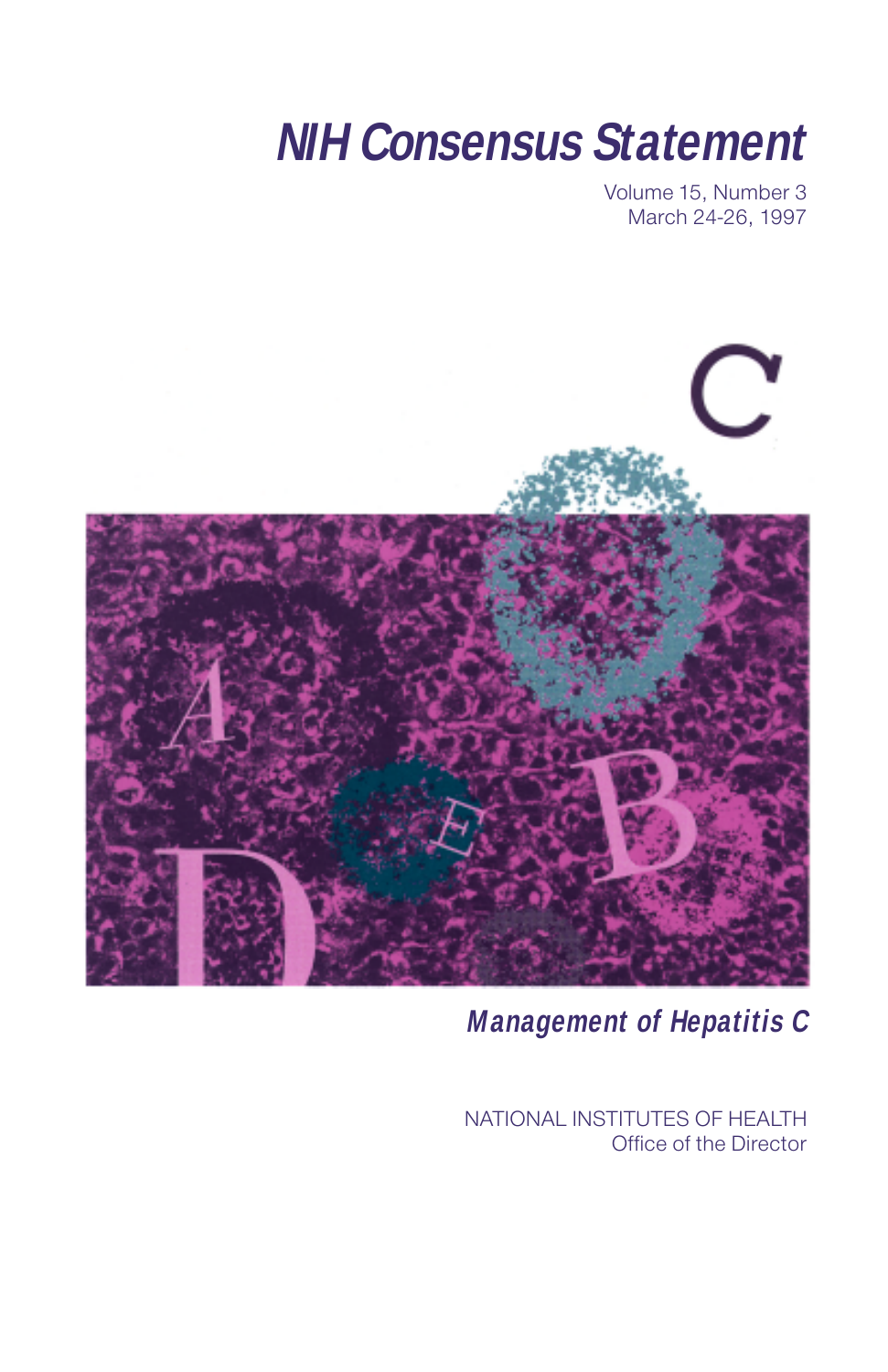### **About the NIH Consensus Development Program**

NIH Consensus Development Conferences are convened to evaluate available scientific information and resolve safety and efficacy issues related to a biomedical technology. The resultant NIH Consensus Statements are intended to advance understanding of the technology or issue in question and to be useful to health professionals and the public.

NIH Consensus Statements are prepared by nonadvocate, non-Federal panels of experts, based on (1) presentations by investigators working in areas relevant to the consensus questions during a 2-day public session, (2) questions and statements from conference attendees during open discussion periods that are part of the public session, and (3) closed deliberations by the panel during the remainder of the second day and morning of the third. This statement is an independent report of the consensus panel and is not a policy statement of NIH or the Federal Government.

### **Reference Information**

For making bibliographic reference to this consensus statement, it is recommended that the following format be used, with or without source abbreviations, but without authorship attribution:

Management of Hepatitis C. NIH Consens Statement 1997 Mar 24-26; 15(3): 1-41.

### **Continuing Medical Education**

The continuing medical education activity included with this statement was planned and produced in accordance with the Accreditation Council for Continuing Medical Education Essentials.

### **Publications Ordering Information**

NIH Consensus Statements, NIH Technology Assessment Statements, and related materials are available by writing to the NIH Consensus Program Information Center, P.O. Box 2577, Kensington, MD 20891; by calling toll free 1-888-NIH-CONSENSUS (888-644-2667); or by visiting the NIH Consensus Development Program home page on the World Wide Web at http://consensus.nih.gov.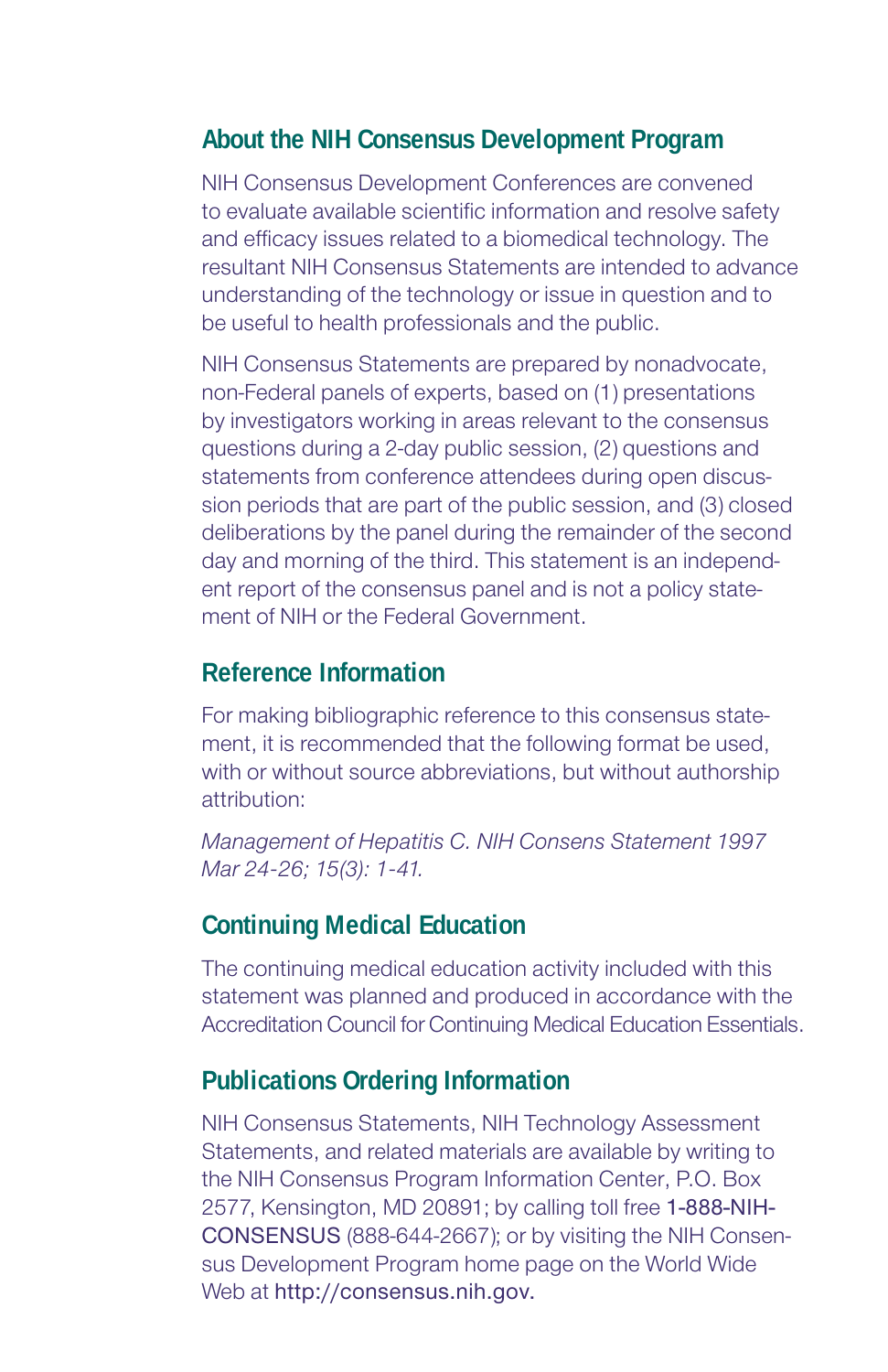

**Management of Hepatitis C** 

This statement reflects the panel's assessment of medical knowledge available at the time the statement was written. Thus, it provides a "snapshot in time" of the state of knowledge on the conference topic. When reading the statement, keep in mind that new knowledge is inevitably accumulating through medical research.



NATIONAL INSTITUTES OF HEALTH Office of the Director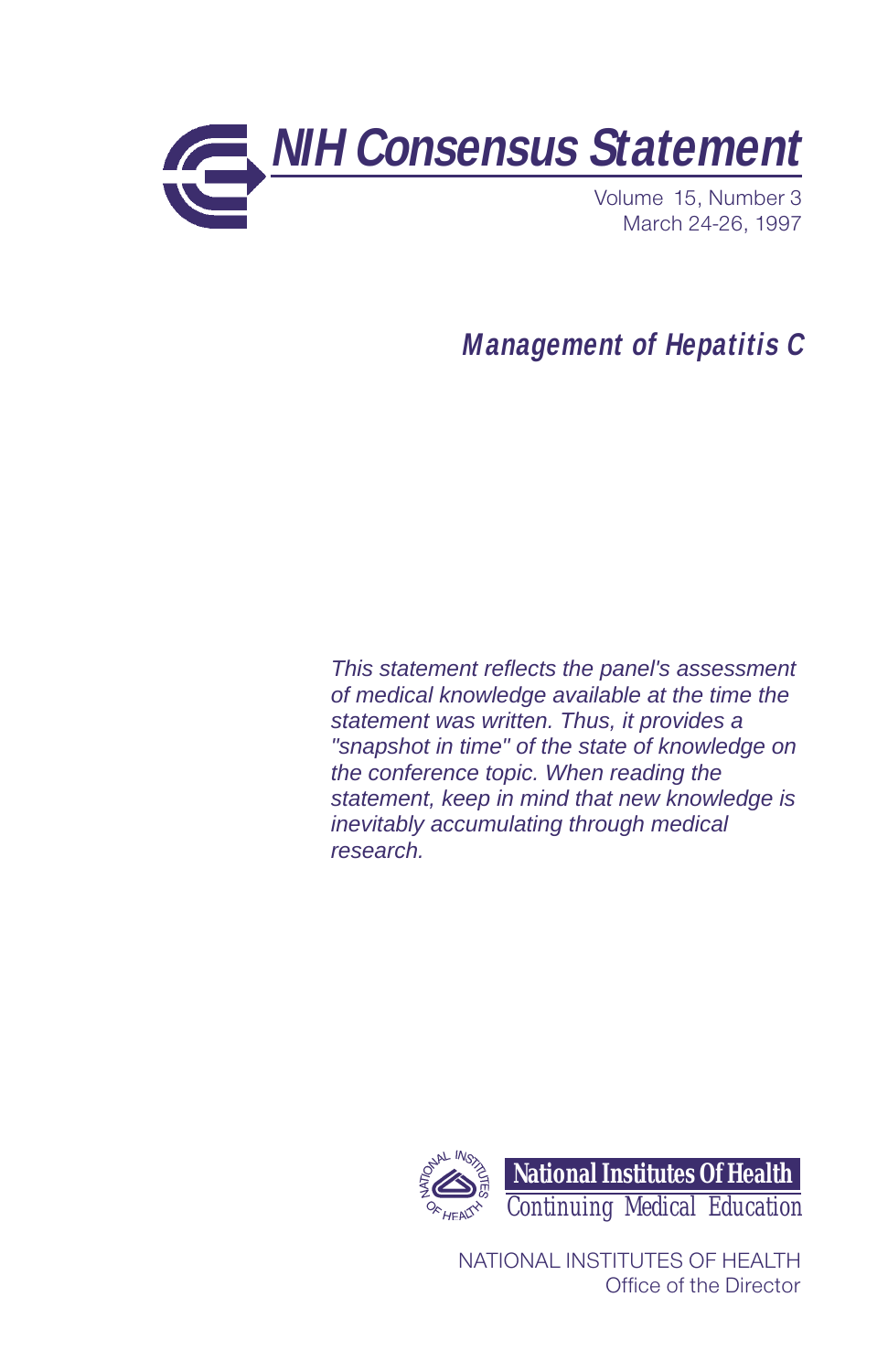## **Abstract**

## **Objective**

To provide health care providers, patients, and the general public with a responsible assessment of current available methods to diagnose, treat, and manage hepatitis C.

## **Participants**

A non-Federal, nonadvocate, 12-member panel representing the fields of general internal medicine, hepatology, gastroenterology, infectious diseases, medical ethics, transfusion medicine, epidemiology, biostatistics, and the public. In addition, 25 experts from these same fields presented data to the panel and a conference audience of 1,600.

## **Evidence**

The literature was searched through Medline and an extensive bibliography of references was provided to the panel and the conference audience. Experts prepared abstracts with relevant citations from the literature. Scientific evidence was given precedence over clinical anecdotal experience.

### **Consensus Process**

The panel members, answering predefined questions, developed their conclusions based on the scientific evidence presented in open forum and the scientific literature. The panel composed a draft statement that was read in its entirety and circulated to the experts and the audience for comment. Thereafter, the panel resolved conflicting recommendations and released a revised statement at the end of the conference. The panel finalized the revisions within a few weeks after the conference.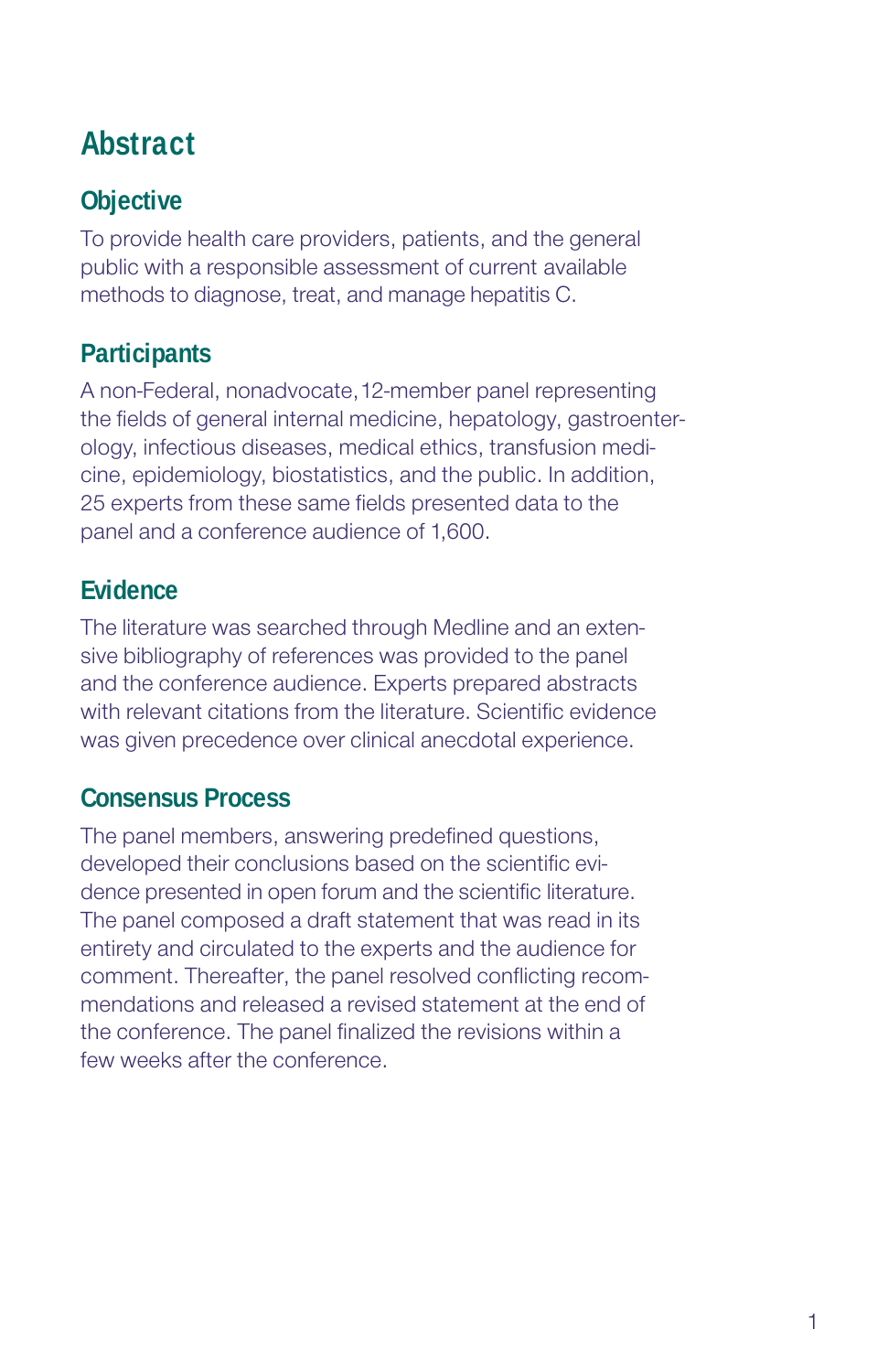### **Conclusions**

Hepatitis C is a common infection with a variable course that can lead to chronic hepatitis, cirrhosis, and hepatocellular carcinoma. The course of illness may be adversely affected by various factors, especially alcohol consumption. Therefore, more than one drink per day is strongly discouraged in patients with hepatitis C, and abstinence from alcohol is recommended. Initial therapy with interferon alfa (or equivalent) should be 3 million units three times per week for 12 months. Patients not responding to therapy after 3 months should not receive further treatment with interferon alone, but should be considered for combination therapy of interferon and ribavirin or for enrollment in investigational studies. Individuals infected with the hepatitis C virus should not donate blood, organs, tissues, or semen. Safe sexual practices, including the use of latex condoms, is strongly encouraged for individuals with multiple sexual partners. Expansion of needle exchange programs should be considered in an effort to reduce the rate of transmission of hepatitis C among injection drug users.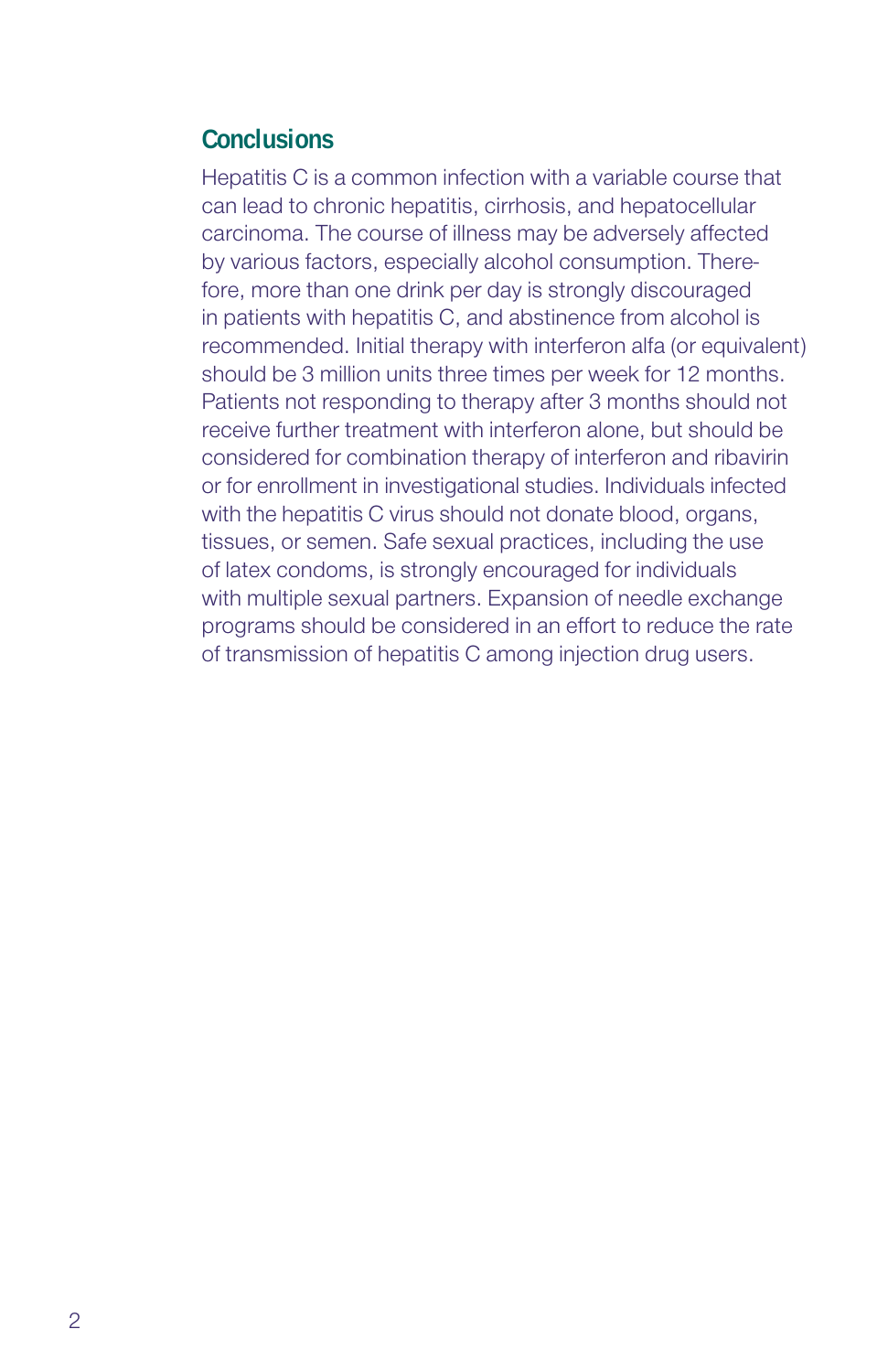## **Introduction**

The hepatitis C virus (HCV) is one of six viruses (A, B, C, D, E, and G) that together account for the majority of cases of viral hepatitis. According to the National Health and Nutrition Examination Survey of 1988-94 and other population-based surveys, estimates of the incidence and prevalence of HCV infection have been made. Nearly 4 million Americans are infected with hepatitis C. The infection is more common in minority populations (3.2 percent of African-Americans and 2.1 percent of Mexican-Americans) than in non-Hispanic whites (1.5 percent). The incidence of hepatitis C infection appears to be declining since its peak in 1989. Currently, approximately 30,000 acute new infections are estimated to occur each year, about 25 to 30 percent of which are diagnosed. Hepatitis C accounts for 20 percent of all cases of acute hepatitis. Currently, hepatitis C is responsible for an estimated 8,000 to 10,000 deaths annually, and without effective intervention that number is postulated to triple in the next 10 to 20 years. Hepatitis C is now the leading reason for liver transplantation in the United States.

The switch from commercial to volunteer blood donors and the development of a diagnostic blood test for hepatitis B in the early 1970s led to screening of blood donors and reduced from 30 to 10 percent the incidence of hepatitis following multiple transfusions. The remainder of these transfusionassociated cases were termed "non-A, non-B" hepatitis. In 1989, Michael Houghton and his colleagues ushered in a new era for the discovery of infectious agents when they used molecular biologic techniques to clone hepatitis C, the agent responsible for 80 to 90 percent of non-A, non-B hepatitis. This was a scientific tour de force because the technique was successful in identifying an agent that had not been visualized, grown in culture, or immunologically defined. Following the introduction of sensitive and effective blood tests for the detection of hepatitis C, the risk of transfusion-related hepatitis is now in the range of 1 in 100,000 units transfused.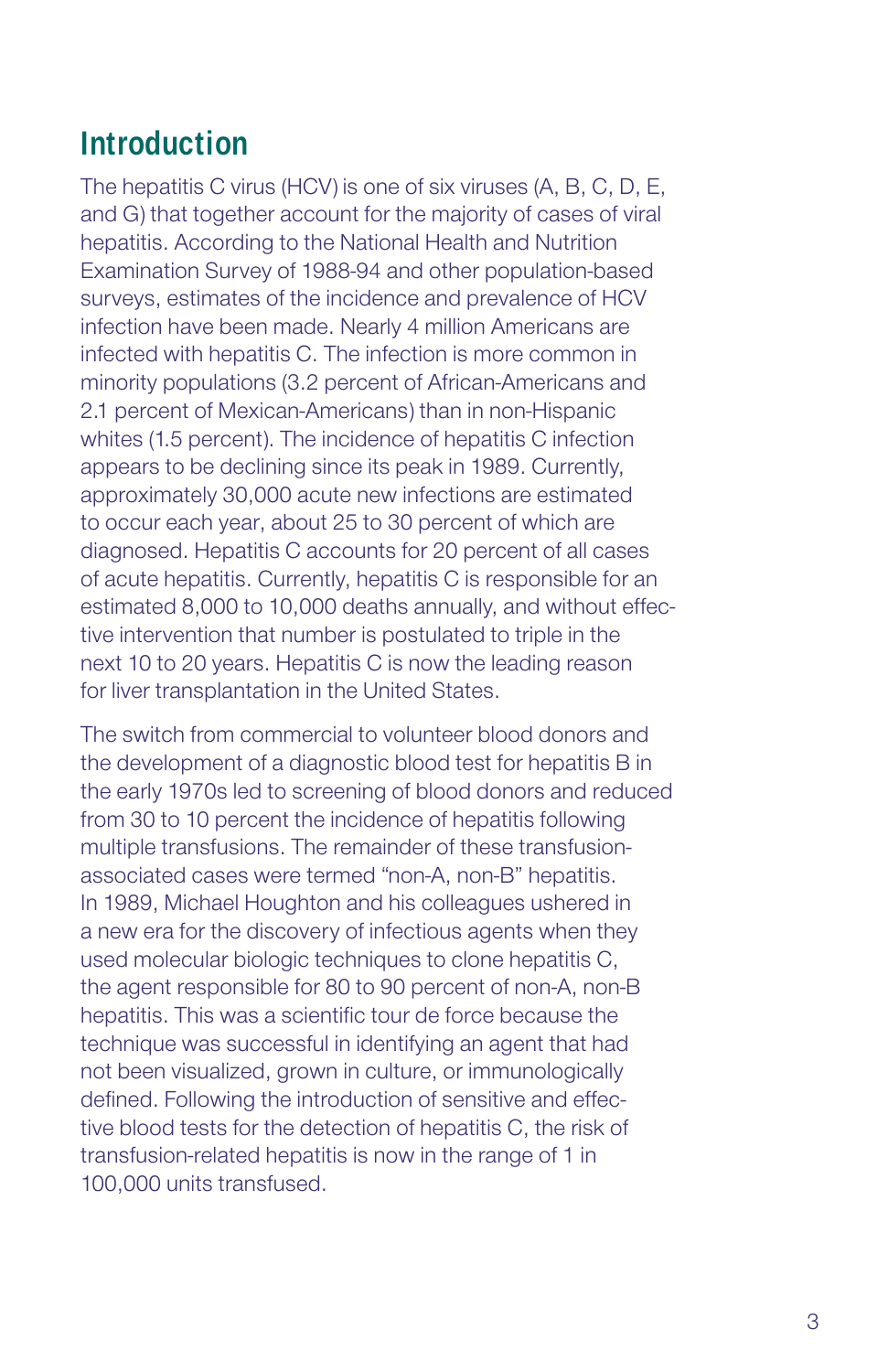Hepatitis C is transmitted primarily by the parenteral route, and sources of infection include injection drug use, needlestick accidents, and transfusions of blood or blood products. Since 1990 and the introduction of tests for anti-HCV, new cases of posttransfusion hepatitis C have virtually disappeared. Hepatitis C virus is not easily cleared by the host's immunologic defenses. Thus, a persistent infection develops in perhaps as many as 85 percent of patients with acute hepatitis C. This inability to clear the virus by the infected host sets the stage for the development of chronic liver disease. The range of disease states following hepatitis C infection is broad. In contrast to hepatitis A and B, there is no effective vaccine to prevent acquisition of hepatitis C infection.

For the reasons listed above, the National Institute of Diabetes and Digestive and Kidney Diseases and the Office of Medical Applications of Research of the National Institutes of Health, along with cosponsors, the National Institute of Allergy and Infectious Diseases, National Heart, Lung, and Blood Institute, National Institute on Drug Abuse, and Centers for Disease Control and Prevention, sponsored a Consensus Development Conference on March 24-26, 1997. Following 11/2 days of testimony by experts in the relevant fields and discussion from the audience, a consensus panel representing general internal medicine, hepatology, gastroenterology, infectious diseases, medical ethics, transfusion medicine, epidemiology, biostatistics, and the public considered the evidence and formulated a consensus statement to address the following six predefined questions:

- $\cdot$  What is the natural history of hepatitis C?
- $\cdot$  What is the most appropriate approach to diagnose and monitor patients?
- $\cdot$  What is the most effective therapy for hepatitis C?
- Which patients with hepatitis C should be treated?
- What recommendations to patients can be made to prevent transmission of hepatitis C?
- What are the most important areas for future research?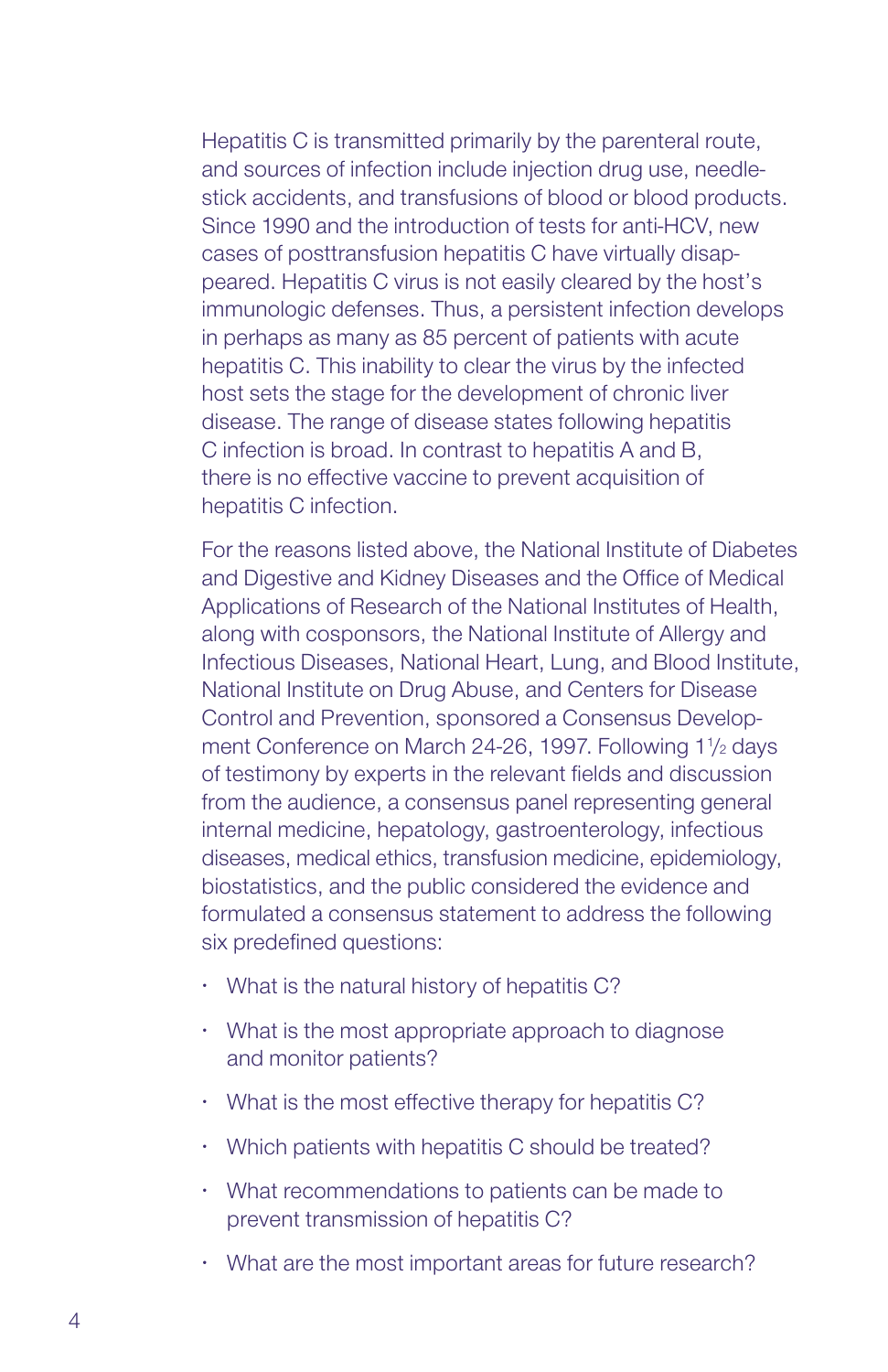## **What is the Natural History of Hepatitis C?**

## **The Virus**

The hepatitis C virus is an RNA virus of the Flaviviridae family. Individual isolates consist of closely related yet heterogeneous populations of viral genomes (quasispecies). Probably as a consequence of this genetic diversity, HCV has the ability to escape the host's immune surveillance, leading to a high rate of chronic infection. Comparing the genomic nucleotide sequences from different HCV isolates enables classification of viruses into several genotypes and many more subtypes. The extensive genetic heterogeneity of HCV has important diagnostic and clinical implications, perhaps explaining variations in clinical course, difficulties in vaccine development, and lack of response to therapy.

## **Clinical Course**

Data on the natural history of hepatitis C are limited because the onset of infection is often unrecognized and the early course of the disease is indolent and protracted in many individuals. Prospective cohort studies are few, are typically small, include relatively few subjects whose date of infection can be well documented (e.g., blood transfusion recipients and victims of accidental needle sticks), and have relatively short followup. The natural history of this disease appears to differ according to geography, alcohol use, virus characteristics (e.g., genotype, viral load), coinfection with other viruses, and other unexplained factors.

### **Acute Infection**

 in 1 to 3 weeks. Within an average of 50 days (range: 15 to After initial exposure, HCV RNA can be detected in blood 150 days), virtually all patients develop liver cell injury, as shown by elevation of serum alanine aminotransferase (ALT). The majority of patients are asymptomatic and anicteric. Only 25 to 35 percent develop malaise, weakness, or anorexia, and some become icteric. Fulminant liver failure following HCV infection has been reported but is a rare occurrence. Antibodies to HCV (anti-HCV) almost invariably become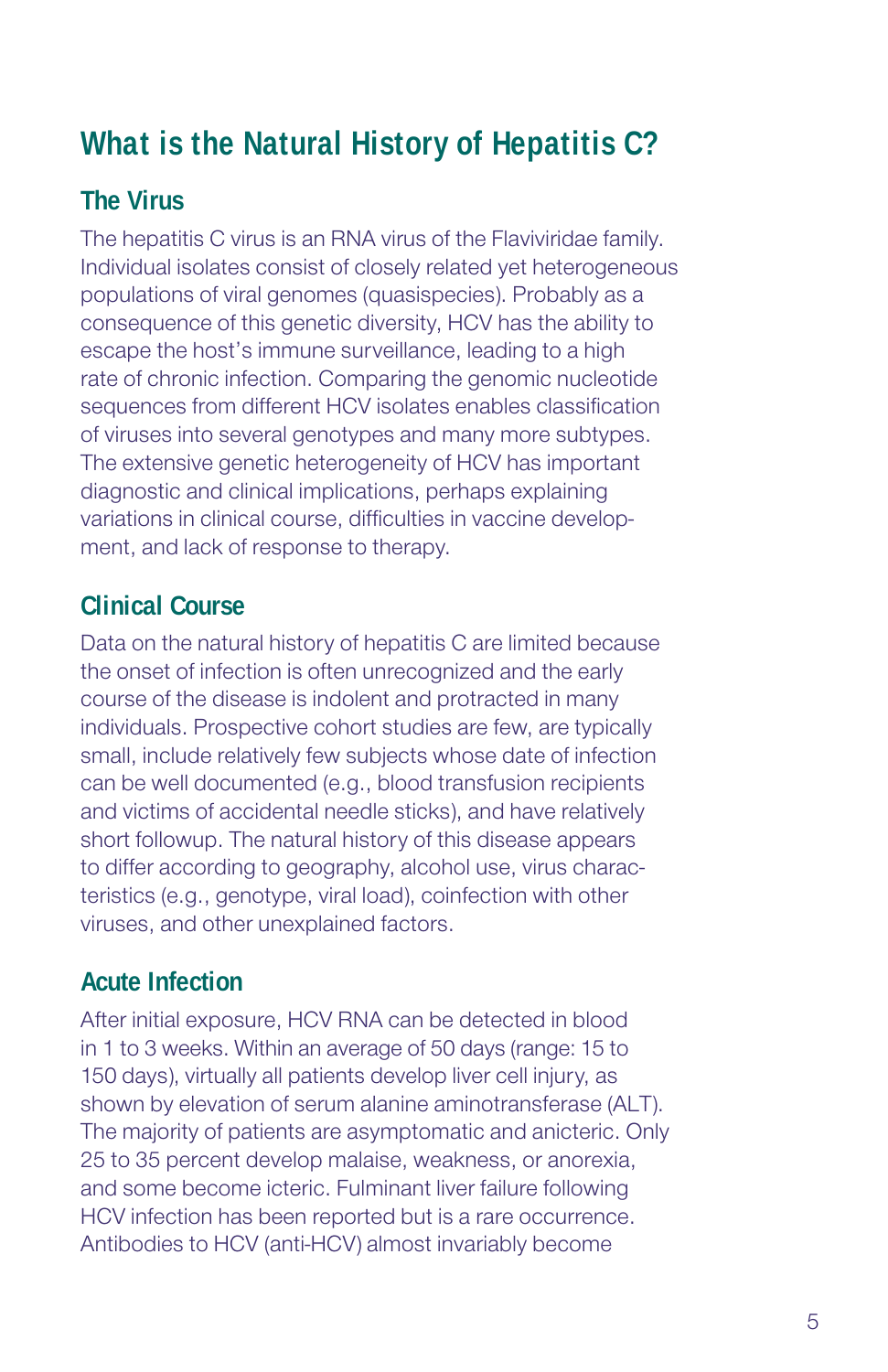detectable during the course of illness. Anti-HCV can be detected in 50 to 70 percent of patients at the onset of symptoms and in approximately 90 percent of patients 3 months after onset of infection. HCV infection is selflimited in only 15 percent of cases. Recovery is characterized by disappearance of HCV RNA from blood and return of liver enzymes to normal.

### **Chronic Infection**

About 85 percent of HCV-infected individuals fail to clear the virus by 6 months and develop chronic hepatitis with persistent, although sometimes intermittent, viremia. This capacity to produce chronic hepatitis is one of the most striking features of HCV infection. The majority of patients with chronic infection have abnormalities in ALT levels that can fluctuate widely. About one-third of patients have persistently normal serum ALT levels. Antibodies to HCV or circulating viral RNA can be demonstrated in virtually all patients.

Chronic hepatitis C is typically an insidious process, progressing, if at all, at a slow rate without symptoms or physical signs in the majority of patients during the first two decades after infection. A small proportion of patients with chronic hepatitis C, perhaps fewer than 20 percent, develop nonspecific symptoms, including mild intermittent fatigue and malaise. Symptoms first appear in many patients with chronic hepatitis C at the time of development of advanced liver disease.

In chronic hepatitis, inflammatory cells infiltrate the portal tracts and may also collect in small clusters in the parenchyma. The latter instance is usually accompanied by focal liver cell necrosis. The margin of the parenchyma and portal tracts may become inflamed, with liver cell necrosis at this site (interface hepatitis). If and when the disease progresses, the inflammation and liver cell death may lead to fibrosis. Mild fibrosis is confined to the portal tracts and immediately adjacent parenchyma. More severe fibrosis leads to bridging between portal tracts and between portal tracts and hepatic veins. Such fibrosis can progress to cirrhosis, defined as a state of diffuse fibrosis in which fibrous septae separate clusters of liver cells into nodules. The extent of fibrosis determines the stage of disease and can be reliably assessed.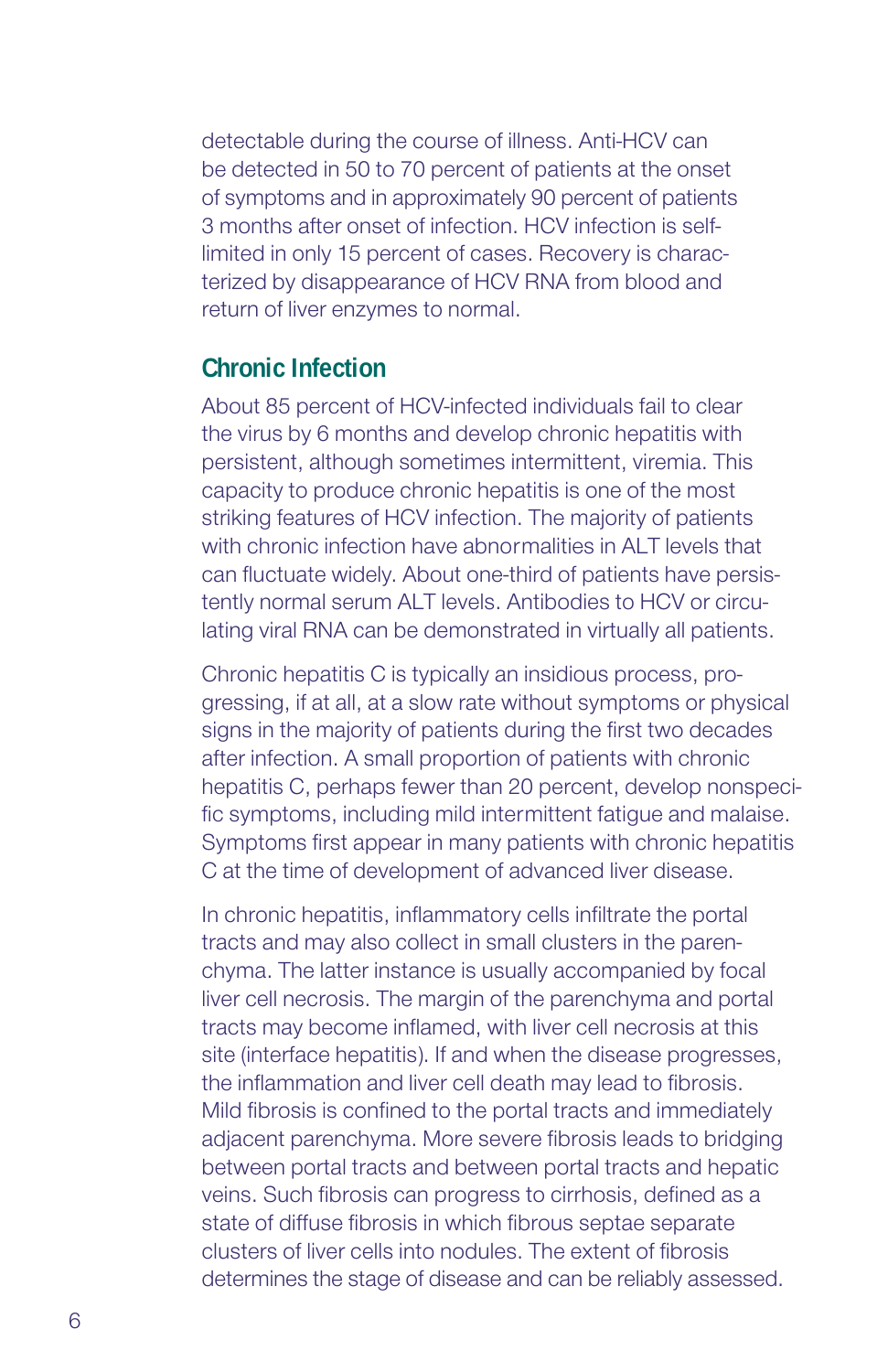Severe fibrosis and necroinflammatory changes predict progression to cirrhosis. Once cirrhosis is established, complications can ensue that are secondary to liver failure and/ or to portal hypertension, such as jaundice, ascites, variceal hemorrhage, and encephalopathy. The development of any of these complications marks the transition from a compensated to a decompensated cirrhosis.

The rate of progression is highly variable. Long-term studies suggest that most patients with progressive liver disease who develop cirrhosis have detectable ALT elevations; these can, however, be intermittent. The relationship is inconsistent between ALT levels and disease severity as judged histologically. Although patients with HCV infection and normal ALT levels have been referred to as "healthy" HCV carriers, liver biopsies can show histological evidence of chronic hepatitis in many of these patients.

### **Cirrhosis of the Liver**

Chronic hepatitis C infection leads to cirrhosis in at least 20 percent of patients within two decades of the onset of infection. Cirrhosis and end-stage liver disease may occasionally develop rapidly, especially among patients with concomitant alcohol use.

### **Hepatocellular Carcinoma**

Chronic infection by HCV is associated with an increased risk of liver cancer. The prevailing concept is that hepatocellular carcinoma (HCC) occurs against a background of inflammation and regeneration associated with chronic hepatitis over the course of approximately three or more decades. Most cases of HCV-related HCC occur in the presence of cirrhosis.

The risk that a person with chronic hepatitis C will develop HCC appears to be 1 to 5 percent after 20 years, with striking variations in rates in different geographic areas of the world. Once cirrhosis is established, the rate of development of HCC increases to 1 to 4 percent per year. Among patients with cirrhosis due to hepatitis C, HCC develops more commonly in men than in women and in older than in younger patients.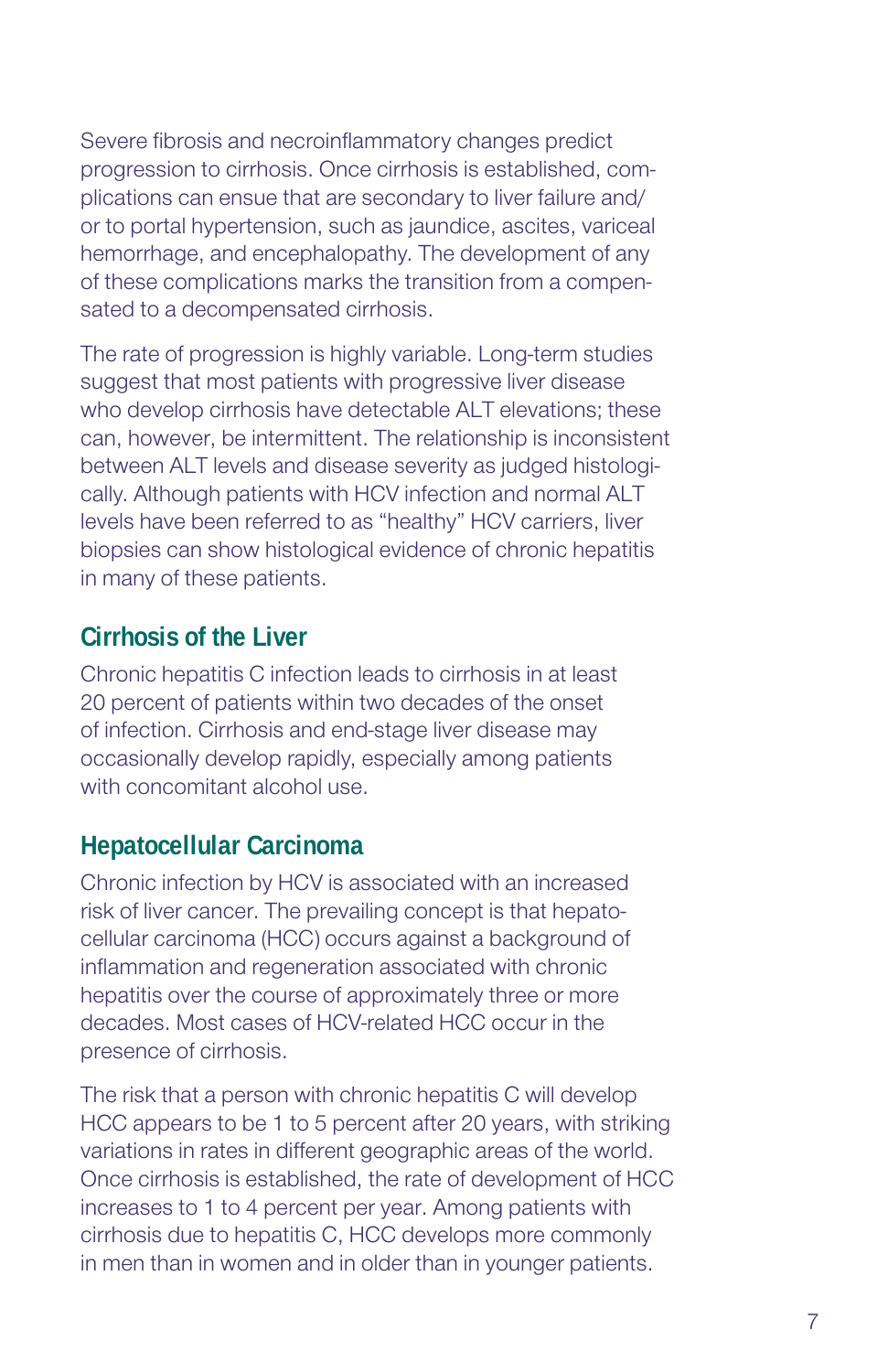### **Extrahepatic Manifestations of HCV**

Patients with chronic hepatitis C occasionally present with extrahepatic manifestations or syndromes considered to be of immunologic origin, including arthritis, keratoconjunctivitis sicca, lichen planus, glomerulonephritis, and essential mixed cryoglobulinemia. Cryoglobulins may be detected in the serum of about one-third of patients with HCV, but the clinical features of essential mixed cryoglobulinemia develop in only about 1 to 2 percent of patients. Chronic hepatitis C may be a major underlying cause of porphyria cutanea tarda.

### **Mortality**

After an average followup of 18 years, a prospective study of patients who received blood transfusions showed no difference in overall mortality between HCV-infected cases and noninfected controls. Liver-related mortality, although rare, was twice as high in the cases (3.2 percent vs. 1.5 percent). A recent European study showed that survival among hepatitis C patients with compensated cirrhosis was 91 percent after 5 years and 79 percent after 10 years. Among patients developing decompensated cirrhosis, however, 5-year survival was only 50 percent.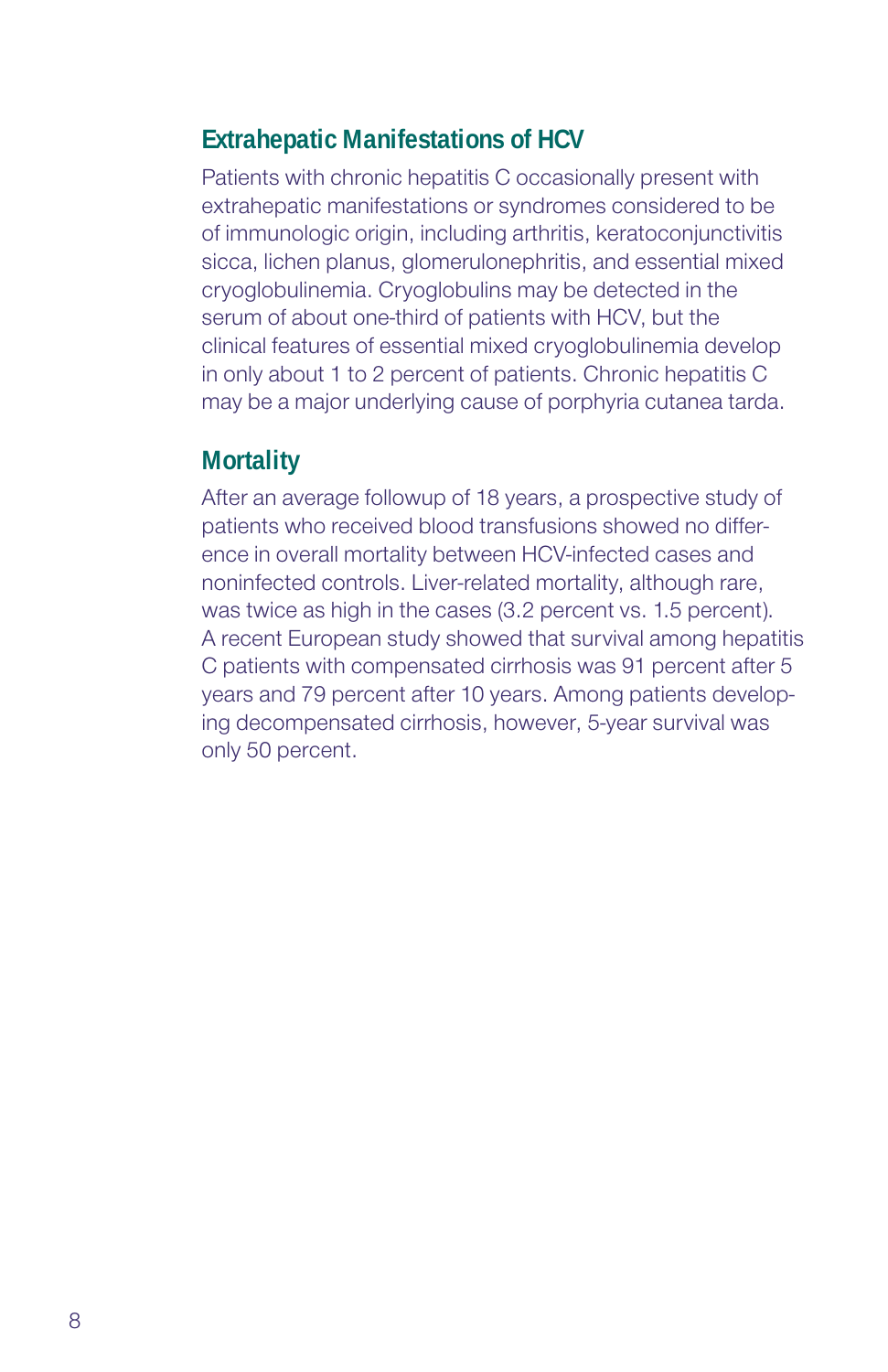## **What Is the Most Appropriate Approach to Diagnose and Monitor Patients?**

A variety of tests are available for hepatitis C diagnosis. Tests that detect antibody against the virus include the enzyme immunoassays (EIAs), which contain HCV antigens from the core and nonstructural genes, and the recombinant immunoblot assays (RIBAs), which contain the same HCV antigens as EIA in an immunoblot format. In addition, several polymerase chain reaction (PCR)-based assays for HCV RNA have been developed to detect the RNA virus directly. Liver biopsy can determine the extent of liver injury due to HCV. Although some histologic findings are characteristic of HCV infection, such as portal lymphoid aggregates, steatosis, and bile duct injury, these alone are not sufficiently specific to establish a diagnosis of hepatitis C. There are currently no reliable, readily available tests for detection of HCV antigens in the liver.

The EIA tests are reproducible and inexpensive and have been automated. They are suitable for screening low- and high-prevalence populations and as an initial test for patients with clinical liver disease. The RIBA test is most frequently used as a supplemental assay. Qualitative HCV RNA detection by reverse transcription (RT)-PCR is generally accepted as the most sensitive test, and a standardized assay has been developed. However, significant variability of results among laboratories has been reported in proficiency surveys. Clinicians should be aware of the proficiency record of laboratories performing HCV RNA testing to ensure test accuracy for their patients.

 performed to date indicate that 25 to 60 percent of blood Using carefully standardized research PCR tests for HCV RNA as a reference standard, the sensitivity of the secondgeneration enzyme immunoassay, EIA-2, is 92 to 95 percent. Its specificity has not been precisely established. Studies donors with no risk factors for hepatitis C who are positive by the EIA-2 test are also positive by the PCR test for HCV RNA. Of low-risk donors who are both EIA-2 and RIBA-positive, 70 to 75 percent are positive for HCV RNA. Positive predictive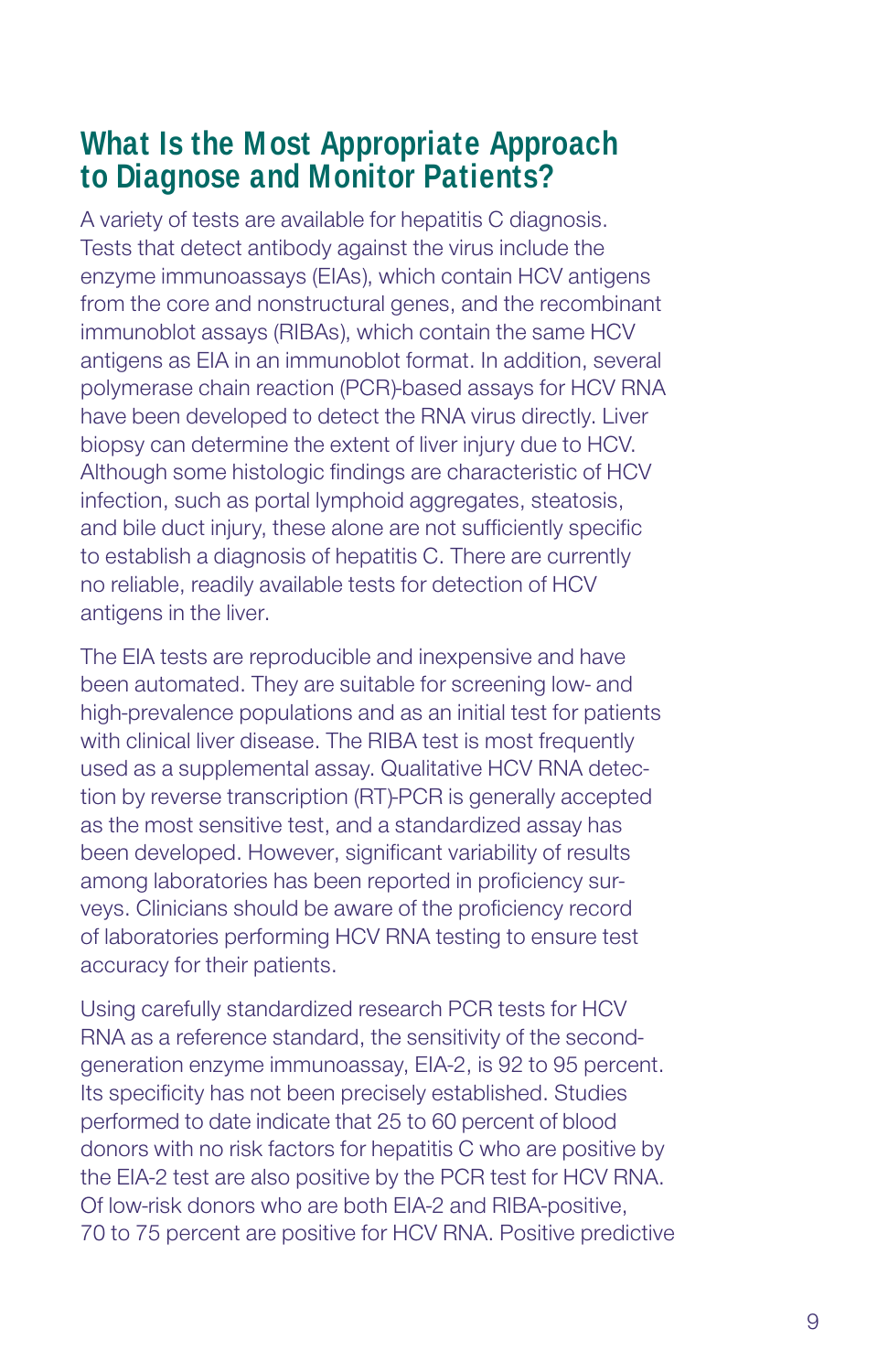values are much higher in patients with hepatitis C risk factors, elevated ALT levels, or clinical liver disease.

Practitioners frequently encounter patients suspected of having HCV infection. In low-risk populations, such as blood donors who report no risk factors for HCV (e.g., parenteral drug use, history of transfusion, multiple sexual partners), a negative EIA test is sufficient to rule out infection. However, low-risk individuals with positive EIA tests should undergo supplementary RIBA testing. If the RIBA is negative, the anti-HCV EIA result is likely to have been a false positive, and the patient is unlikely to have hepatitis C. If the RIBA is positive, the patient can be assumed to have or to have had hepatitis C. These patients can benefit by testing for HCV RNA by PCR, the result of which will indicate whether the patient has ongoing viremia. A single positive assay for HCV RNA by PCR confirms HCV infection; unfortunately, a single negative assay does not prove that the patient is not viremic or has recovered from hepatitis C. Followup testing for ALT levels and perhaps repeating the HCV RNA in the future may be needed. If the results of the RIBA are "indeterminant," follow-up testing is indicated to demonstrate whether HCV RNA is present. It is hoped that further advances in anti-HCV testing will eventually decrease the percentage of false-positive EIA and indeterminant RIBA results.

Individuals with even mildly elevated ALT levels, with or without risk factors for hepatitis C, should be tested for anti-HCV by EIA and, if positive, the results confirmed by either supplemental RIBA or qualitative HCV RNA by PCR. Obviously anti-HCV testing is very helpful in all patients with clinical liver disease.

In patients presenting with biochemical or clinical evidence of liver disease (e.g., repeatedly elevated ALT levels), a positive EIA test is sufficient to diagnose hepatitis C infection, especially if risk factors are present. A qualitative HCV RNA test can be used for confirmation. If the patient is being considered for antiviral therapy, liver biopsy is of value to assess disease severity.

Testing for serum ALT levels is the most inexpensive and noninvasive means of assessing disease activity. However,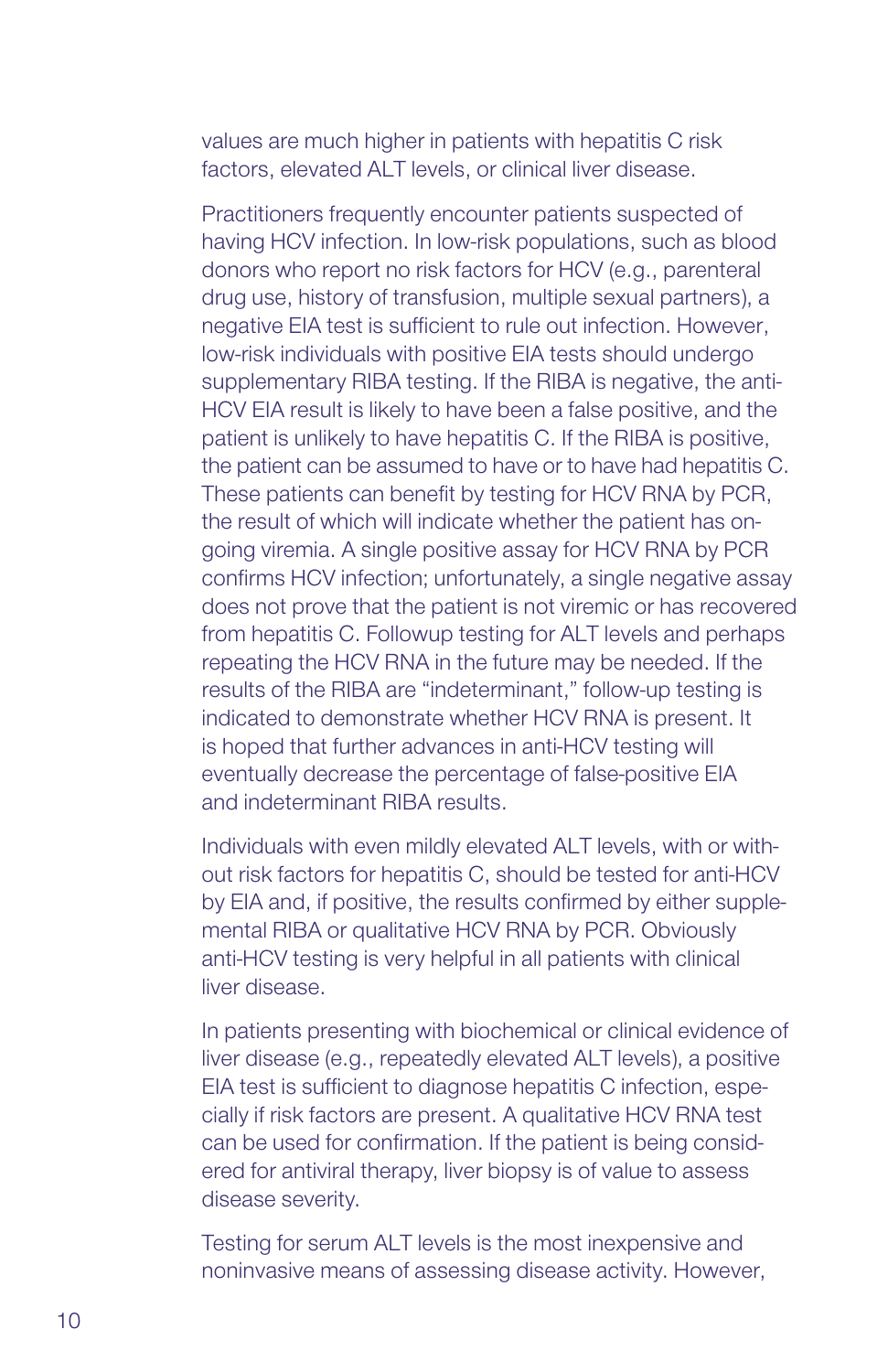a single determination of ALT levels is not always accurate in reflecting the severity of the underlying liver disease. In most studies, there is only a weak association between ALT levels and severity of the histopathological findings on liver biopsy. Serial determinations of ALT levels over time may provide a better means of assessing liver injury, but the accuracy of this approach has not really been shown. Nevertheless, the resolution of elevated ALT levels with antiviral therapy does appear to be an important indicator of disease response, and serial determinations of ALT levels can be recommended as the general means of monitoring patients with this disease.

Testing for HCV RNA by PCR can be very helpful in initial diagnosis, but repeat testing over time is generally not helpful in management of untreated patients; almost all remain viremic, and a negative result may merely reflect a transient fall of viral titer below the level of detection rather than permanent clearance. On the other hand, repeat testing for HCV RNA during antiviral therapy can be helpful because loss of HCV RNA with treatment is a strong predictor of a sustained beneficial response.

Testing for HCV RNA level (or viral load) by a quantitative assay, either quantitative PCR (qPCR) or the branched DNA signal amplification assay (bDNA), can provide accurate information on viral titer. In many studies, the likelihood of a response to interferon alfa has correlated with a low level of HCV RNA present before treatment. However, there is no level of HCV RNA that absolutely precludes the possibility of a response, and there is little or no correlation between disease severity or disease progression and level or titer of HCV RNA. Furthermore, current assays are not as sensitive as the standard, qualitative PCR test and suffer from lack of standardization. Thus, sequential testing for HCV RNA levels is not clinically helpful in management of patients.

At least 6 genotypes and more than 30 subtypes of HCV RNA have been identified. HCV genotype may be an independent predictor of response to interferon alfa therapy. In many studies, patients with genotypes 2 and 3 are more likely to have a sustained treatment response than those with genotypes 1a or 1b. Methods of genotyping include PCR-based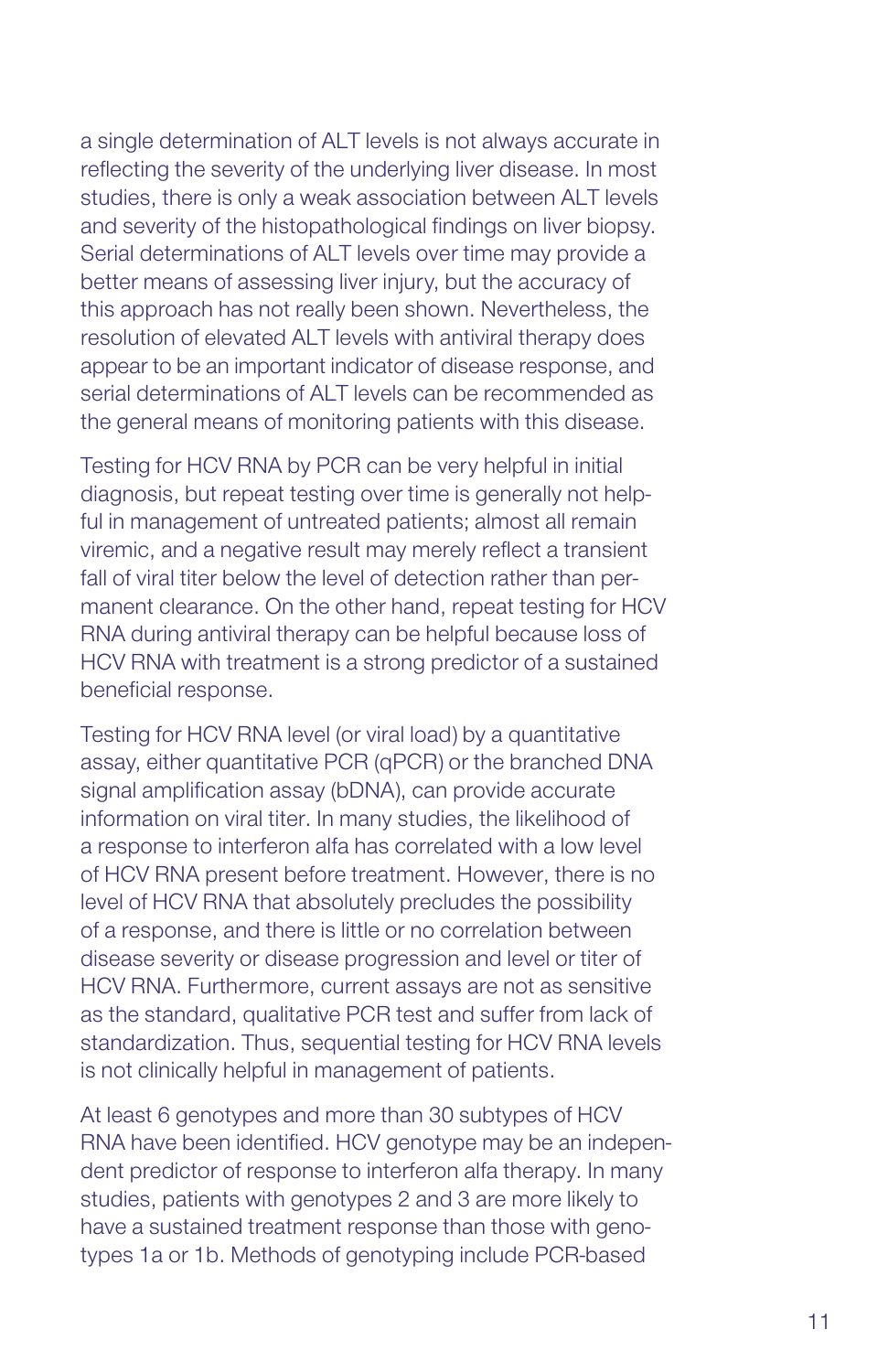techniques and, more recently, less expensive serotyping (antibody) assays. However, both genotyping and serotyping should be considered research tools and not part of a diagnostic or therapeutic algorithm in clinical practice.

Liver biopsy is considered the gold standard for assessment of patients with chronic hepatitis. When combined with serial determinations of ALT levels, liver biopsy is very helpful in judging the severity or activity of the liver disease and the stage or degree of fibrosis. Liver biopsy is recommended before treatment to assess the grade and stage of disease and to exclude other forms of liver disease or complications (such as concurrent alcoholic liver disease, medicationinduced liver injury, and iron overload). However, liver biopsy is expensive and is associated with some morbidity. Therefore, serial ALT and qualitative HCV RNA testing are recommended for monitoring patients under treatment.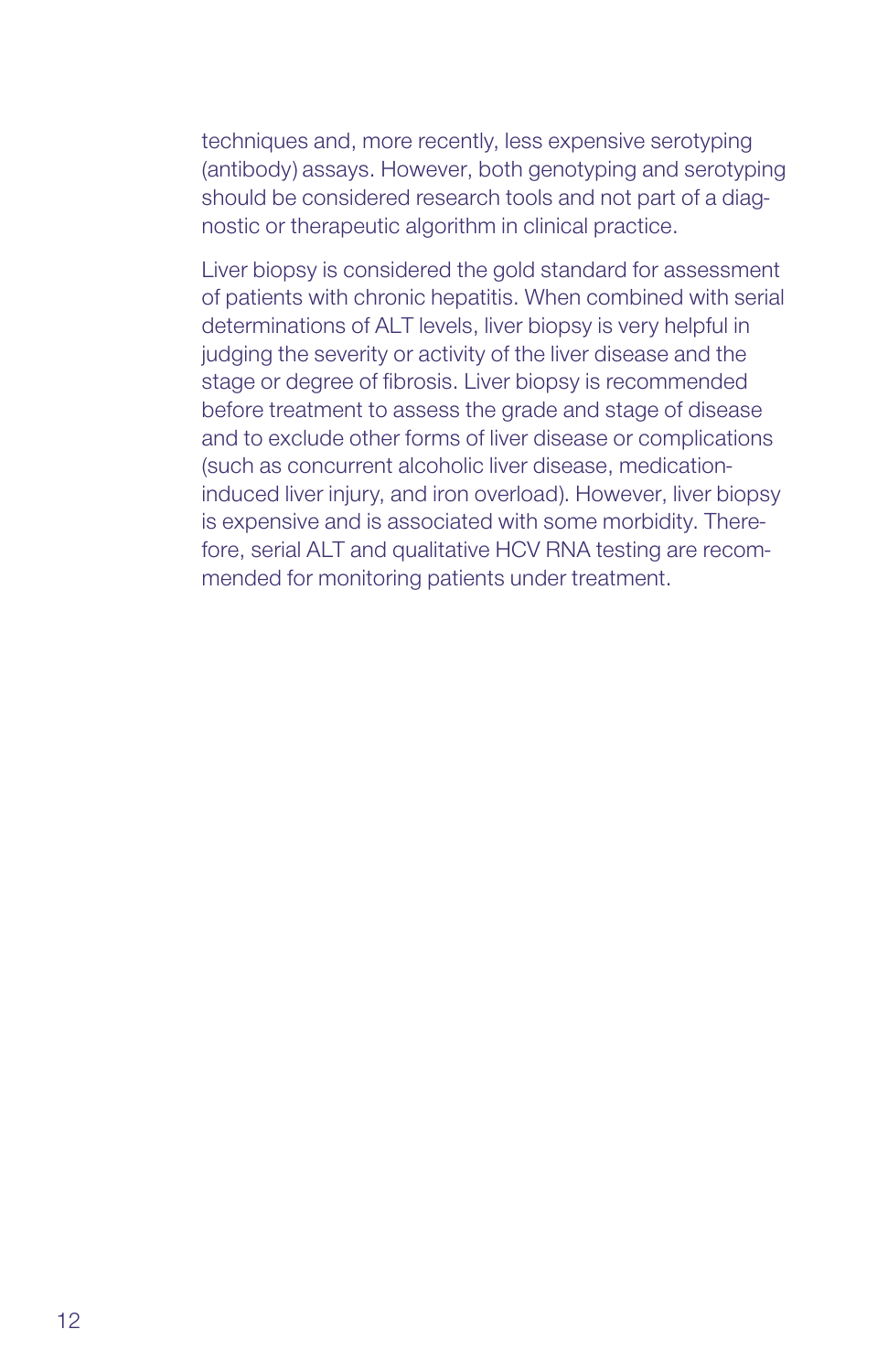## **What is the Most Effective Therapy for Hepatitis C?**

Although several different forms of interferon have been evaluated in the treatment of patients with chronic hepatitis C, the bulk of available evidence pertains to the alpha interferons (interferon alfa). The efficacy of interferon alfa therapy currently is defined biochemically as normalization of serum ALT and virologically as loss of serum HCV RNA. Therefore, serial ALT testing is recommended for monitoring patients during treatment to document biochemical responses, and testing for HCV RNA by qualitative PCR is recommended at selected time points to document virological responses. Based on these markers, randomized clinical trials have demonstrated that treatment with interferon alfa benefits some patients with chronic hepatitis C. In terms of biochemical response, treatment with interferon alfa at a dosage of 3 million units administered subcutaneously three times weekly for 6 months has produced a biochemical ETR of 40 to 50 percent and a biochemical SR of 15-20 percent. In terms of virological response, the 6-month course of treatment has produced an ETR of 30 to 40 percent and an SR of 10 to 20 percent. The biochemical and virological improvement has been accompanied by histological improvement.

 the biochemical SR is increased to 20 to 30 percent. For Increasing the duration of treatment to 12 months is not associated with higher biochemical or virological ETR, but patients who do not achieve a biochemical or virological ETR (non-responders), retreatment with a standard dose of interferon alfa is rarely effective. Further therapy with newer interferons and/or higher dosages may achieve a virological SR of only 10 percent. For patients who achieve a biochemical ETR with 6 months of treatment, but who relapse during followup, retreatment for 12 months has been associated with a biochemical ETR rate of 75 to 85 percent and an SR rate of 30 to 40 percent. The benefit of treatment of longer duration is still being evaluated. It should be recognized that although interferon treatment may be associated with favorable effects on biochemical and virological markers, its effects on important clinical outcomes such as quality of life and disease progression remain undetermined.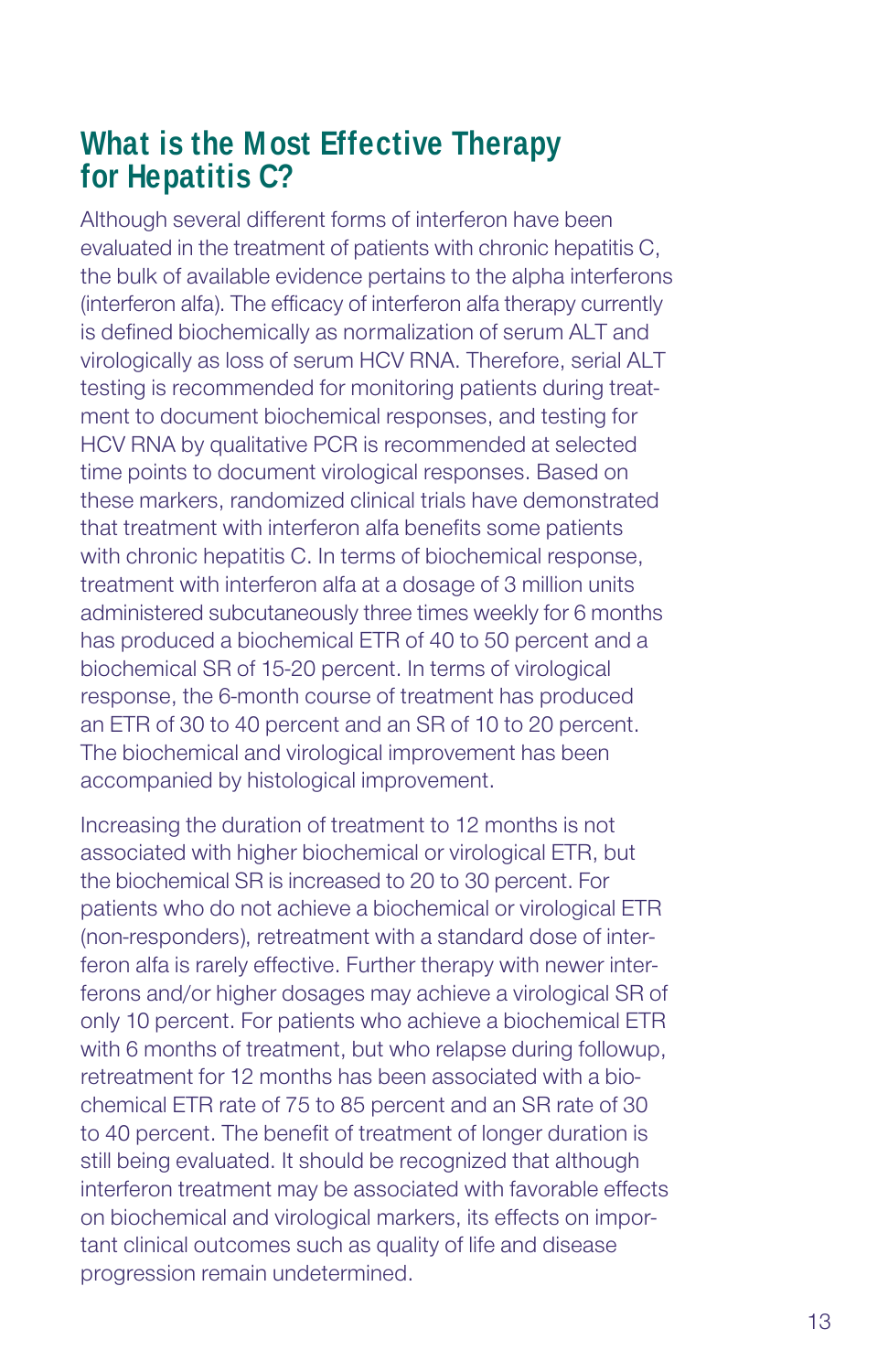Three months after beginning an initial course of therapy, patients who are unlikely to respond to that dosage and frequency can be identified by persistent elevation of serum ALT levels and presence of HCV RNA in the serum. In this situation, therapy should be discontinued because the likelihood of future response is extremely low. If either HCV RNA is negative or ALT levels are normal (or both), therapy should be continued for 12 months. Nonresponders should be encouraged to participate in clinical trials directed toward this difficult-to-treat group.

Most of the clinical trials in chronic hepatitis C have evaluated interferon alfa-2b. Other trials have used interferon alfa-2a, interferon alfa-n1, consensus interferon, interferon beta, and interferon alfa-n3. All forms of interferon appear to have similar efficacy in chronic hepatitis C.

Because most patients do not experience sustained response, attempts have been made to identify individuals who are more likely to respond to therapy. The important factors associated with a favorable response to treatment include HCV genotype 2 or 3, low serum HCV RNA level (less than 1,000,000 copies/ mL), and absence of cirrhosis.

Flulike symptoms (fever, chills, malaise, headache, arthralgia, myalgia, tachycardia) occur early in the majority of patients who receive interferon but generally diminish with continued therapy. Later side effects include fatigue, alopecia, bone marrow suppression, and neuropsychiatric effects such as apathy, cognitive changes, irritability, and depression. Relapse of drug and/or alcohol abuse may occur. Nocturnal administration of interferon reduces the frequency of side effects, and the flulike syndrome is ameliorated by pretreatment with acetaminophen. A reduction in interferon dosage is required in 10 to 40 percent of patients because of side effects, and treatment must be discontinued in 5 to 10 percent. Higher dosages tend to be associated with higher rates of side effects.

Severe side effects are observed in less than 2 percent of patients. These include autoimmune disease (thyroid disease being most common), depression with suicidal risk, seizure disorder, acute cardiac and renal failure, retinopathy,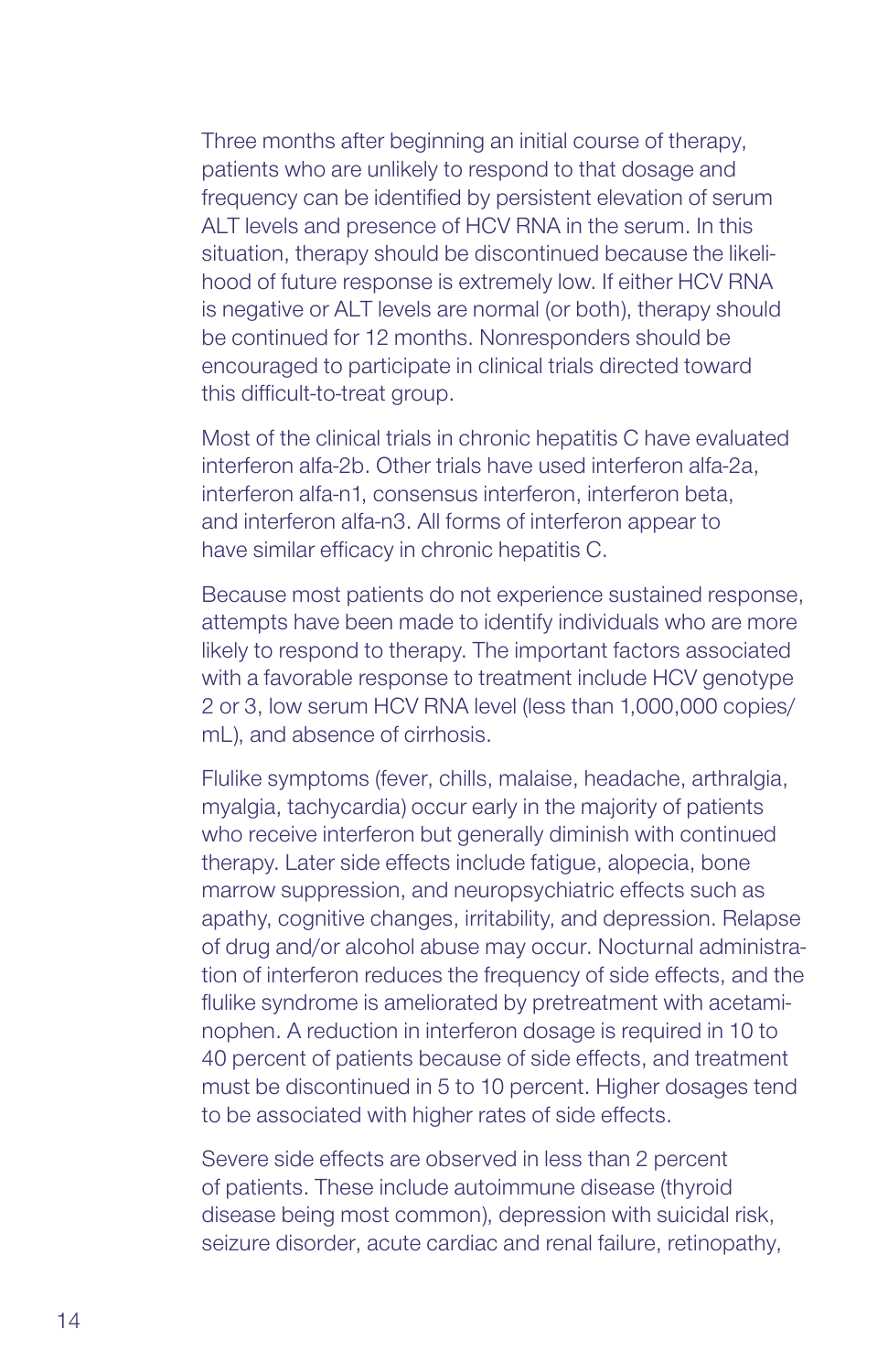interstitial pulmonary fibrosis, hearing impairment, and sepsis. Rare deaths have occurred caused by liver failure or sepsis, principally in patients with cirrhosis.

An important side effect of interferon in hepatitis C is a paradoxical worsening of liver disease with therapy. This exacerbation of hepatitis is probably an autoimmune reaction, and it can be severe. Indeed, fatal occurrences have been reported. Thus, patients with hepatitis C whose serum ALT levels increase on therapy should be followed more carefully, and if levels rise to greater than twice the baseline, interferon should be promptly discontinued.

It is appropriate that a percutaneous liver biopsy be obtained before initiating therapy with interferon to assess the degree of necroinflammatory activity, the extent of fibrosis, and the presence of any other cause of liver injury. Laboratory tests that should be obtained before starting therapy include liver chemistries (serum ALT, bilirubin, albumin, prothrombin time), complete blood count (CBC) with differential and platelet count, antinuclear antibodies, thyroid stimulating hormone, serum HCV RNA, and glucose. Monitoring during therapy should be done at 2- to 4-week intervals with serum ALT and CBC. Both serum ALT and serum HCV RNA testing should be done after 3 months to assess whether the patient is responding to therapy. This should be repeated at the end of therapy to document end-of-treatment response. Followup testing, with serum ALT and serum HCV RNA, should be done 6 months after therapy is stopped to determine whether there has been a sustained response. Followup liver biopsy is not necessary.

Disappointing results with interferon have prompted interest in new treatment approaches to chronic hepatitis C. Early work with corticosteroids, ursodiol, and thymosin has produced scant or no evidence of sustained benefit. High concentrations of iron in liver tissue may blunt the response to interferon. This has sparked interest in iron reduction therapy, through phlebotomy or chelation, in an attempt to enhance the response to interferon. Thus far, studies of iron reduction have been inconclusive.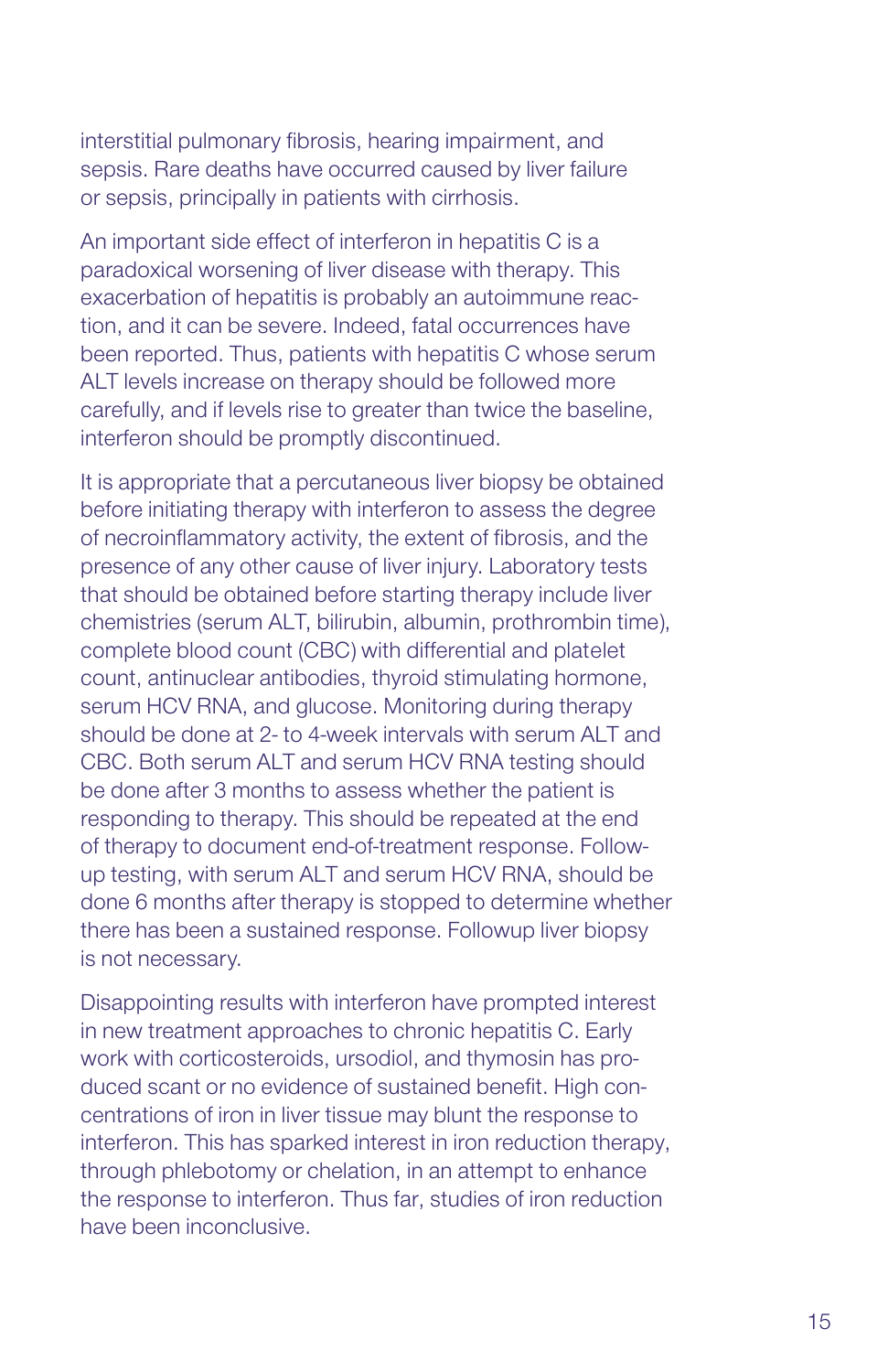The adjunctive drug of most promise, at present, is ribavirin, an oral antiviral agent that, when used alone, reduces serum ALT levels in approximately 50 percent of patients. However, ribavirin by itself does not lower serum HCV RNA levels, and relapses occur in virtually all patients when therapy is stopped. Of greater promise are recent reports that the combination of interferon alfa and ribavirin leads to sustained virological response rates (40 to 50 percent) higher than for interferon alfa alone in 6-month clinical trials. Ribavirin has not been licensed or approved for use in hepatitis C by the Food and Drug Administration. Large-scale trials of the combination in hepatitis C are now under way. Combination therapy with ribavirin and interferon has also shown promise in the retreatment of those who relapse. Hemolytic anemia has been the major side effect of ribavirin, necessitating a dosage reduction in more than 10 percent of patients.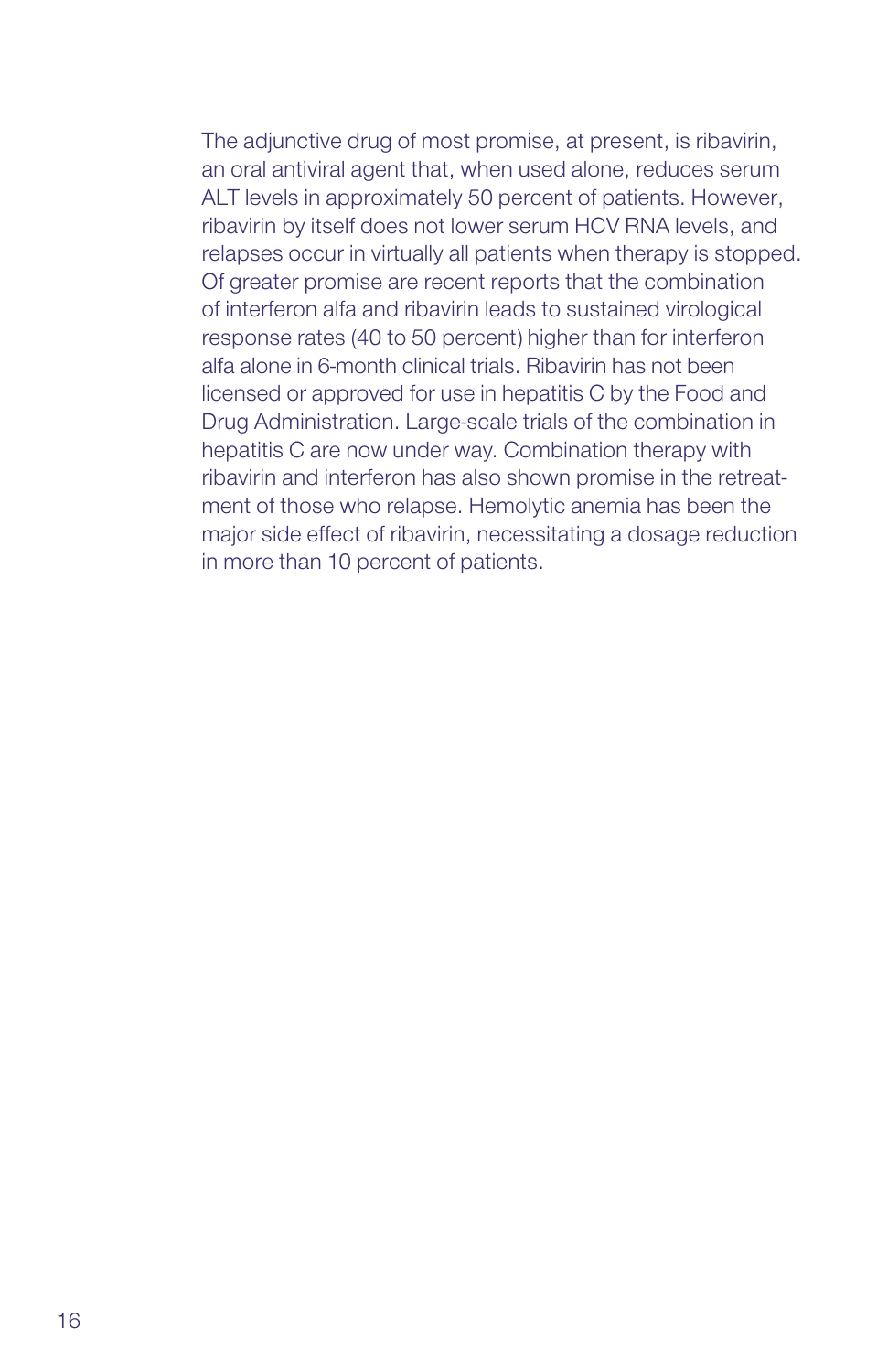## **Which Patients With Hepatitis C Should Be Treated?**

All patients with chronic hepatitis C are potential candidates for specific therapy. However, given the current status of therapies for hepatitis C, treatment is clearly recommended only in a selected group of patients. In others, treatment decisions are less clear and should be made on an individual basis or in the context of clinical trials.

Treatment is recommended for the group of patients with chronic hepatitis C who are at the greatest risk for progression to cirrhosis. These patients are characterized by persistently elevated ALT, positive HCV RNA, and a liver biopsy with either portal or bridging fibrosis and at least moderate degrees of inflammation and necrosis.

Indication for therapy is less obvious in other groups of patients. One such group consists of patients with persistent ALT elevations, but with less severe histological changes, that is, no fibrosis and minimal necroinflammatory changes. In these patients, progression to cirrhosis is likely to be slow, if at all; therefore, observation and serial measurements of ALT and liver biopsy every 3 to 5 years are an acceptable alternative to treatment with interferon. Another such group consists of patients with compensated cirrhosis (without jaundice, ascites, variceal hemorrhage, or encephalopathy), in whom current data do not definitively show that interferon therapy will prolong survival or delay development of hepatocellular carcinoma. Similarly, firm recommendations on treatment with interferon cannot be made for patients younger than age 18 or older than age 60 because of incomplete data. In all these groups of patients, treatment decisions should be made jointly between patient and physician, after full discussion of risks and benefits. However, where possible, treatment in these instances should be undertaken in the context of clinical trials, so that data become available for future decisionmaking.

Patients with decompensated cirrhosis should not be treated with currently available therapy for hepatitis C and should be considered for liver transplantation. Therapeutic trials for hepatitis C in these patients should be performed only in the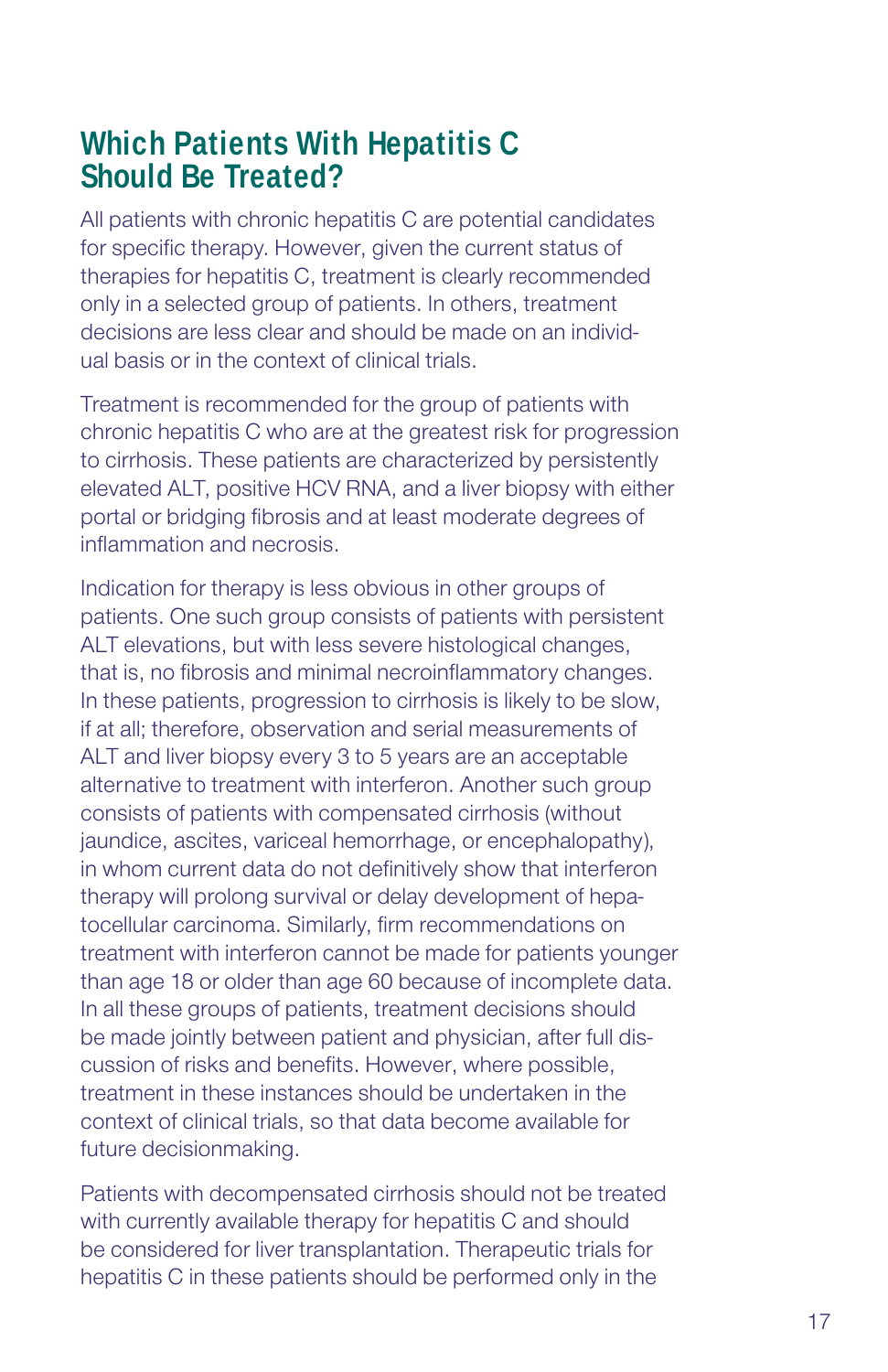setting of clinical trials carried out in collaboration with liver transplant centers.

Data suggest a benefit from interferon treatment with higher clearance of HCV RNA in patients with acute hepatitis C. In light of these findings, interferon treatment of patients with acute hepatitis C could be recommended.

Current studies suggest that treatment of patients with persistently normal ALT is not beneficial and may actually induce liver enzyme abnormalities. Therefore, these patients should not receive therapy outside of placebo-controlled clinical trials.

Nonspecific symptoms such as fatigue are difficult to interpret and should not influence treatment decisions. However, patients with clinical evidence of essential mixed cryoglobulinemia could benefit from long-term therapy with interferon.

Because severity of disease or progression to cirrhosis has not been conclusively related to the mode of acquisition of hepatitis C or to particular risk groups, therapy should not be denied on the basis of these factors. However, treatment of patients who are drinking significant amounts of alcohol or who are actively using illicit drugs should be delayed until these habits are discontinued for at least 6 months. Such patients are at risk for the potential toxic effects of alcohol and other drugs and also present problems with compliance. Treatment for addiction should be provided before treatment for hepatitis C.

Patients with chronic hepatitis C and concurrent HIV infection may have an accelerated course of disease. Therefore, patients who have stable HIV infection with good clinical and functional status should be considered for treatment, according to guidelines outlined in this statement.

Even though high HCV RNA levels or genotype 1 predict a less favorable response to therapy, treatment should not be withheld on the basis of these parameters.

Contraindications to treatment with interferon that must be carefully considered are history of major depressive illness, cytopenias, hyperthyroidism, renal transplant, and convincing evidence of autoimmune disease.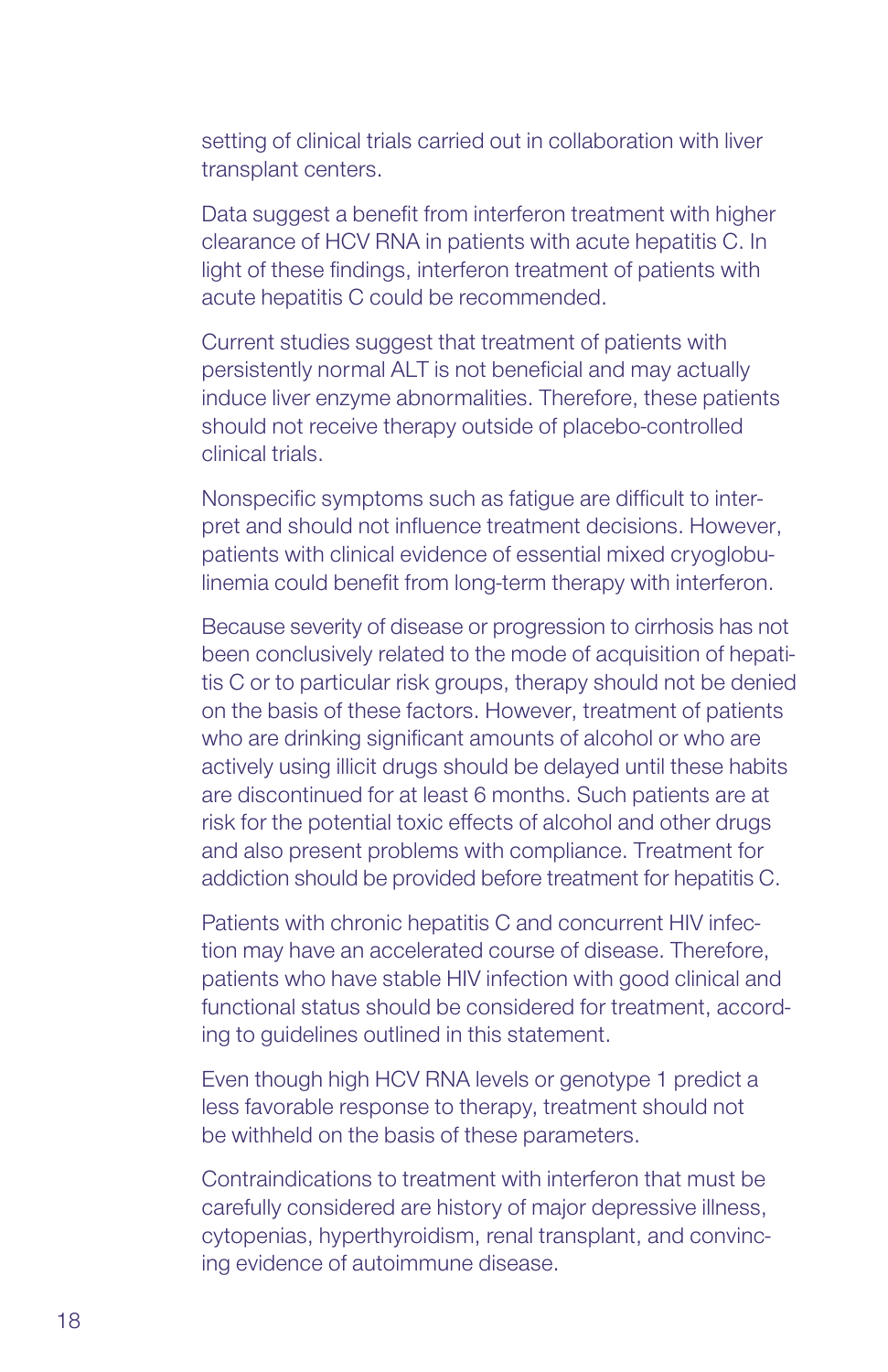## **What Recommendations Can Be Made to Patients To Prevent Transmission of Hepatitis C?**

The large reservoir of individuals infected with HCV globally provides a source of transmission to others at risk. Before the identification of HCV, the majority of non-A, non-B hepatitis cases were associated with blood transfusion, injection drug use, health care, employment, or sexual or household exposure to a contact with hepatitis. HCV is now rarely transmitted by transfusion because of screening tests that exclude infectious donors.

Direct percutaneous exposure is the most efficient method for transmitting HCV. In drug users, HCV infection is acquired rapidly after beginning injection drug use, with 50 to 80 percent of new users becoming positive for antibody to HCV within 6 to 12 months. Injection drug use accounts for half of all new infections annually and perhaps greater than 50 percent of chronic infections. In addition, it is thought that the majority of the rest of the cases can be explained by transfusion before 1990, occupational exposures to blood, hemodialysis, high-risk sexual activity (multiple partners, history of sexually transmitted diseases), and noninjection illegal drug use (intranasal cocaine). Percutaneous exposures such as body piercing and tattooing are potential sources of transmission if contaminated equipment or supplies are used, although their role in transmission of HCV in the United States has not been confirmed. It is now considered that the route of transmission is unknown in less than 10 percent of newly acquired cases of hepatitis C.

Data regarding transmissibility by sexual contact have been conflicting. Based on studies in sexually transmitted disease clinics, sexual transmission appears to occur; however, even with multiple sexual partners the risk is low. The risk appears to be increased by coinfection with HIV or other sexually transmitted diseases. Although transmission in long-term monogamous relationships may occur, the risk is thought to be minimal.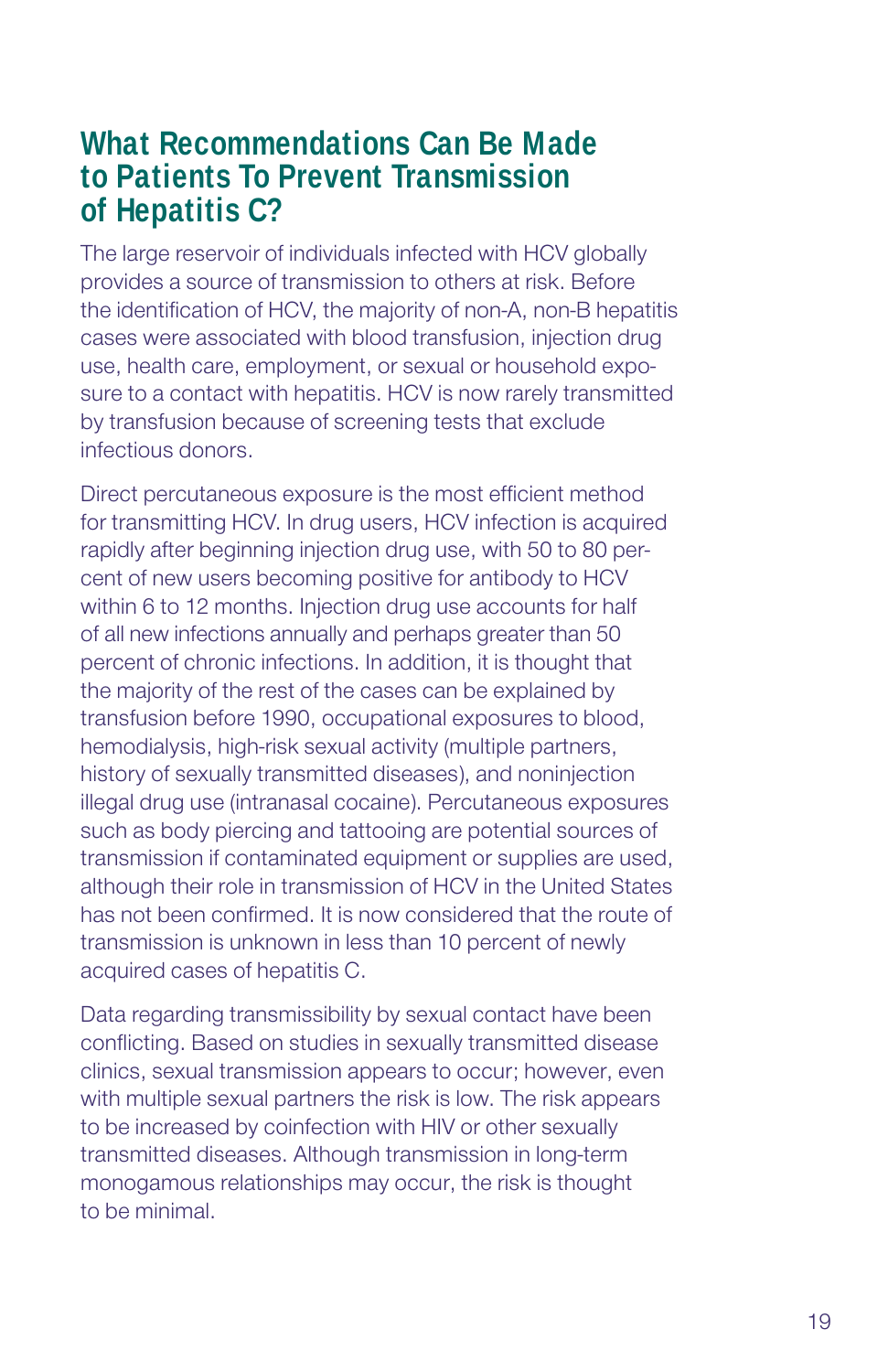There is some evidence for occupational and nosocomial transmission of HCV infection. Health care workers have a higher prevalence than the general population, although many may have acquired it from other sources. However, inadvertent needle stick injuries and lack of application of universal precautions may be contributing factors. The risk of infection from needle sticks in hepatitis C is intermediate between that of HIV and hepatitis B. HCV transmission between patients in dialysis centers may be related to poor infection control practices. Although transmission from health care workers to patients has been documented, such transmission is thought to be rare.

Perinatal transmission between mother and baby has been documented, although the risk is estimated at no more than 6 percent. The risk is increased if the mother is coinfected with HIV. Although data are limited, there is no evidence that breast-feeding transmits HCV from mother to baby.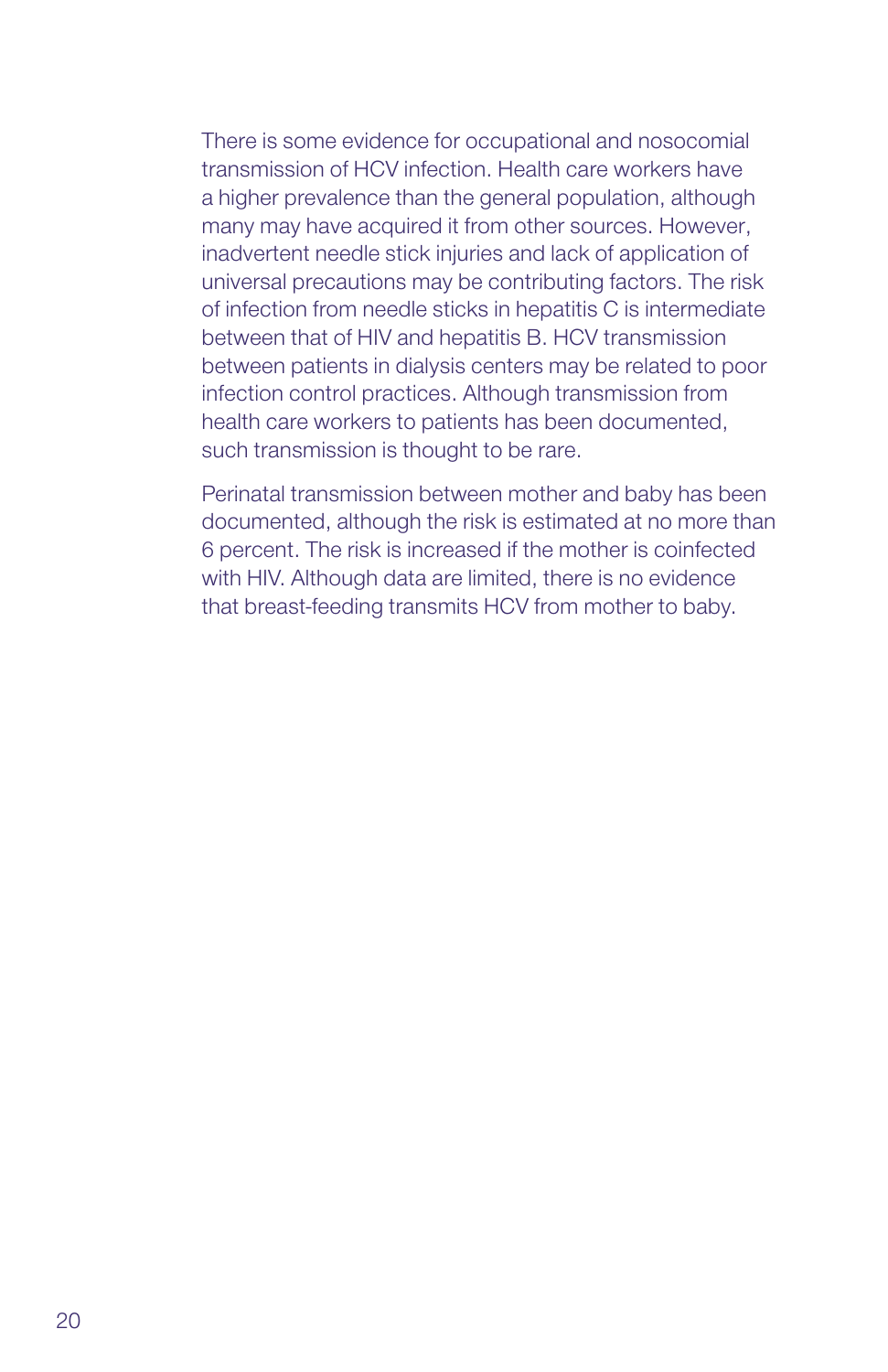## **What Are the Most Important Areas for Future Research?**

Continued monitoring of the epidemiology of acute and chronic hepatitis C is necessary. Additional studies of the specific mode of transmission in minority groups, low socioeconomic groups, institutionalized individuals, and injection and intranasal drug users are needed, as well as more information on sexual, household, occupational, nosocomial, and perinatal transmission.

Large-scale, long-term studies are needed to better define the natural history of hepatitis C and especially to identify factors associated with disease progression to cirrhosis. Studies of the natural history are needed in special groups, such as minorities, children, those older than 60, HCV-infected patients with normal ALT, HCV-infected patients coinfected with HIV, and injection drug users. Information is also needed about the role of ultrasound and alpha fetoprotein monitoring for early detection of hepatocellular carcinoma in patients with chronic hepatitis C.

Studies are needed on the recovery from and persistence of viral infection as well as the pathogenesis and mechanism of liver cell injury by HCV. Is damage caused by cytopathic effects of the virus on the liver cell, or is it immunologically mediated? What is the mechanism of hepatic fibrosis? Can fibrosis be separated from inflammation/necrosis of the liver? Such studies would be greatly facilitated by development of suitable animal and cell culture models. The mechanism of development of hepatocellular carcinoma in patients with hepatitis C needs elucidation.

Given the large number of persons who are already infected with HCV, there is an urgent need for effective antiviral therapeutics capable of inhibiting virus replication and stopping or delaying the progression of liver disease. A major bottleneck to the drug discovery process is the absence of a readily available cell culture system that is fully permissive for viral replication. Thus, development of such systems should be a high priority. An improved understanding of the molecular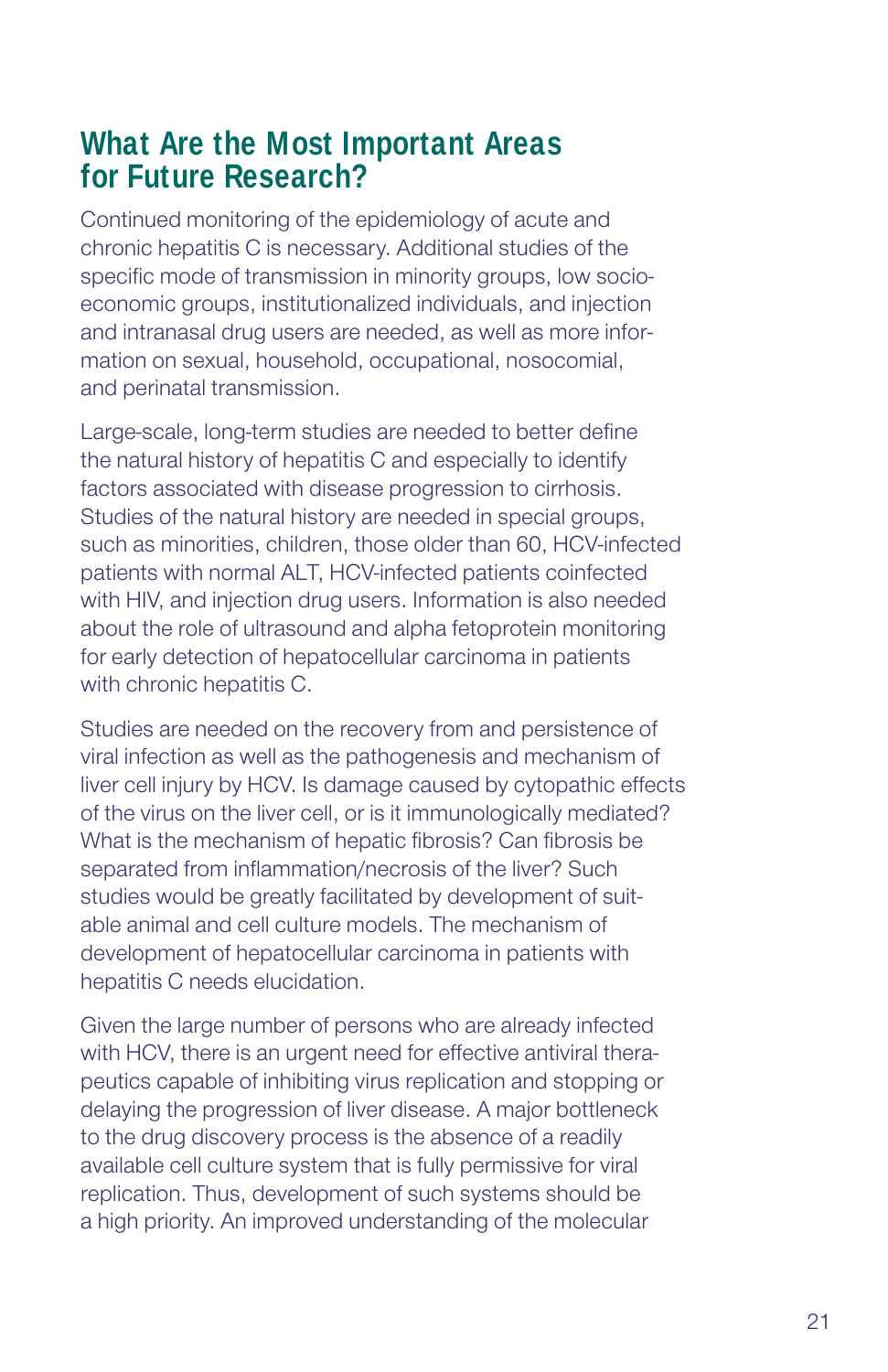virology of HCV is also critically important to antiviral drug development. These studies should include the development of infectious molecular clones, which would allow analyses of structure-function relations among HCV nonstructural proteins that participate in the viral replication cycle.

Alcohol ingestion clearly worsens the course of hepatitis C, but the reasons for this interaction are unknown. Studies of the interaction between HCV and obesity, diabetes mellitus, iron, and medications are also needed.

Unresolved questions remain regarding the diagnostic tests for hepatitis C. What is the prevalence of significant liver disease among RIBA-positive, HCV RNA-negative individuals? What should be the gold standard for HCV RNA assays? What is the frequency of intermittent viremia in untreated patients? What are the criteria for selecting patients for, or withdrawing patients from, treatment? How can the reliability of HCV RNA tests be improved? How can the dynamic range and intra-assay variability of the HCV RNA test be improved?

Future clinical trials should expand the range of outcomes studied to include quality of life from the patient's point of view, as well as costs and survival. In addition, those trials should include minorities, patients older than age 60, patients younger than age 18, HIV-coinfected patients, and liver transplant patients. We need to identify effective, nontoxic therapeutic agents. Clinical trials are also needed to identify optimal treatment regimens for those who do not respond to interferon therapy or who relapse following interferon therapy. Studies are needed to identify and test prospectively the factors that predict response to therapy. In addition, studies are needed of possible drug interactions, especially between the antiretroviral drugs used to treat HIV infection and those drugs used to treat hepatitis C.

Although continued education of risk groups and screening of blood, organs, tissue, and semen remain vitally important, the key to prevention is development of an effective and safe vaccine for hepatitis C. This will require a better understanding of the molecular determinants of both cellular and humoral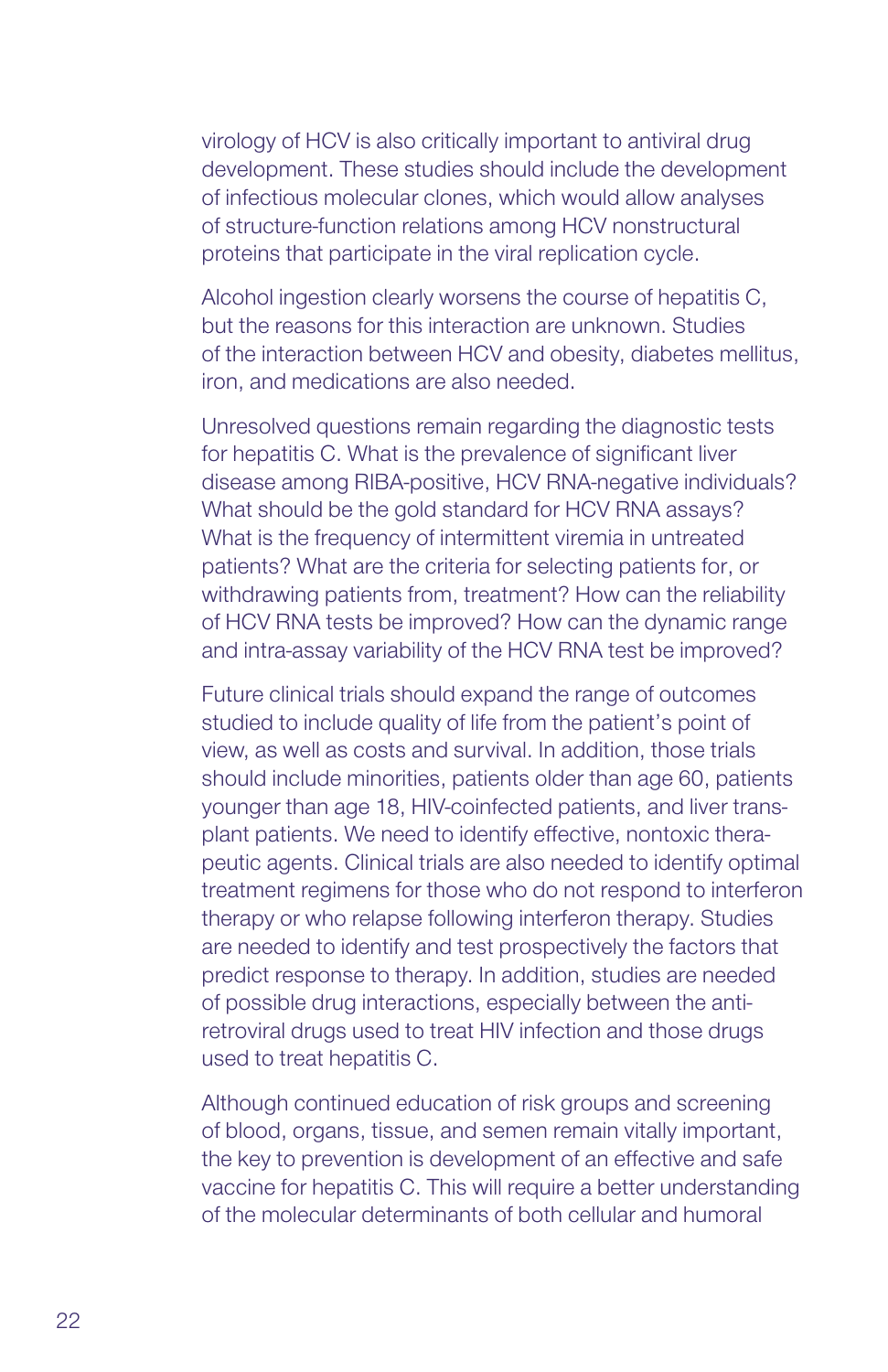immunity to HCV, the nature of antigenic variation as related to viral quasispecies diversity, and the mechanism(s) by which HCV regularly eludes the host immune system and establishes persistent infection.

Strategies should be developed to educate at-risk groups concerning transmission of disease, as well as provide access to diagnosis and treatment. It would be helpful also to evaluate the role of intranasal cocaine use as a possible route of infection.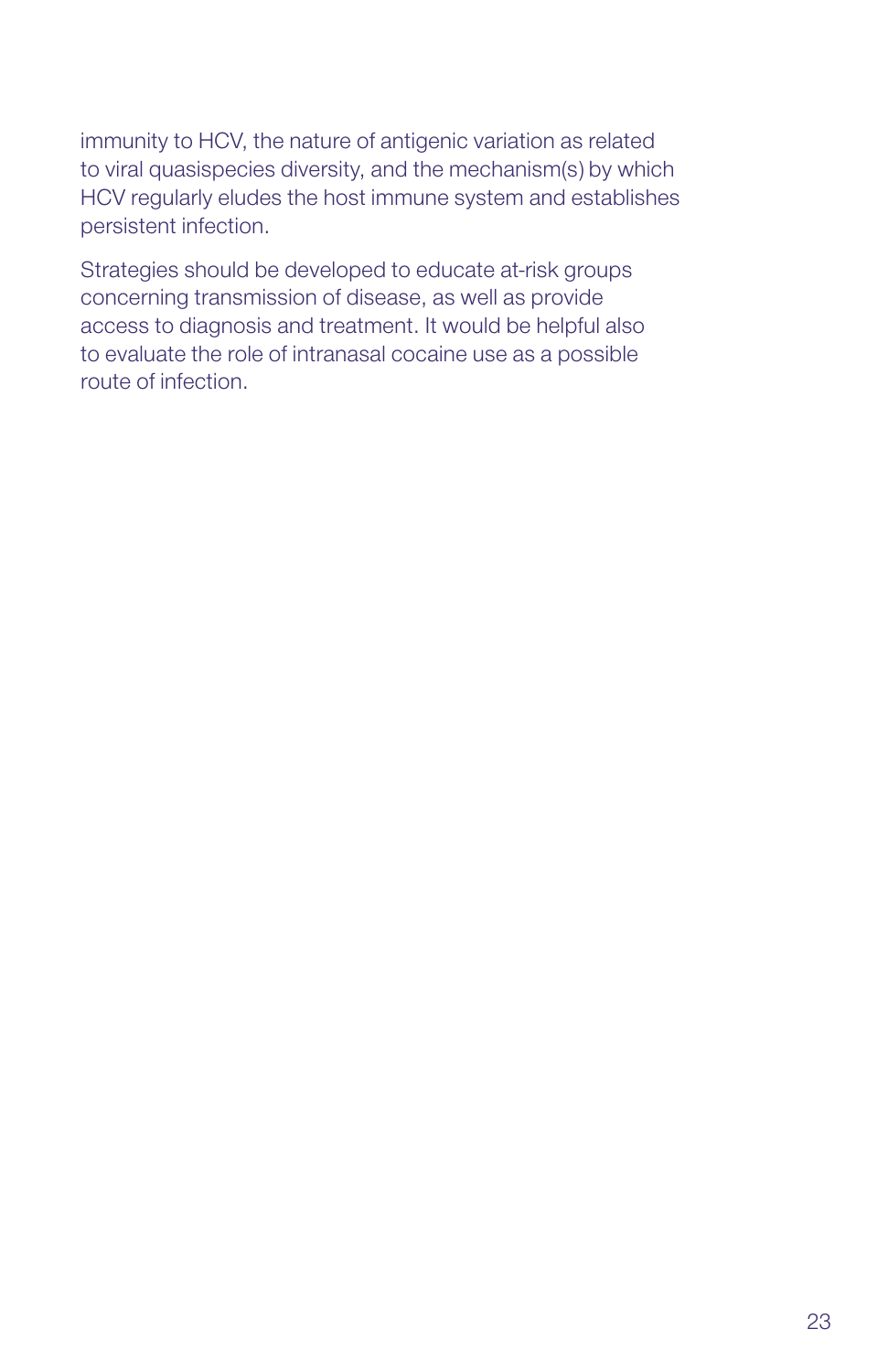## **Conclusions and Recommendations**

Individuals who have a history of transfusions of blood or blood products before 1990, who are on chronic hemodialysis, who have a history of injection drug use, who have had multiple sexual partners, who are the spouses or close household contacts of hepatitis C patients, and who share instruments for intranasal cocaine use should be tested for hepatitis C.

Hepatitis C is a common infection with a variable course that can lead to chronic hepatitis, cirrhosis, liver failure, and hepatocellular carcinoma. The course of illness may be adversely affected by various factors, especially alcohol consumption. Therefore, more than one drink per day is strongly discouraged in patients with hepatitis C, and abstinence from alcohol is recommended. Those addicted to alcohol or other drugs should be helped to obtain treatment for their addiction so that they might qualify for anti-HCV therapy.

An EIA test for anti-HCV should be the initial test for diagnosis of hepatitis C. In low-risk populations, a supplemental RIBA test and/or a qualitative PCR test for HCV RNA should be performed in those whose EIA test is positive. In patients with clinical findings of liver disease, HCV RNA by PCR can be used for confirmation.

Because of assay variability, qualitative and quantitative PCR testing for HCV RNA must be interpreted cautiously. Rigorous proficiency testing is recommended for clinical laboratories performing this assay. The branched DNA signal amplification assay for viral level has been standardized but may fail to detect low titers of HCV RNA. Sequential measurement of HCV RNA levels (viral load) has not, to date, proven useful in managing patients with hepatitis C.

Liver biopsy is indicated when histologic findings will assist decisionmaking regarding patient management. In patients who are not treated with antiviral therapy initially, liver biopsy can be considered to assess disease progression.

HCV genotyping and tests for HCV RNA levels (viral load) may provide useful prognostic information, especially regarding response to therapy, but at present must be considered research tools.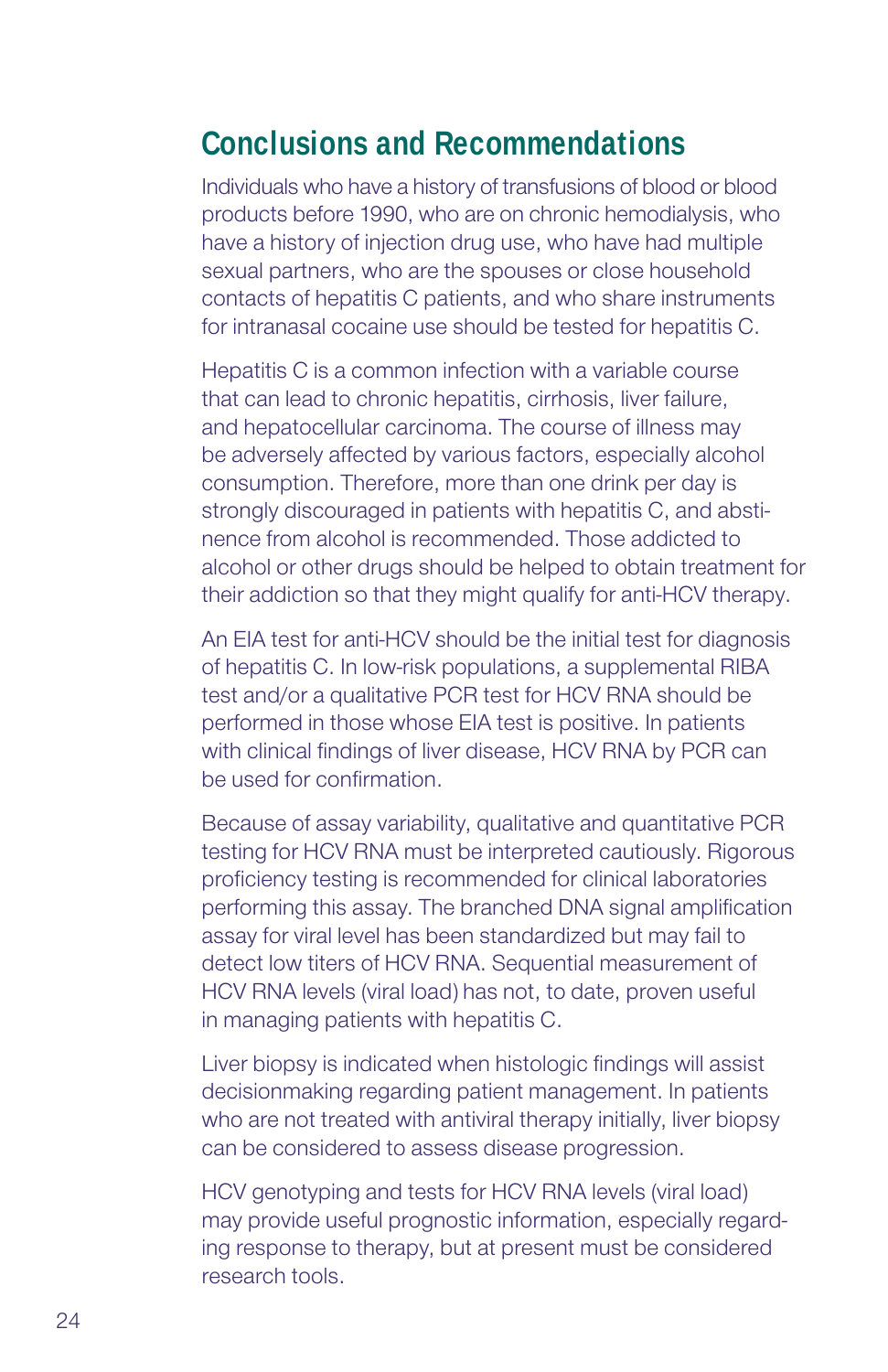Currently available therapy for chronic hepatitis C is indicated for patients who have persistently abnormal ALT (greater than 6 months), a positive HCV RNA, and liver biopsy demonstrating either portal or bridging fibrosis and at least moderate degrees of inflammation and necrosis. Patients with milder histological disease, compensated cirrhosis, or who are younger than age 18 or older than 60 should be managed on an individual basis or in the context of clinical trials. Patients with decompensated cirrhosis should not be treated with interferon but should be considered for liver transplantation. Patients with persistently normal ALT and minimal histologic abnormalities should not be treated outside clinical trials. Contraindications to treatment of patients with interferon that must be considered are a history of major depressive illness, cytopenia, active alcohol use or illicit drug use, hyperthyroidism, renal transplantation, or autoimmune disease. Therapy should not be limited by mode of acquisition, risk group, HIV status, HCV RNA level, or genotype.

Because 12-month regimens with interferon are more successful in achieving sustained responses, initial therapy with interferon alfa (or its equivalent) should be 3 million units three times weekly subcutaneously for 12 months.

Nonresponders to interferon therapy can be identified early by assessing the serum ALT level and presence of serum HCV RNA after 3 months of therapy. If the ALT level remains abnormal and the serum HCV RNA remains detectable, interferon therapy should be stopped because further treatment is unlikely to produce a response. Nonresponders should not be retreated with the same regimen but should be considered for combination therapy or enrollment in investigational protocols using different dosages or agents.

Patients who have an end-of-treatment response to a 6-month course of interferon alfa but then relapse should receive retreatment with a 12-month course of interferon alfa or be considered for combination therapy with interferon plus ribavirin or other regimens, preferably in a clinical trial.

Hepatitis A and B vaccination is recommended for all HCVpositive patients.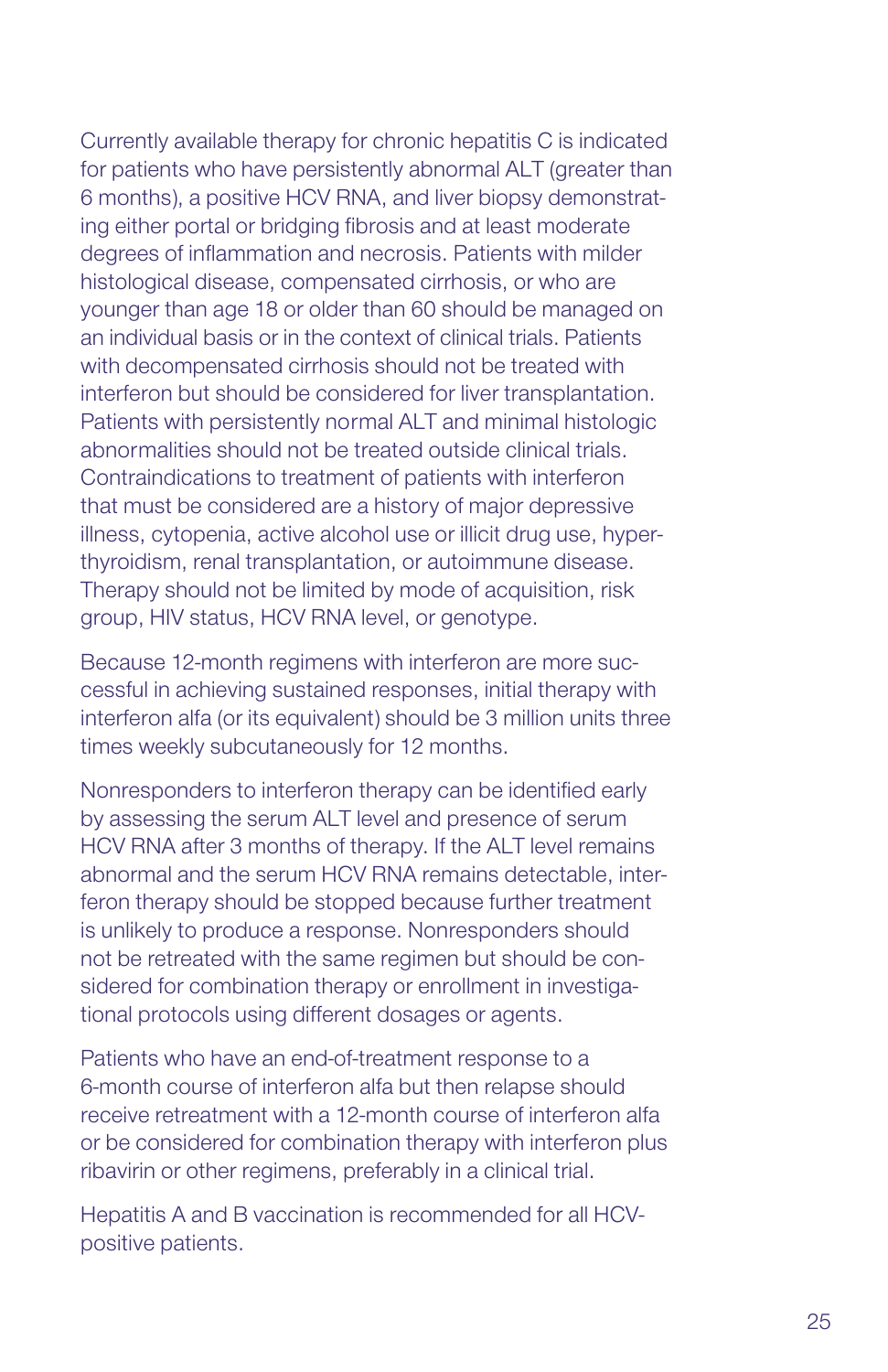Patient support groups should be encouraged, especially for those undergoing therapy, those who fail therapy, and those recovering from addiction.

The following recommendations are made to avoid transmission of hepatitis C:

- 1. In health care settings, adherence to universal (standard) precautions for the protection of medical personnel and patients is essential.
- 2. HCV-positive individuals should refrain from donating blood, organs, tissues, or semen. In some situations, the use of organs and tissues from HCV-positive individuals may be considered. For example, in emergency situations the use of a donor organ in which the HCV status is either positive or unknown may be considered in a HCV-negative recipient after full disclosure and informed consent. Strategies should be developed to identify prospective blood donors with any prior history of injection drug use. Such individuals must be deterred from donating blood.
- 3. Safer sexual practices should be strongly encouraged in persons with multiple sexual partners, including the use of latex condoms. In monogamous long-term relationships, transmission is rare. Although HCV-positive individuals and their partners should be informed of the potential for transmission, there are insufficient data to recommend changes in current sexual practice in persons with a steady partner. It is recommended that sexual partners of infected patients should be tested for antibody to HCV.
- 4. In households with an HCV-positive member, sharing razors and toothbrushes should be avoided. Covering open wounds is recommended. Injection needles should be carefully disposed of using universal precaution techniques. It is not necessary to avoid close contact with family members or to avoid sharing meals or utensils. There is no evidence to justify exclusion of HCV-positive children or adults from participation in social, educational, and employment activities.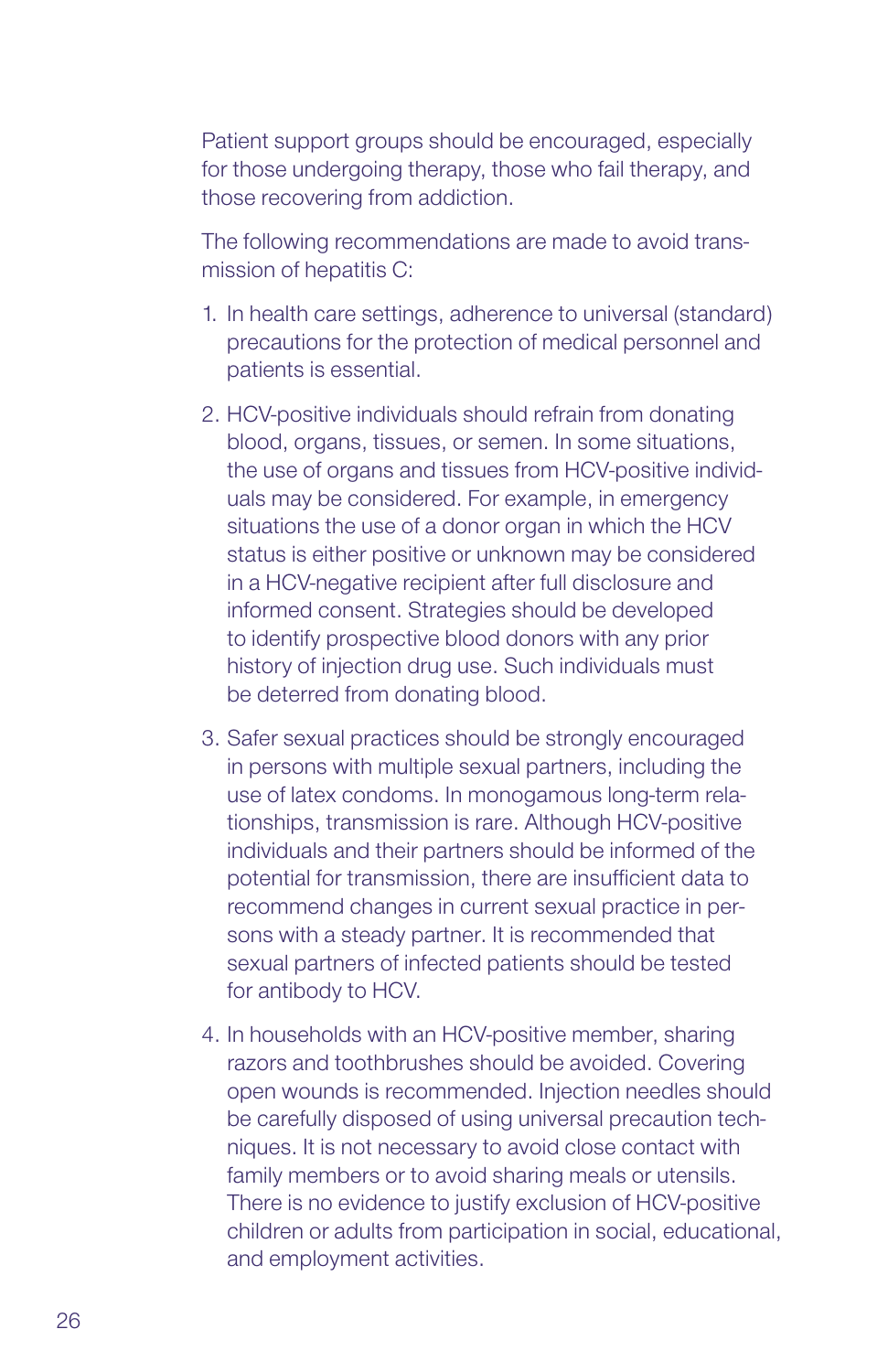- 5. Pregnancy is not contraindicated in HCV-infected individuals. Perinatal transmission from mother to baby occurs in less than 6 percent of instances. There is no evidence that breast-feeding transmits HCV from mother to baby; therefore, it is considered safe. Babies born to HCV-positive mothers should be tested for anti-HCV at 1 year.
- 6. Needle exchange and other safer injection drug use programs may be of benefit in reducing parenterally transmitted diseases. Expansion of such programs should be considered in an effort to reduce the rate of transmission of hepatitis C.
- 7. It is important that clear and evidenced-based information be provided to both patients and physicians regarding the natural history, means of prevention, management, and therapy of hepatitis C.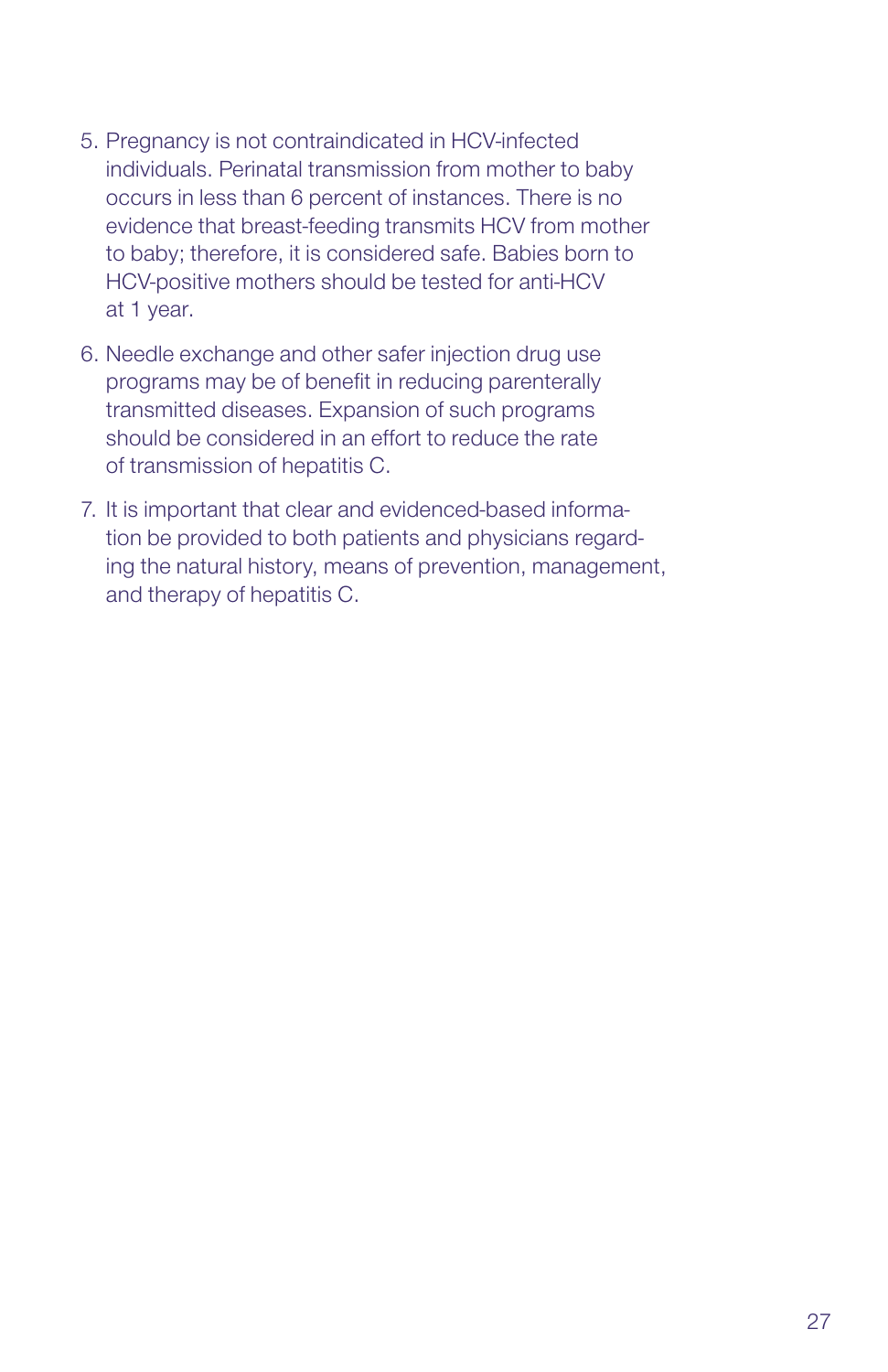## **Consensus Development Panel**

#### **D. W. Powell, M.D.**

Panel and Conference **Chairperson** Professor and Chairman Department of Internal Medicine The University of Texas Medical Branch at Galveston Galveston, Texas

#### **Barbara Z. Abramson**

Consumer Representative Boston, Massachusetts

**John A. Balint, M.D., F.R.C.P.**  Professor of Medicine Center for Medical Ethics Albany Medical College Albany, New York

#### **Steven Belle, Ph.D.**

Assistant Professor Department of Epidemiology University of Pittsburgh Pittsburgh, Pennsylvania

#### **Joseph R. Bloomer, M.D.**

Professor of Medicine Director, UAB Liver Center Department of Medicine University of Alabama at Birmingham Birmingham, Alabama

#### **Andrew K. Diehl, M.D., M.Sc.**

Professor and Chief Division of General Medicine Department of Medicine University of Texas Health Science Center at San Antonio San Antonio, Texas

#### **James T. Frakes, M.D., M.S.**

Clinical Professor of Medicine Division of Gastroenterology University of Illinois College of Medicine at Rockford Director, Digestive Disease Unit Saint Anthony Medical Center Rockford, Illinois

#### **Guadalupe Garcia-Tsao, M.D.**

Associate Professor Department of Medicine Yale University School of Medicine New Haven, Connecticut

#### **Edward W. Hook, M.D.**

Henry B. Mulholland Professor Department of Internal Medicine University of Virginia School of Medicine Charlottesville, Virginia

#### **Jeanne M. Lusher, M.D.**

Marion I. Barnhart Hemostasis Research Professor Professor of Pediatrics Hematology-Oncology Division Wayne State University School of Medicine and Children's Hospital of Michigan Detroit, Michigan

#### **Mark A. Popovsky, M.D.**

Chief Executive Officer and Chief Medical Officer American Red Cross New England Region Associate Professor, Pathology Harvard Medical School and Beth Israel Hospital Boston, Massachusetts

#### **Linda Rabeneck, M.D., M.P.H.**

Associate Professor Department of Medicine Baylor College of Medicine Houston, Texas

#### **Ann L. B. Williams, M.B.B.S.**

Associate Clinical Professor Division of Gastroenterology and Nutrition George Washington **University** Washington, DC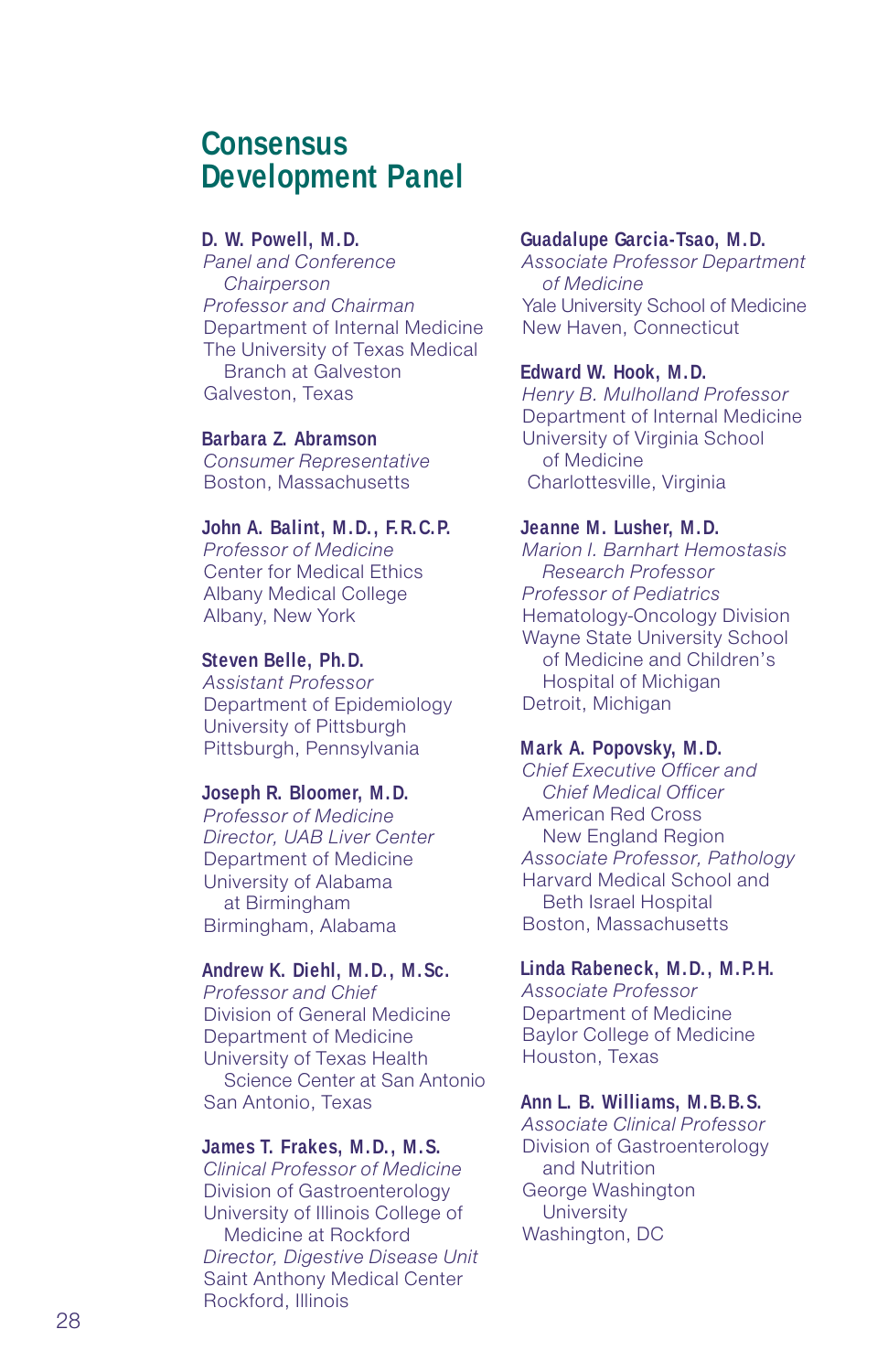## **Speakers**

#### **Alfredo Alberti, M.D.**

"Retreatment With Interferon" Department of Clinical and Experimental Medicine University of Padova Padova, Italy

#### **Harvey J. Alter, M.D.**

"Blood Donors With Hepatitis C" Chief Infectious Disease Section Department of Transfusion Medicine Warren G. Magnuson Clinical Center National Institutes of Health Bethesda, Maryland

#### **Miriam J. Alter, M.D., Ph.D.**

"Epidemiology of Hepatitis C" **Chief** Epidemiology Section Hepatitis Branch Centers for Disease Control and Prevention Atlanta, Georgia

#### **Herbert L. Bonkovsky, M.D.**

"Other Options for Treatment of Hepatitis C" **Director** Division of Digestive Diseases and Nutrition Department of Medicine University of Massachusetts Medical Center Worcester, Massachusetts

#### **Robert L. Carithers, Jr., M.D.**

"Therapy of Hepatitis C: Interferon Alfa-2b" Professor of Medicine Division of Hepatology Department of Medicine University of Washington Medical Center Seattle, Washington

#### **Gary L. Davis, M.D.**

"Predictive Factors for a Beneficial Response" Professor of Medicine **Director** Section of Hepatobiliary Diseases Department of Medicine University of Florida Gainesville, Florida

#### **Adrian Di Bisceglie, M.D.**

"Hepatitis C and Hepatocellular Carcinoma" Professor of Internal Medicine Division of Administration St. Louis University School of Medicine St. Louis, Missouri

#### **Jules L. Dienstag, M.D.**

"Sexual and Perinatal Spread of Hepatitis C Virus Infection" Associate Professor of Medicine Harvard Medical School Physician Massachusetts General Hospital Boston, Massachusetts

#### **Geoffrey Dusheiko, M.D.**

"Side Effects of Interferon Alpha in Viral Hepatitis" Professor Division of Hepatology Department of Medicine Royal Free Hospital London, England

#### **James Everhart, M.D., M.P.H.**

"Management of Hepatitis C: A National Survey of Gastroenterologists and Hepatologists" **Chief** Epidemiology and Clinical Trials Branch Division of Digestive Diseases and Nutrition National Institute of Diabetes and Digestive and Kidney Diseases National Institutes of Health Bethesda, Maryland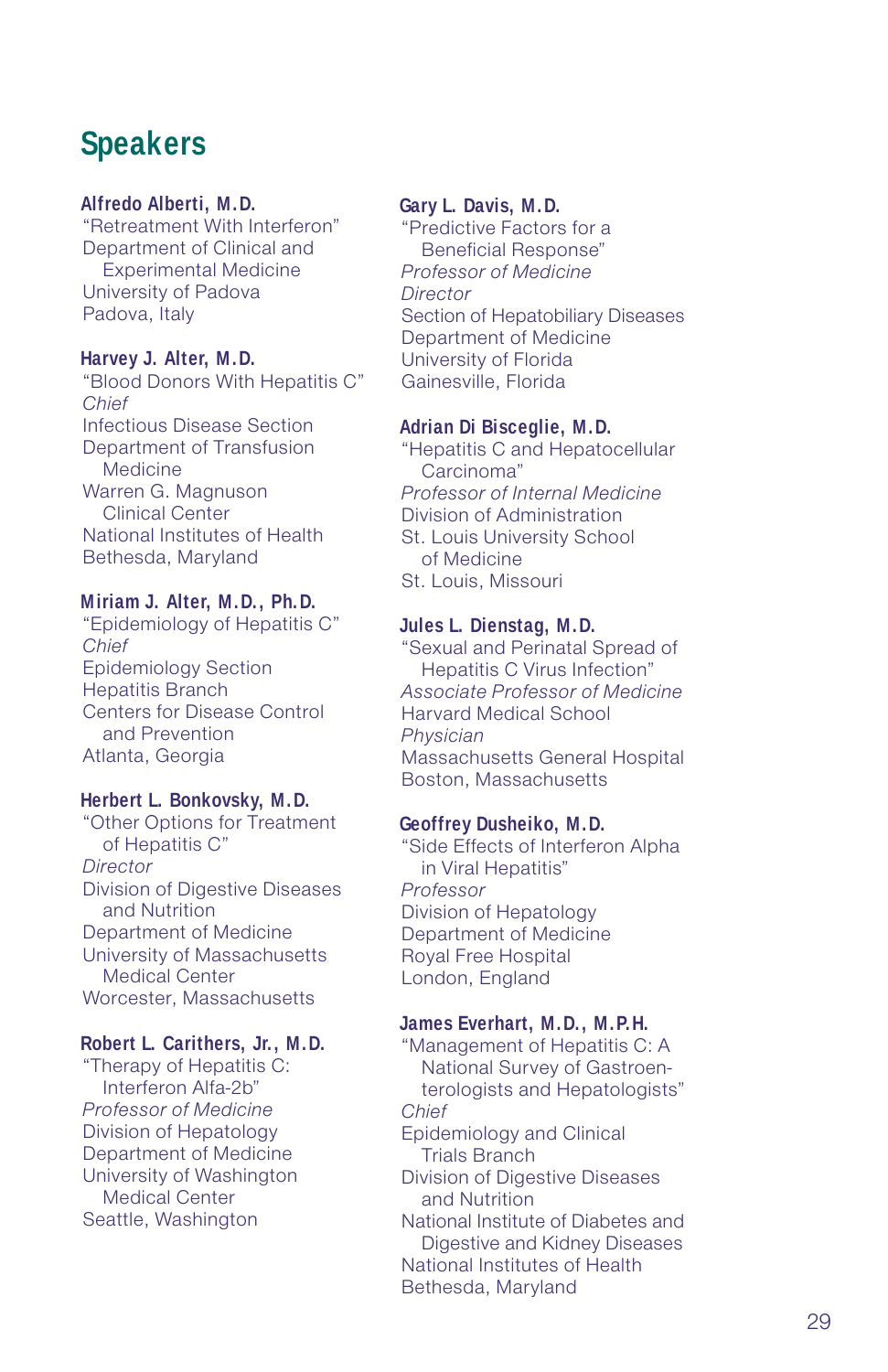#### **Geoffrey C. Farrell, M.D., F.R.A.C.P.**

"Interferon Alfa-n1 Trials" Robert W. Storr Professor of Hepatic Medicine Division of Gastroenterology and Hepatology Department of Medicine The University of Sydney Westmead, Australia

#### **David Gretch, M.D., Ph.D.**

"Diagnostic Tests for Hepatitis C" Assistant Professor of Laboratory Medicine Director of Viral Hepatitis **Laboratory** University of Washington Seattle, Washington

#### **Jay H. Hoofnagle, M.D.**

"Hepatitis C: The Clinical Spectrum of Disease" **Director** Division of Digestive Diseases and Nutrition National Institute of Diabetes and Digestive and Kidney Diseases National Institutes of Health Bethesda, Maryland

#### **Emmet B. Keeffe, M.D.**

"Consensus Interferon Trials" Professor of Medicine Division of Gastroenterology Department of Medicine Stanford University School of Medicine Palo Alto, California

#### **Raymond S. Koff, M.D.**

"Cost-Effectiveness Analysis" Chairman Department of Medicine University of Massachusetts Medical School Framingham, Massachusetts

#### **William M. Lee, M.D.**

"Therapy of Hepatitis C With Interferon Alfa-2a" Professor Division of Liver Department of Internal Medicine University of Texas Southwestern Medical Center Dallas, Texas

#### **Karen L. Lindsay, M.D.**

"Therapy of Hepatitis C: Overview" Associate Professor of Clinical Medicine Department of Medicine University of Southern California School of Medicine Los Angeles, California

#### **Anna Lok, M.D.**

"Diagnosis of Hepatitis C" Professor Department of Internal Medicine Division of Gastroenterology University of Michigan Medical Center Ann Arbor, Michigan

#### **Patrick Marcellin, M.D., Ph.D.**

"Treatment of Patients With Normal ALT Levels" Service d'Hepatologie et Unite de Recherches de Physiopathologie Hepatique (INSERM U-24) Hôpital Beaujon Universite Paris VII Clichy, France

#### **Robert P. Perrillo, M.D.**

"Role of Liver Biopsy" Section Head Gastroenterology and Hepatology Department of Internal Medicine Ochsner Clinic New Orleans, Louisiana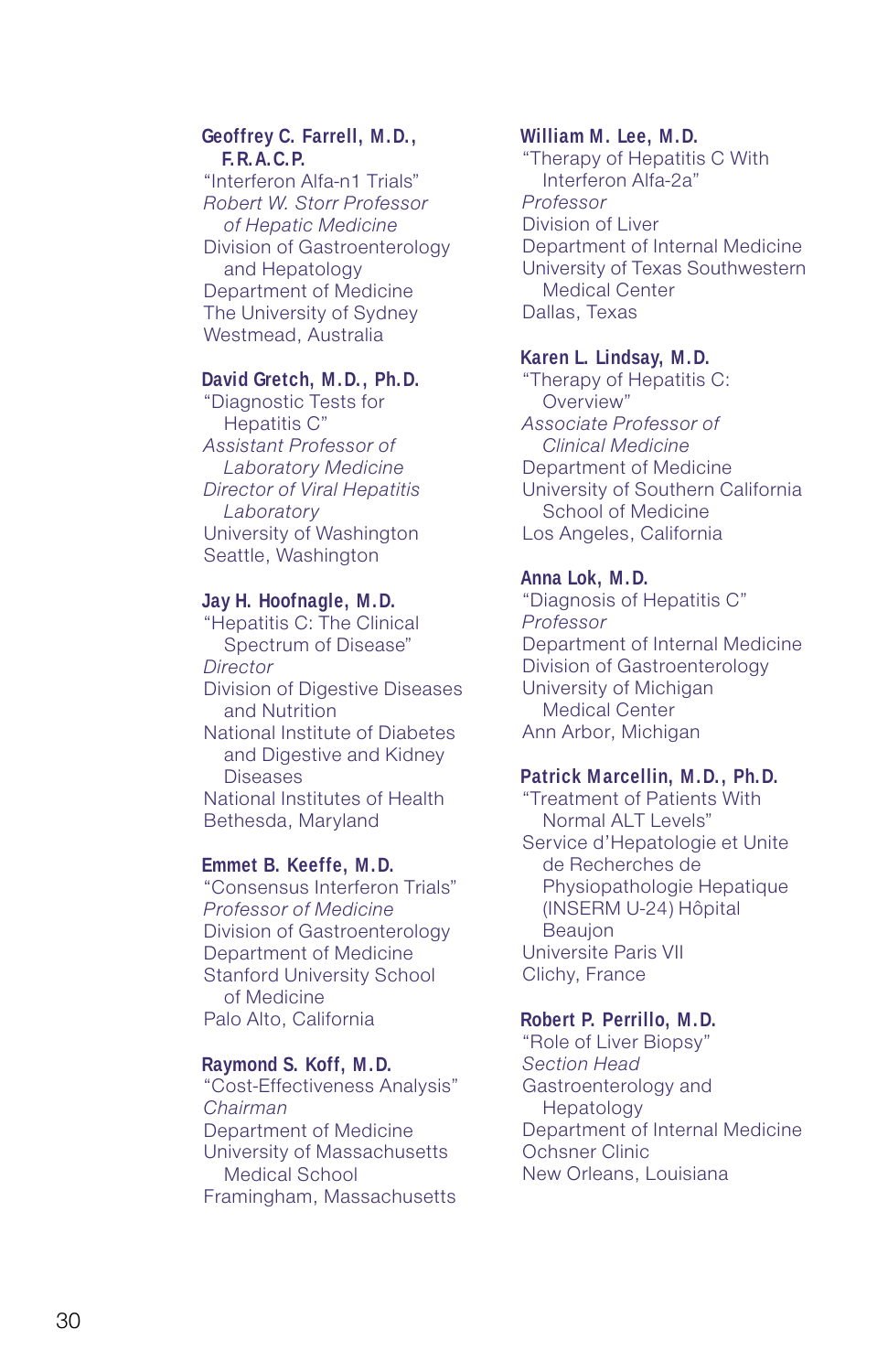#### **Robert H. Purcell, M.D.**

"Hepatitis C Virus: An Introduction" **Head** Hepatitis Section Laboratory of Infectious **Diseases** National Institute of Allergy and Infectious Diseases National Institutes of Health Bethesda, Maryland

#### **Olle Reichard, M.D., Ph.D.**

"Ribavirin Treatment Alone or in Combination With Interferon" Department of Infectious Diseases Karolinska Institute Danderyd Hospital Danderyd, Sweden

#### **Solko W. Schalm, M.D.**

"Treatment of Patients With Cirrhosis" Professor of Medicine and Hepatology Division of Hepatology Department of Hepatogastroenterology and Internal Medicine Erasmus University Hospital Dijkzigt Rotterdam, The Netherlands

#### **Eugene R. Schiff, M.D.**

"Hepatitis C and Alcohol" **Director** Center for Liver Diseases Chief Division of Hepatology University of Miami School of Medicine Miami, Florida

#### **Leonard B. Seeff, M.D.**

"Natural History of Hepatitis C" **Chief** Gastroenterology and Hepatology Veterans Affairs Medical Center Professor of Medicine Georgetown University School of Medicine Washington, DC

## **Planning Committee**

#### **Tommie Sue Tralka**

Planning Committee **Chairperson Director** Clinical Trials Program Division of Digestive Diseases and Nutrition National Institute of Diabetes and Digestive and Kidney **Diseases** National Institutes of Health Bethesda, Maryland

#### **Harvey J. Alter, M.D.**

Chief Infectious Disease Section Department of Transfusion Medicine Warren G. Magnuson Clinical Center National Institutes of Health Bethesda, Maryland

#### **Miriam J. Alter, M.D., Ph.D.**

Chief Epidemiology Section Hepatitis Branch Centers for Disease Control and Prevention Atlanta, Georgia

#### **Elsa A. Bray**

Program Analyst Office of Medical Applications of Research National Institutes of Health Bethesda, Maryland

#### **Leslie Curtis**

Science Writer National Institute of Diabetes and Digestive and Kidney Diseases National Institutes of Health Bethesda, Maryland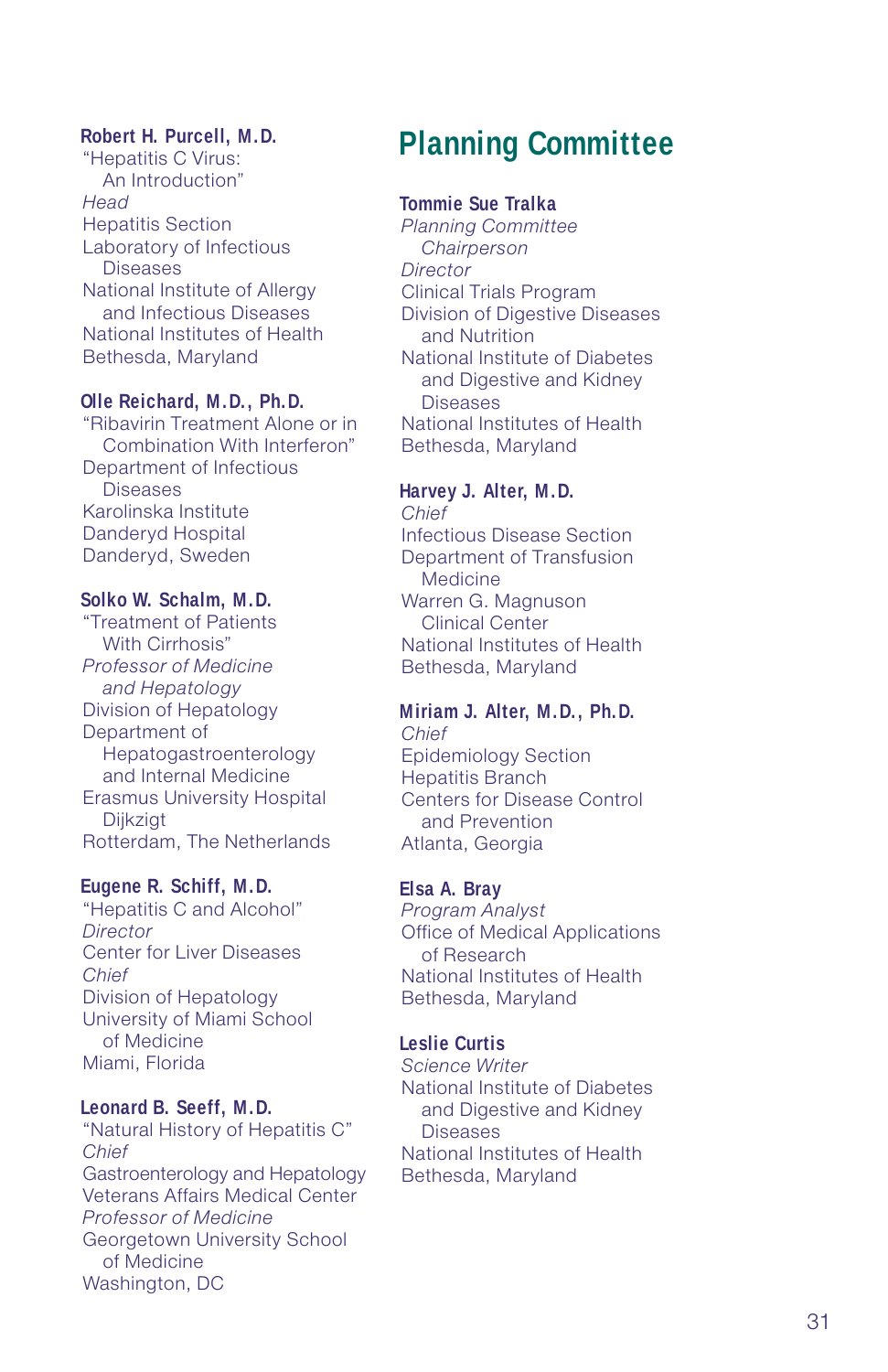#### **James Everhart, M.D., M.P.H.**  Chief

Epidemiology and Clinical Trials Branch Division of Digestive Diseases and Nutrition National Institute of Diabetes and Digestive and Kidney **Diseases** National Institutes of Health

Bethesda, Maryland

#### **Stephen M. Feinstone, M.D.**

**Chief** Laboratory of Hepatitis Viruses Division of Viral Products Center for Biologics Evaluation and Research Food and Drug Administration Bethesda, Maryland

#### **John H. Ferguson, M.D.**

**Director** Office of Medical Applications of Research National Institutes of Health Bethesda, Maryland

#### **Janet S. Gress**

Clinical Reviewer Division of Clinical Trials Food and Drug Administration Rockville, Maryland

#### **William H. Hall**

Director of Communications Office of Medical Applications of Research National Institutes of Health Bethesda, Maryland

#### **Jay H. Hoofnagle, M.D.**

**Director** Division of Digestive Diseases and Nutrition National Institute of Diabetes and Digestive and Kidney Diseases National Institutes of Health Bethesda, Maryland

#### **Leslye D. Johnson, Ph.D.**  Chief

Enteric and Hepatic Diseases Division of Microbiology and Infectious Diseases National Institute of Allergy and Infectious Diseases

National Institutes of Health Bethesda, Maryland

#### **Thomas F. Kresina, Ph.D.**

**Director** Liver Diseases Program Division of Digestive Diseases and Nutrition National Institute of Diabetes and Digestive and Kidney Diseases National Institutes of Health Bethesda, Maryland

#### **Karen L. Lindsay, M.D.**

Associate Professor of Clinical Medicine Department of Medicine University of Southern California School of Medicine Los Angeles, California

#### **Anna Lok, M.D.**

Professor Department of Internal Medicine Division of Gastroenterology University of Michigan Medical Center Ann Arbor, Michigan

#### **Paul R. McCurdy, M.D.**

**Director** Blood Resources Program Division of Blood Diseases and Resources National Heart, Lung, and Blood Institute National Institutes of Health Bethesda, Maryland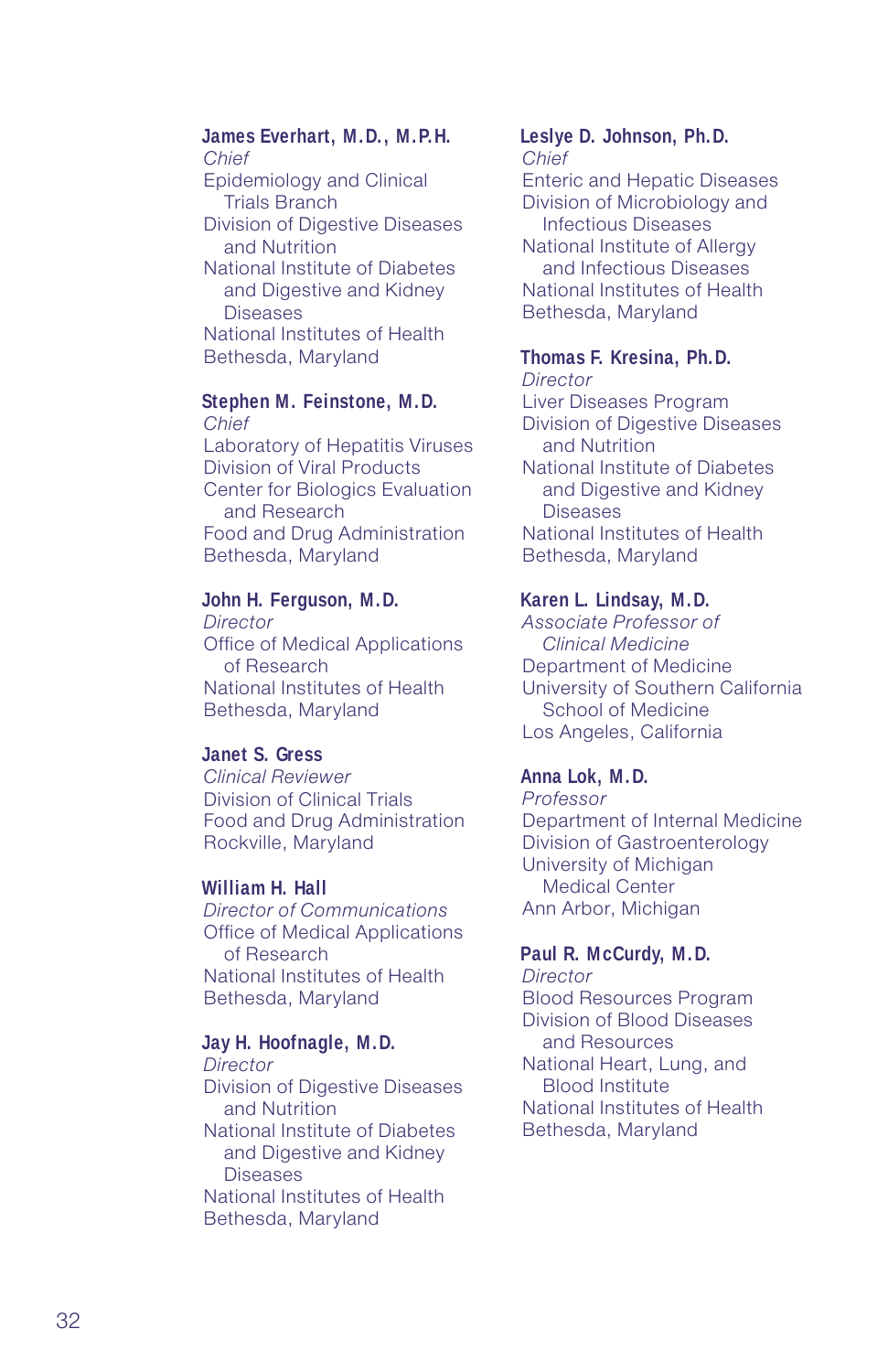#### **Robert P. Perrillo, M.D.**

Section Head Gastroenterology and Hepatology Department of Internal Medicine Ochsner Clinic New Orleans, Louisiana

#### **D. W. Powell, M.D.**

Panel and Conference **Chairperson** Professor and Chairman Department of Internal Medicine The University of Texas Medical Branch at Galveston Galveston, Texas

#### **Robert H. Purcell, M.D.**

**Head** Hepatitis Section Laboratory of Infectious Diseases National Institute of Allergy and Infectious Diseases National Institutes of Health Bethesda, Maryland

#### **Eugene R. Schiff, M.D.**

**Director** Center for Liver Diseases Chief Division of Hepatology University of Miami School of Medicine Miami, Florida

#### **William D. Schwieterman, M.D.**

Branch Chief Center for Biologics Evaluation and Research Food and Drug Administration Bethesda, Maryland

#### **Leonard B. Seeff, M.D.**

Chief Gastroenterology and Hepatology Veterans Affairs Medical Center Professor of Medicine Georgetown University School of Medicine Washington, DC

#### **Charles R. Sherman, Ph.D.**

Deputy Director Office of Medical Applications of Research National Institutes of Health Bethesda, Maryland

#### **Michael H. Stolar, Ph.D.**

Senior Vice President American Gastroenterological Association Bethesda, Maryland

#### **Alan Trachtenberg, M.D., M.P.H.**

Medical Officer Office of Science Policy and Communications National Institute on Drug Abuse Rockville, Maryland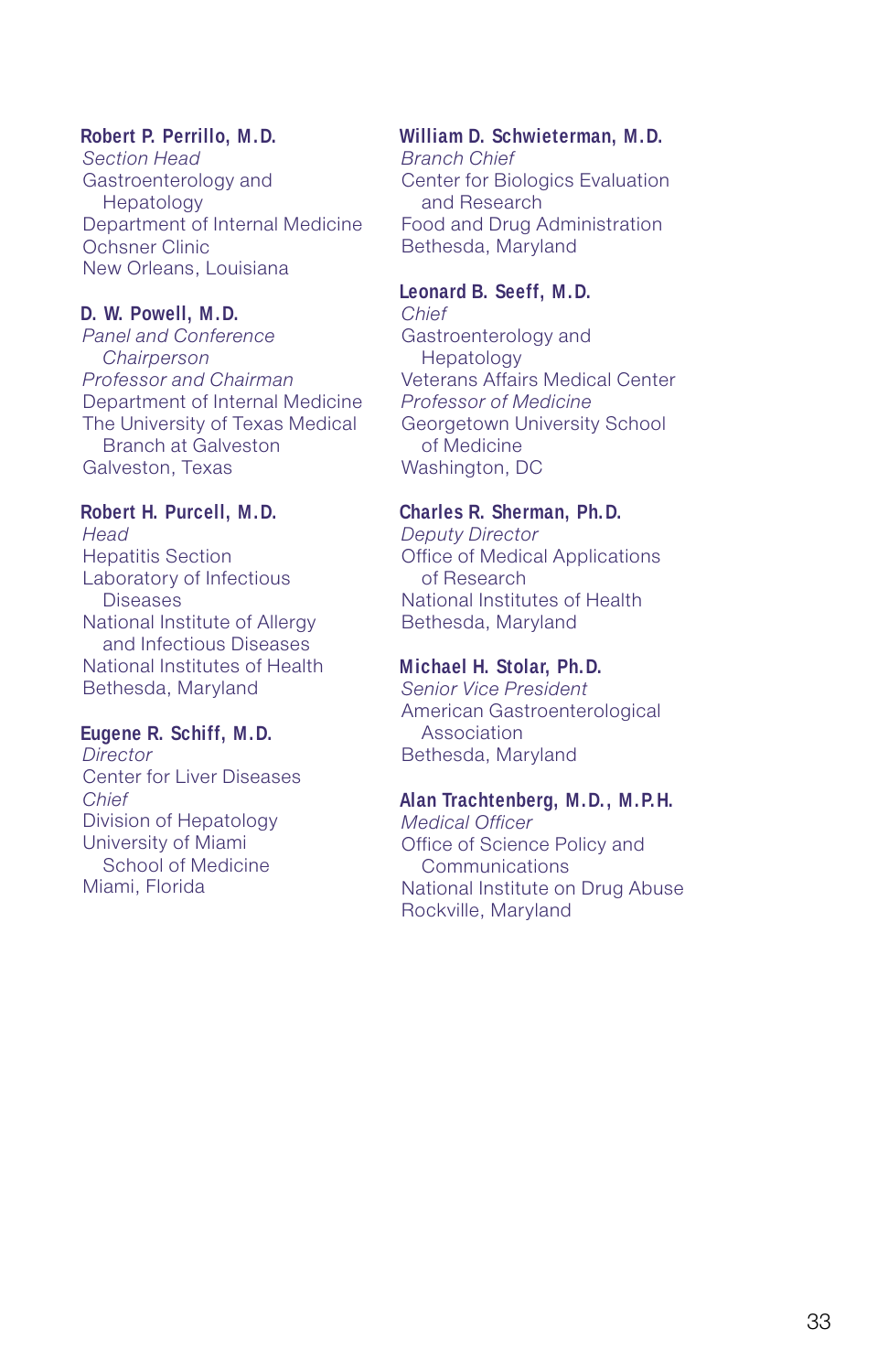## **Conference Sponsors**

#### **Office of Medical Applications of Research, NIH**

John H. Ferguson, M.D. **Director** 

#### **National Institute of Diabetes and Digestive and Kidney Diseases**

Phillip Gorden, M.D. **Director** 

## **Conference Cosponsors**

#### **National Institute of Allergy and Infectious Diseases**

Anthony S. Fauci, M.D. **Director** 

#### **National Heart, Lung, and Blood Institute**

Claude Lenfant, M.D. **Director** 

#### **National Institute on Drug Abuse**

Alan I. Leshner, Ph.D. **Director** 

#### **Centers for Disease Control and Prevention**

David Satcher, M.D., Ph.D. **Director**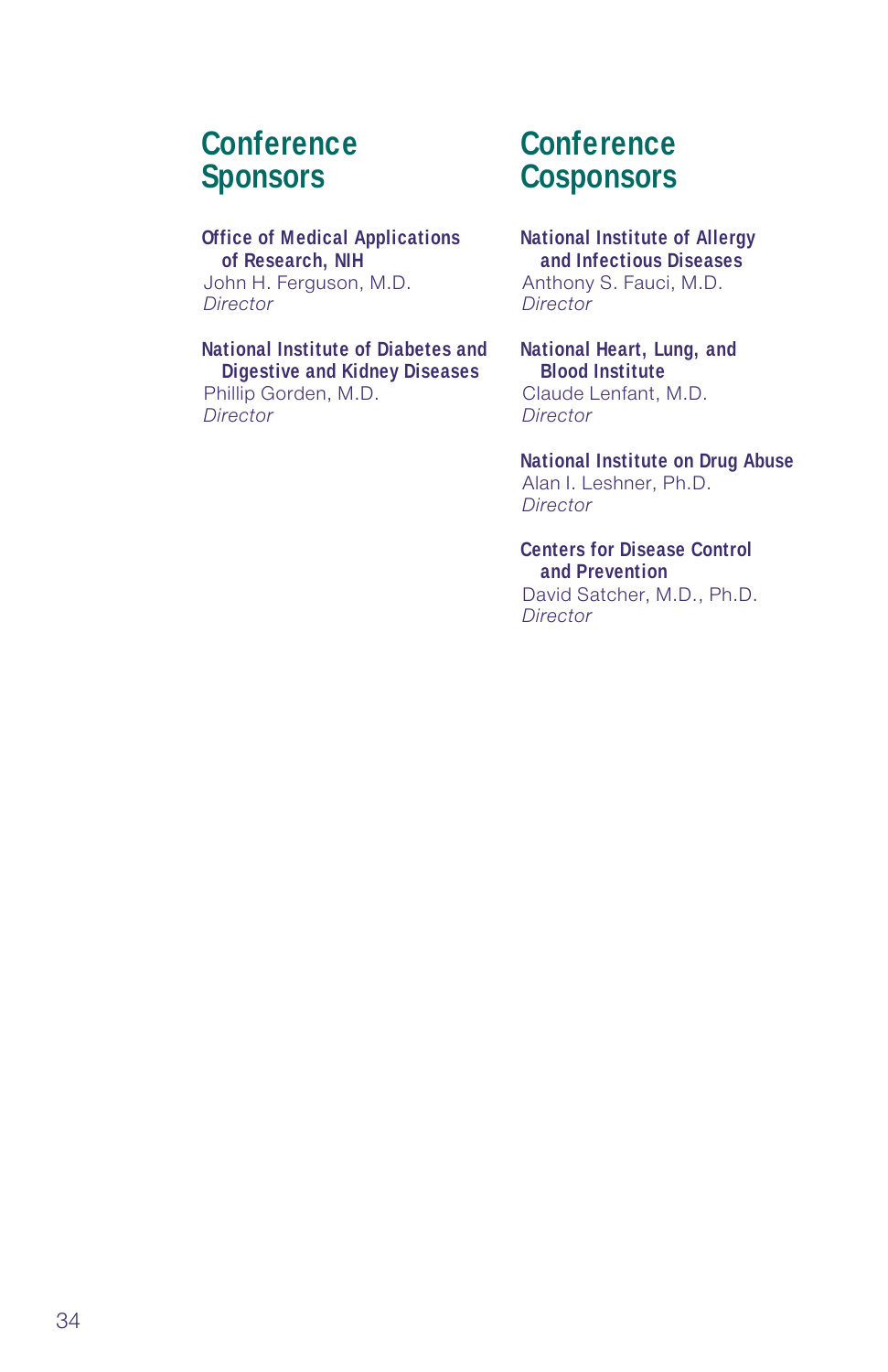## **Bibliography**

The following references were provided by the speakers listed above and were neither reviewed nor approved by the panel.

Alter H. To C or not to C: these are the questions. Blood 1995:85: 1681-95.

Alter HJ. New kit on the block: evaluation of second-generation assays for detection of antibody to the hepatitis C virus. Hepatology 1992;15:350-3.

Alter HJ, Purcell RH, Shih JW, Melpolder JC, Houghton M, Choo Q-L, Kuo G. Detection of antibody to hepatitis C virus in prospectively followed transfusion recipients with acute and chronic non-A, non-B hepatitis. N Engl J Med 1989;321:1494-500.

Alter MJ. Epidemiology of hepatitis C in the West. Sem Liver Dis 1995;15:5-14.

Bardelli F, Messori A, Rampazzo R, Alberti A, Martini N. Effect of recombinant or lymphoblastoid interferon-a on alanine aminotransferase in patients with chronic hepatitis C or chronic non-A non-B hepatitis. A meta-analysis. Clin Drug Invest 1995;9:239-54.

Beloqui O, Prieto J, Suarez M, Gil B, Qian CH, Garcia N, Civeira MP. N-acetyl cysteine enhances the response to interferon-a in chronic hepatitis C: a pilot study. J Interferon Res 1993;13:279-82.

Bennett WG, Inoue Y, Beck JR, Pauker SG, Davis GL. Justification of a single 6 month course of interferon (IFN) for histologically mild chronic active hepatitis C. Hepatology 1995;22:290A.

Blatt LM, Hollinger FB, Tong MJ, Reddy KR, Lee WM, Pockros PJ, Hoefs JC, Keeffe E, Heathcote JL, White H, Foust RT, Jensen DM, Krawitt EL, Fromm H, Black M, Klein M, Lubina J, Manyak C, CIFN Study Group. A phase 3 study for the treatment of patients with chronic hepatitis C (HCV) infection with consensus interferon (CIFN) (Abstract). Abstract Volume of the IX Trienniel International Symposium on Viral Hepatitis and Liver Disease; 1996. p. 26.

Bonkovsky HL, Banner BF, Rothman AL. Iron and chronic viral hepatitis. Hepatology 1997; 25:759-68.

Boyer N, Marcellin P, Duchatelle V, Martinot M, Kilani A, Pouteau M, Descombes I, Benhamou JP, Degott C, Erlinger S. Sustained response after alpha interferon therapy in patients with chronic hepatitis C. Hepatology 1995; 22:291A.

Bresci G, Parisi G, Banti S, et al. Re-treatment of interferon resistant patients with chronic hepatitis C with interferon alpha. J Viral Hepatitis 1995;2:155.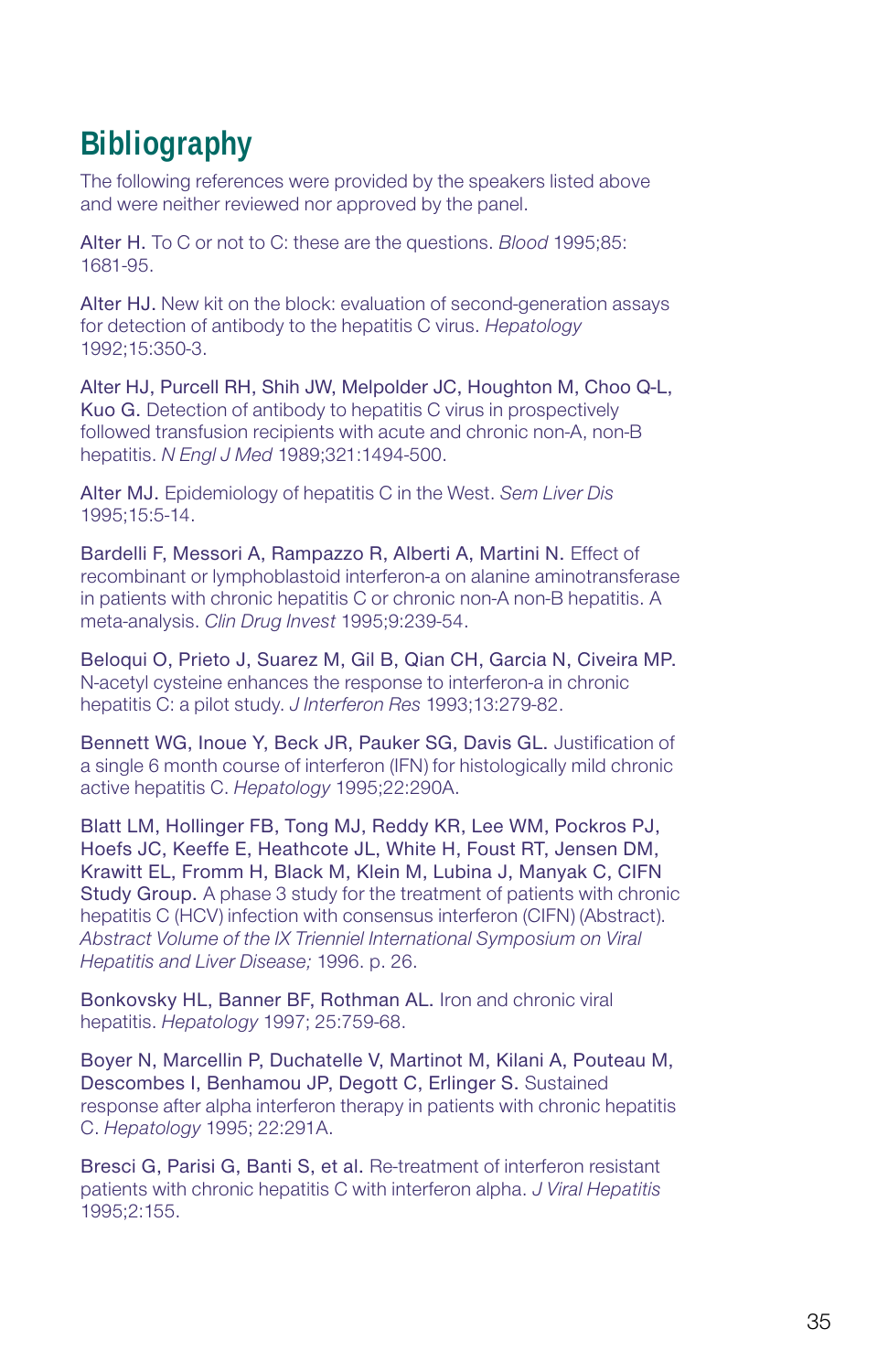Bruix J, Barrera JM, Calvet X, Ercilla G, Costa J, Sanchez-Tapias JM, Ventura M, Vall M, Bruguera M, Bru C, Castillo R, Rodes J. Prevalence of antibodies to hepatitis C virus in Spanish patients with hepatocellular carcinoma and hepatic cirrhosis. Lancet 1989;ii:1004-6.

Bukh J, Miller RH, Purcell RH. Genetic heterogenity of hepatitis C virus: quasispecies and genotypes. Semin Liver Dis 1995;15:41-63.

Camps J, Garcia-Granero M, Riezo-Boj JI, et al. Prediction of sustained remission of chronic hepatitis C after a 12-month course of alfa interferon. J Hepatol 1994;21:4-11.

Centers for Disease Control and Prevention. Risk of acquiring hepatitis C for health care workers and recommendations for prophylaxis and follow-up after occupational exposure. Hepatitis Surveillance Report No. 56. Atlanta 1995;3-6.

Centers for Disease Control and Prevention. Public Health Service inter-agency guidelines for screening donors of blood, plasma, organs, tissues, and semen for evidence of hepatitis B and hepatitis C. Morb Mortal Wkly Rep 1991;40(RR-4):1-17.

Chemello L, Bonetti P, Cavalletto Talato F, Donadon W, Casarin P, et al. Randomized trial comparing three different regimens of alpha 2a interferon in chronic hepatitis C. Hepatology 1995;22:700-6.

Chemello L, Cavaletto L, Bernardinello E, Guido M, Pontisso P, Alberti A. The effect of interferon alfa and ribavirin combination therapy in naive patients with chronic hepatitis C. J Hepatol 1995;23(suppl 2):8-12.

Conry-Cantilena C, VanRaden MA, Gibble J, Melpolder J, Shakil AO, Viladomiu L, Chueng L, DiBisceglie A, Hoofnagle J, Shih JW, Kaslow R, Ness P, Alter HJ. Routes of infection, viremia, and liver disease in blood donors found to have hepatitis C virus infection. N Eng J Med 1996; 334:1691-6.

Cromie SL, Jenkins PJ, Bowden DS, and Dudley FJ. Chronic hepatitis C: effect of alcohol on hepatic activity and viral titre. J Hepatol 1996;25:821-6.

Davis GL. Prediction of response to interferon treatment of chronic hepatitis C. J Hepatol 1994;20:1-3.

Davis GL, Balart LA, Schiff ER, Lindsay K, Bodenheimer HC, Jr., Perrillo RP, et al. Treatment of chronic hepatitis C with recombinant interferon alfa: a multicenter randomized, controlled trial. N Engl J Med 1989;321:1501-6.

Di Bisceglie A, Conjeevaram H, Fried M, et al. Ribavirin as therapy for chronic hepatitis C: a randomized, double-blind, placebo-controlled trial. Ann Intern Med 1995;123:897-903.

Di Bisceglie AM, Goodman ZD, Ishak, KG, et al. Long-term clinical and histopathological followup of chronic post-transfusion hepatitis. Hepatology 1991;14:969-74.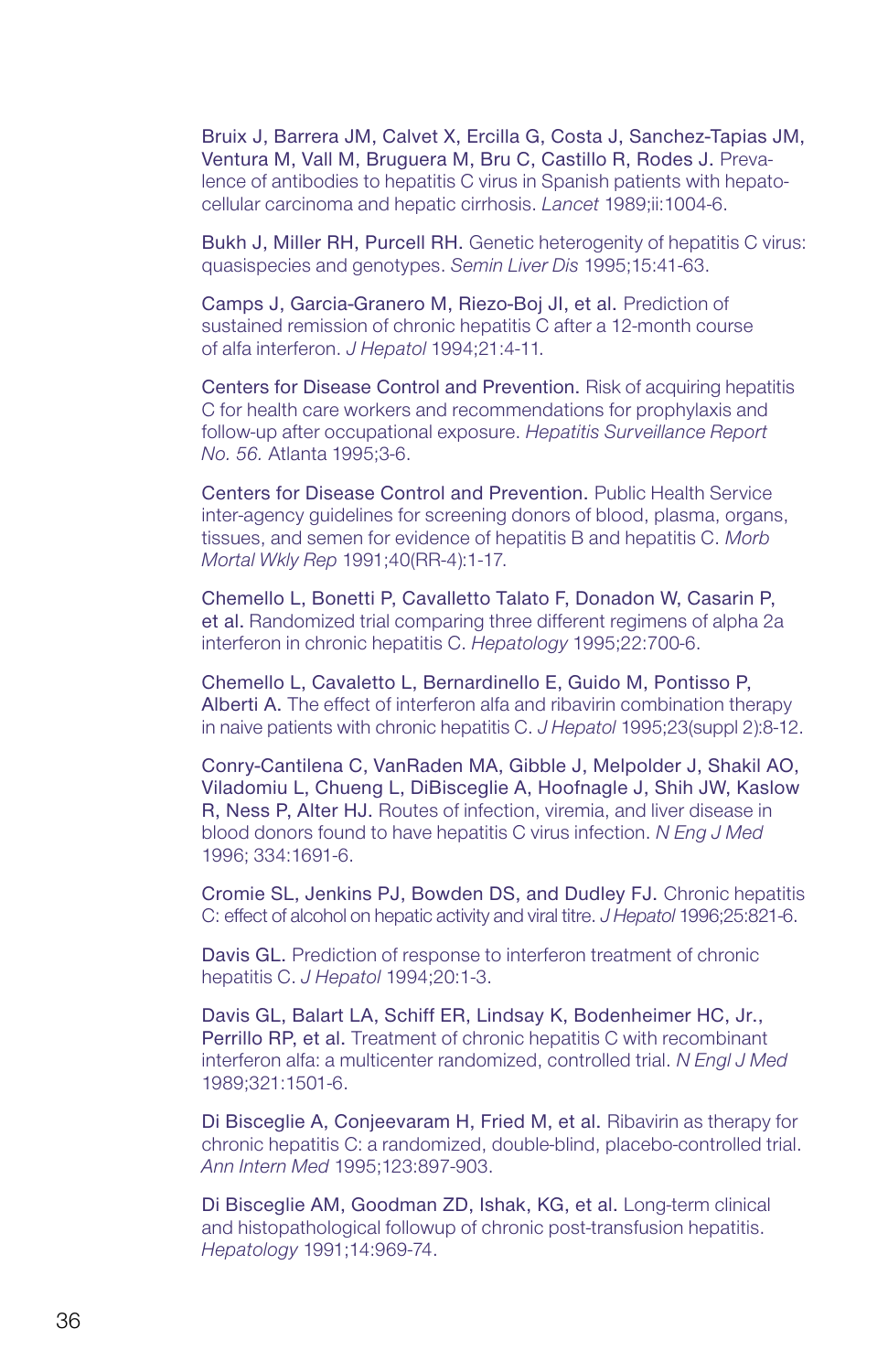Di Bisceglie AM, Order SE, Klein JL, Waggoner JG, Sjogren MH, Kuo G, Houghton M, Choo Q-L, Hoofnagle JH. The role of chronic viral hepatitis in hepatocellular carcinoma in the United States. Am J Gastroenterol 1991;86:335-8.

Douglass DD, Rakela J, Lin HJ, et al. Randomized controlled trial of recombinant alpha 2a-interferon for chronic hepatitis C. Dig Dis Sci 1993;38:601-7.

Dusheiko G, Main J, Thomas HR, et al. Ribavirin treatment for patients with chronic hepatitis C: results of a placebo-controlled study. J Hepatol 1996;25:591-8.

Dusheiko GM, Roberts JA. Treatment of chronic type B and C hepatitis with interferon alfa: an economic appraisal. Hepatology 1995;22:1863-73.

Farci P, Alter HJ, Wong D, et al. A long-term study of hepatitis C virus replication in non-A, non-B hepatitis. N Engl J Med 1991;325:98-104.

Fattovich G, Giustina G, Degos F, Tremolada F, Diodati G, Almasio P, Nevens F, Solinas A, Mura D, Brouwer JT, Thomas H, Njapoum C, Casarin C, Bonetti P, Fuschi P, Basho J, Tocco A, Bhalla A, Galassini R, Noventa F, Schalm SW, Realdi G. Morbidity and mortality in compensated cirrhosis C: a follow-up study of 384 patients. Gastroenterology 1997;112:463-72.

Fattovich G, Giustina G, Favarato S, Ruol A, Macarri G, Orlandi F, Iaquinto G, Ambrosone L, Francavilla A, Pastore G, Santantonio MT, Romagno D, Bolondi L, Sofia S, Marchesini A, Pisi E, Mazzella G, Roda E, Attaro L, Chiodo F, Mori F, Verucchi G, Lanzini A, Salmi A. A survey of adverse events in 11241 patients with chronic viral hepatitis treated with alfa interferon. J Hepatol 1996;24:38-47.

FÈray C, Gigou M, Samuel D, Paradis V, Wilber J, David MF, Urdea M, Reynes M, BrÈchot C, Bismuth H. The course of hepatitis C virus infection after liver transplantation. Hepatology 1994;20:1137-43

Gerken G, Teuber G, Goergen B, et al. Interferon alpha retreatment in chronic hepatitis C. J Hepatol 1995;22:118.

Goodman ZD, Ishak KG. Histopathology of hepatitis C virus infection. Semin Liver Dis 1995;15:70-81.

Gretch D, dela Rosa D, Corey L, Carithers R. Assessment of hepatitis C viremia using molecular amplification technologies. Viral Hepatitis Reviews 1996;2:85-96.

Gretch D, Corey L, Wilson J, et al. Assessment of hepatitis C virus RNA levels by quantitative competitive RNA polymerase chain reaction: high-titer viremia correlates with advanced stage of disease. J Infect Dis 1994;169:1219-25.

Haria M, Benfield P. Interferon alfa 2a. A review of its pharmacological properties and therapeutic use in the management of viral hepatitis. Drugs 1995;50:873-96.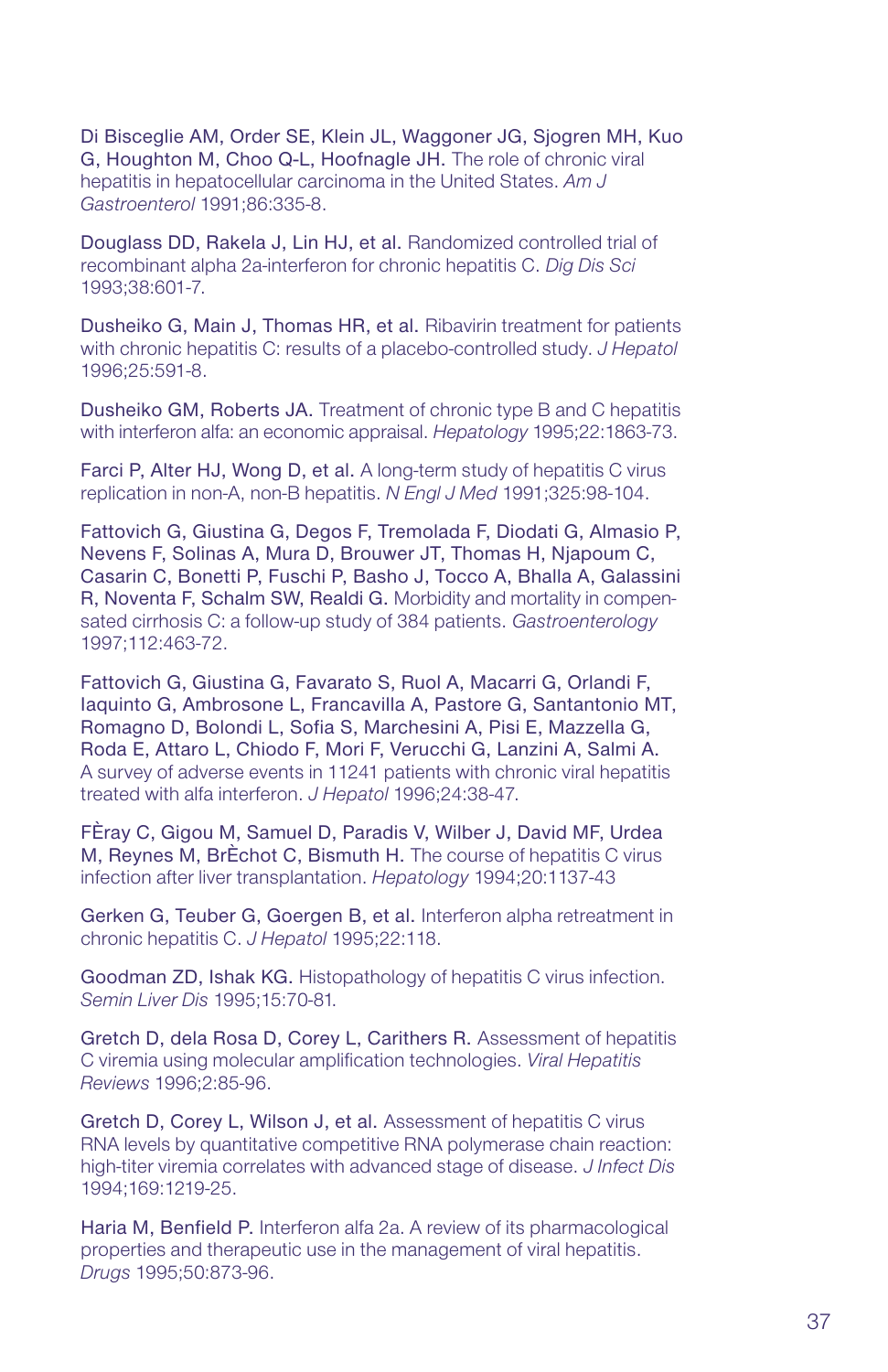Heathcote J, Keeffe E, Lee S, Feinman S, Tong M, Consensus Inteferon Study Group. Retreatment of chronic HCV infection with a higher dose (15 mg) of consensus interferon (CIFN) produces sustained responses in nonresponders and relapsers (Abstract). Gastroenterology. In press.

Hollinger FB, Blatt LM, Tong MJ, Conrad A, Balart L, Pockros P, Bonkovsky HL, Ehrinpreis MN, Lubina J, Consensus Interferon Study Group. Differential response to treatment with consensus interferon (CIFN) and IFN-a 2b in chronic HCV patients infected with genotype 1a and 1b (Abstract). Gastroenterology 1996;110:A1213.

Hoofnagle JH, Di Bisceglie AM, Waggoner JG, Park Y. Interferon alfa for patients with clinically apparent cirrhosis due to chronic hepatitis B. Gastroenterology 1993;104:1116-21.

Houghton M. Hepatitis C virus. In: Fields BN, Knipe DM, Howley PM, eds. Fields Virology, Third Edition. Philadelphia: Lippincott-Raven Publishers; 1996. p. 1035-58.

Jensen DM, Blatt LM, Tong MJ, Lee WM, Mullen K, Hoefs JC, Keeffe E, Hollinger FB, Heathcote EJL, White H, Foust RT, Krawitt EL, Fromm H, Black M, Albert D, Gerrard T, Consensus Interferon Study Group. Treatment of high viral titer chronic HCV patients with consensus interferon (CIFN) results in a significantly greater number of sustained HCV-RNA responders as compared to treatment with interferon a-2b (Abstract). Hepatology 1996;24:275A.

JouÎt P, Roudot-Thoraval F, Dhumeaux D, MÈtreau J-M, le groupe FranÁais pour l'etude du traitement des HÈpatites chroniques NANB/C. Comparative efficacy of interferon alfa in cirrhotic and noncirrhotic patients with non-A, non-B, C hepatitis. Gastroenterology. 1994;106:686-90.

Kiyosawa K, Sodeyama T, Tanaka E, Gibo Y, Yoshizawa K, Nakano Y, Furuta S, Akahane Y, Nishioka K, Purcell RH, Alter HJ. Interrelationship of blood transfusion, non-A, non-B hepatitis and hepatocellular carcinoma: Analysis by detection of antibody to hepatitis C virus. Hepatology 1990;12:671-675.

Knodell RG, Ishak KG, Black WC, Chen TS, Craig R, Kaplowitz N, Kiernan TW, Wollman J. Formulation and application of a numerical scoring system for assessing histological activity in asymptomatic chronic active hepatitis. Hepatology 1981;1:431-5.

Kobayashi M, Tanaka E, Sodeyama E, et al. The natural course of chronic hepatitis C: a comparison between patients with genotypes 1 and 2 hepatitis C viruses. Hepatology 1996;23:695-9.

Koff RS, Dienstag JL. Extrahepatic manifestations of hepatitis C and the association with alcoholic liver disease. Seminars in Liver Disease 1995;15(1):101-9.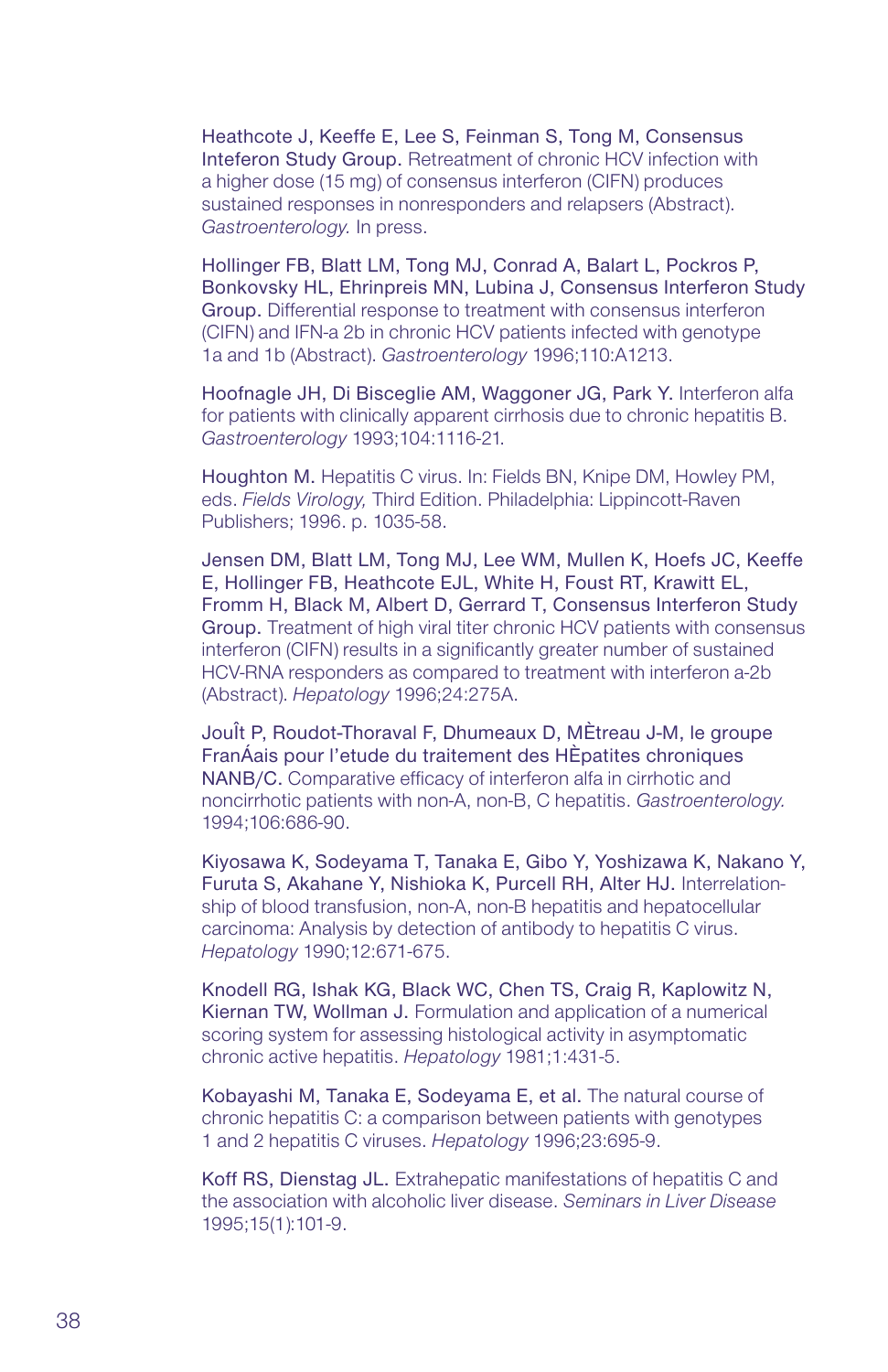Koff RS, Seeff LB. Economic modeling of treatment in chronic hepatitis B and chronic hepatitis C: promises and limitations. Hepatology 1995; 22:1880-2.

Lau JYN, Davis GL, Kniffen J, et al. Significance of serum hepatitis C virus RNA levels in chronic hepatitis C. Lancet 1993;341:1501-4.

Lindsay KL, Davis GL, Schiff, ER, Bodenheimer HC, Balart LA, Dienstag JL, Perrillo RP, Tamburro CH, Goff JS, Everson GT, Silva M, Katkov WN, Goodman Z, Lau JYN, Maertens G, Gogate J, Sanghvi B, Albrecht J, Hepatitis Interventional Therapy Group. Response to higher doses of interferon alfa-2b in patients with chronic hepatitis C: a randomized multicenter trial. Hepatology 1996;24:1034-40.

Marcellin P, Hopf U, Trepo C, et al. A randomized, double-blind, controlled, multicentre study of lymphoblastoid interferon alpha n1 in the treatment of adults with chronic hepatitis C. J Hepatol. In press.

Marcellin P, LÈvy S, Benhamou JP, Erlinger S. Management of the asymptomatic HCV carrier with normal ALT levels. Viral Hepatitis Reviews. In press.

Marcellin P, Boyer N, Pouteau M, et al. Retreatment with interferon alpha of chronic hepatitis C virus infection. Lancet 1994;344:690.

Marcellin P, Pouteau M, Renard P, Grynblat J-M, Colas Linhart N, Bardet P, Bok B, Benhamou J-P. Sustained hypothyroidism induced by recombinant a interferon in patients with chronic hepatitis C. Gut 1992;33:855-6.

Martinot-Peignoux M, Marcellin P, Pouteau M, et al. Pretreatment serum hepatitis C virus RNA levels and hepatitis C virus genotype are the main and independent prognostic factors of sustained response to interferon alfa therapy in chronic hepatitis C. Hepatology 1995;22:1050-6.

Mayet WJ, Hess G, Gerken G, Rossol S, Voth R, Manns M, Meyerzum-Buschenfelde KH. Treatment of chronic type B hepatitis with recombinant alpha-interferon induces autoantibodies not specific for autoimmune chronic hepatitis. Hepatology 1989;10:24-8.

Mazzella G, Accogli E, Sottili S, Festi D, Orsini M, Salzetta A, Novelli V, Cipolla A, Fabbri C, Pezzoli A, Roda E. Alpha interferon treatment may prevent hepatocellular carcinoma in HCV-related liver cirrhosis. J Hepatol 1996;24:141-7.

Mohler M, Seipp S, Tor U, et al. Effect of ursodeoxycholic acid on HCV replication in subtyped chronic hepatitis C. Dig Dis Sci 1996; 41:1276-7.

Noda K, Yoshihara H, Suzuki K, Yamada Y, Kasahara A, Hayashi N, Fusamoto H, Kamada T. Progression of type C chronic hepatitis to liver cirrhosis and hepatocellular carcinomaóits relationship to alcohol drinking and the age of transfusion. Alcohol Clin Exp Res 1996;2(1):95A-100A.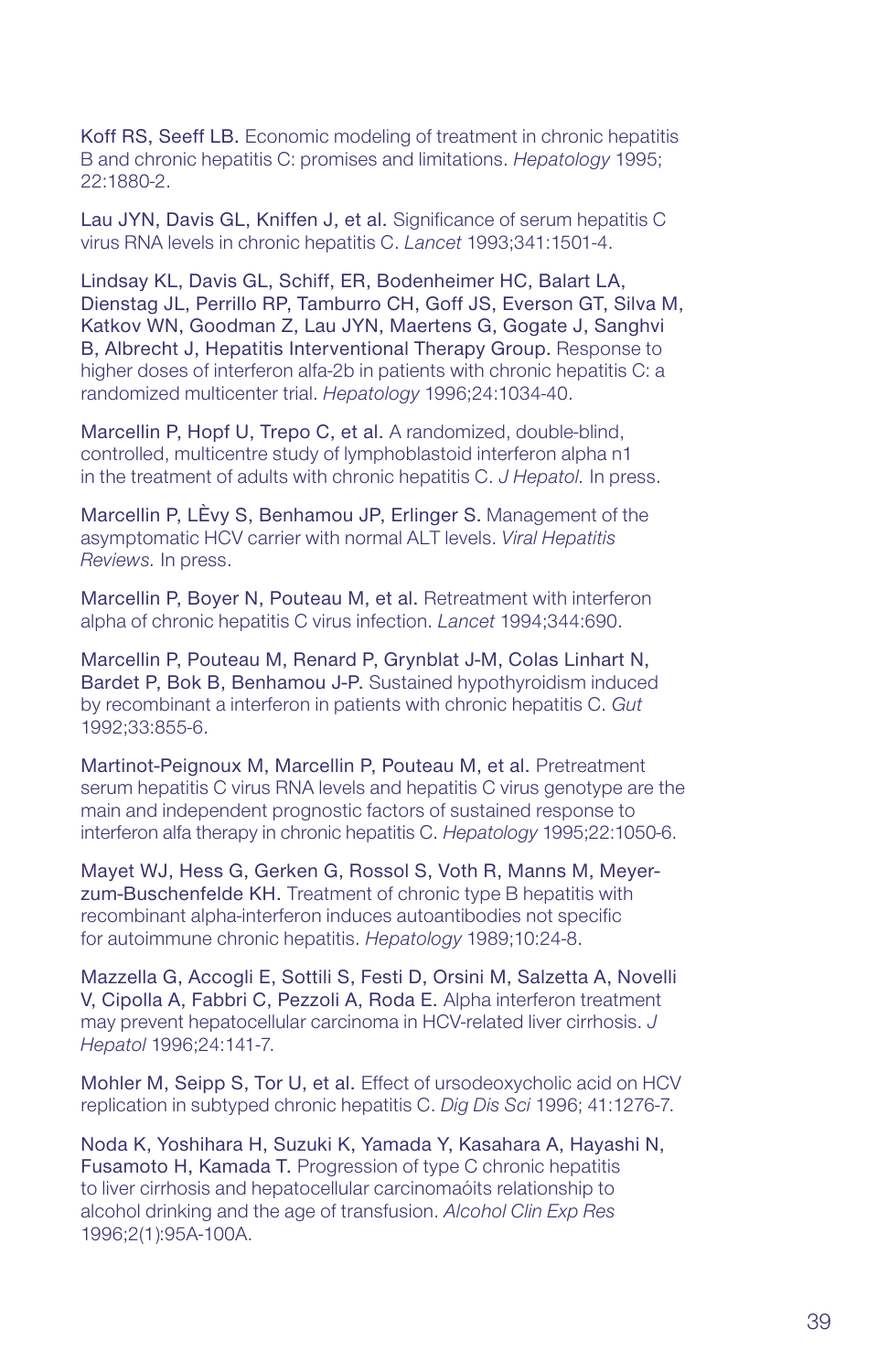Ohnishi K, Matsuo S, Matsutani K, Itahashi M, Kakihara K, Suzuki K, Ito S, Fujiwara K. Interferon therapy for chronic hepatitis C in habitual drinkers: comparison with chronic hepatitis C in infrequent drinkers. Am J Gastroenterol 1996;91(7):1374-9

Ohto H, Terazawa S, Sasaki N, et al. Transmission of hepatitis C virus from mothers to infants. N Engl J Med 1994;330:744-50.

Oshita M, Norio H, Akinori K, Hagiwara H, Mita E, Naito M, Katayama K, Fusamoto H, Kamada T. Increased serum hepatitis c virus rna levels among alcoholic patients with chronic hepatitis C. Hepatology 1994; 20:1115-20.

Osmond DH, Padian NS, Sheppard HW, Glass S, Shiboski SC, Reingold A. Risk factors for hepatitis C virus seropositivity in heterosexual couples. JAMA 1993;269:361-5.

Poynard T, Leroy V, Cohard M, Thevenot T, Mathurin P, Opolon P, et al. Meta-analysis of interferon randomized trials in the treatment of viral hepatitis C: effects of dose and duration. Hepatology 1996;24:778-89.

Poynard T, Bedossa P, Chevallier M, Mathurin P, Lemonnier C, Trepo C, et al. A comparison of three interferon alfa-2b regimens for the long-term treatment of chronic non-A, non-B hepatitis. N Engl J Med 1995;332:1457-62.

Rasi G, DiVirgilio D, Mutchnick MG, et al. Combination Thymosin alpha and lymphoblastoid interferon treatment in chronic hepatitis C. Gut 1996;39:679-83.

Reichard O, Glaumann H, Fryden A, Norkrans G, Schvarcz R, Sonnerborg A, et al. Two-year biochemical, virological, and histological follow-up in patients with chronic hepatitis C responding in a sustained fashion to interferon alfa-2b treatment. Hepatology 1995;21:918-22.

Reinus JF, Leikin EL, Later HJ, et al. Failure to detect vertical transmission of hepatitis C virus. Ann Intern Med 1992;117:881-6.

Rizzetto M, Goldin R, Marcellin P, Farrell G, Bacon B, Mostelleer M, Howe I, et al. Correlations between virologic and histologic responses in chronic hepatitis C patients: Analyses from a large international comparative study of alph-interferon therapy [Abstract]. J Hepatol 1996;24:57.

Ryff J-C. Usefulness of interferon for treatment of chronic hepatitis C. J Hepatol 1995:22 (suppl 1):101-9.

Schvarez R, Ando Y, Sônnerborg A, Weiland O. Combination treatment with interferon alfa-2b and ribavirin for chronic hepatitis C in patients who have failed to achieve sustained response to interferon alone: Swedish experience. J Hepatol 1995;23(suppl 2):17-21.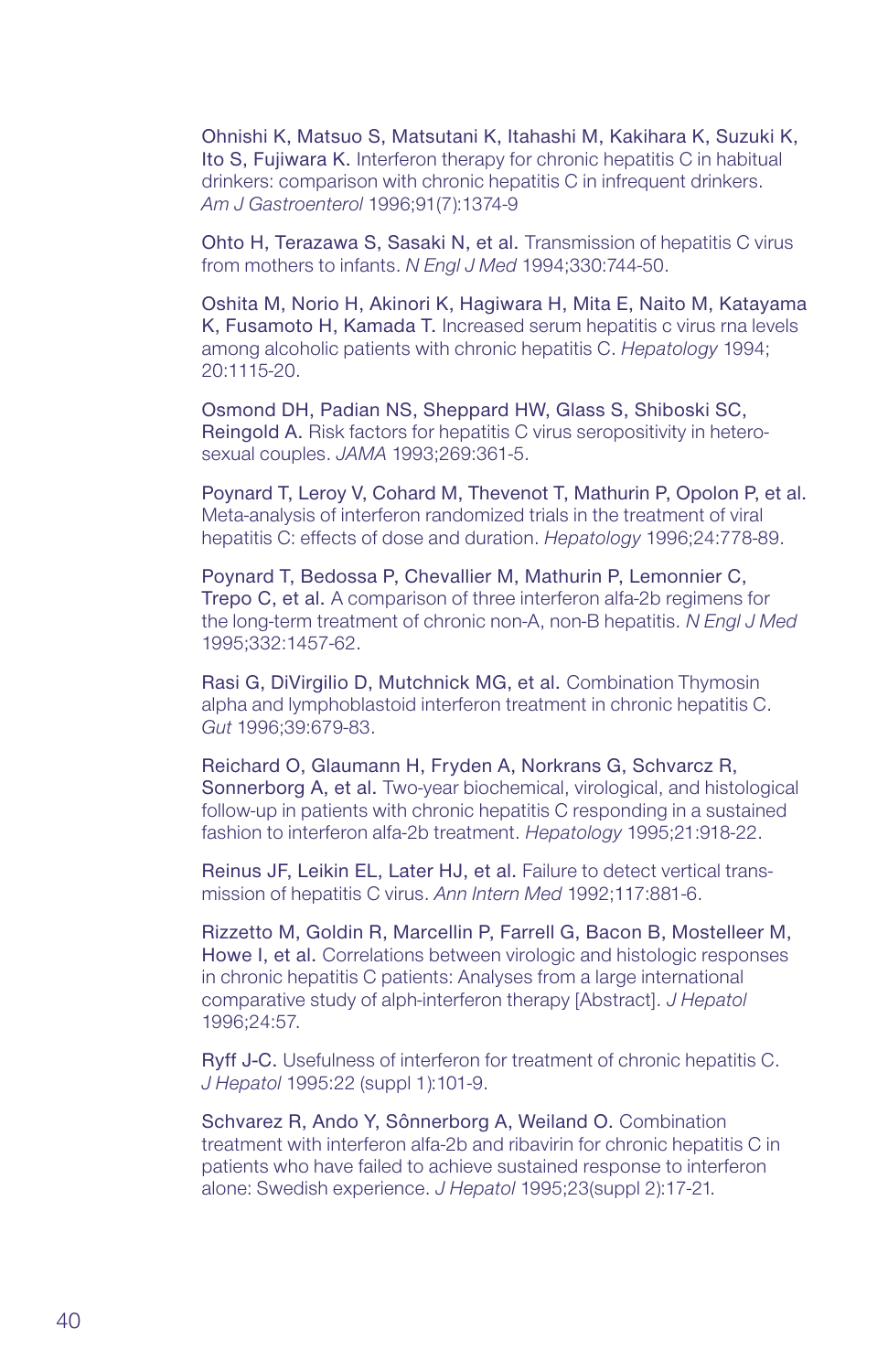Serfaty L, ChazoulliËres O, Pawlotsky JM, Andreani T, Pellet C, Poupon R. Interferon alpha therapy in patients with chronic hepatitis C and persistently normal aminotransferase activity. Gastroenterology 1996;110:291-5.

Serfaty L, Nousbaum JB, Elghouzzi MH, et al. Prevalence, severity, and risk factors of liver disease in blood donors positive in a secondgeneration anti-hepatitis C virus screening test. Hepatology 1995;21:725-9.

Shakil AO, Conry-Cantelina C, Alter HJ, Hayashi P, Kleiner DE, Tedeschi V, Krawczynski K, et al. Volunteer blood donors with antibody to hepatitis C virus: clinical, biochemical, virologic, and histologic features. Ann Intern Med 1995;123:330-7.

Shindo M, Arai K, Sokawa Y, Okuno T. The virological and histological states of anti-hepatitis C virus positive subjects with normal liver biochemical values. Hepatology 1995;22:418-25.

Takahashi M, Yomada G, Miyamoto R, Doi T, Endo H, Tsuji T. Natural course of chronic hepatitis C. Am J Gastroenterol 1993;88:240-3.

Thomas DL, Zenilman JM, Alter HJ, et al. Sexual transmission of hepatitis C virus among patients attending sexually transmitted disease clinics in Baltimoreóan analysis of 309 sex partnerships. J Infect Dis 1994;171:768-75.

Tong MJ, El-Farra NS, Reikes AR, Co RL. Clinical outcomes after transfusion-associated hepatitis C. N Engl J Med 1995;332:1463-6.

Toyoda H, Akano S, Takeda I, et al. Retreatment of chronic hepatitis C with interferon. Am J Gastroenterol 1994;89:1453.

Yamada G, Takatani M, Kishi F, et al. Efficacy of interferon alfa therapy in chronic hepatitis C patients depends primarily on hepatitis C virus RNA level. Hepatology 1995;22:1351-4.

Younossi Z, McHutchison J. Serological tests for HCV infection. Viral Hepatitis Reviews 1996;2:161-73.

Zanella A, Conte D, Prati D, et al. Hepatitis C virus RNA and liver histology in blood donors reactive to a single antigen by secondgeneration recombinant immunoblot assay. Hepatology 1995;21:913-7.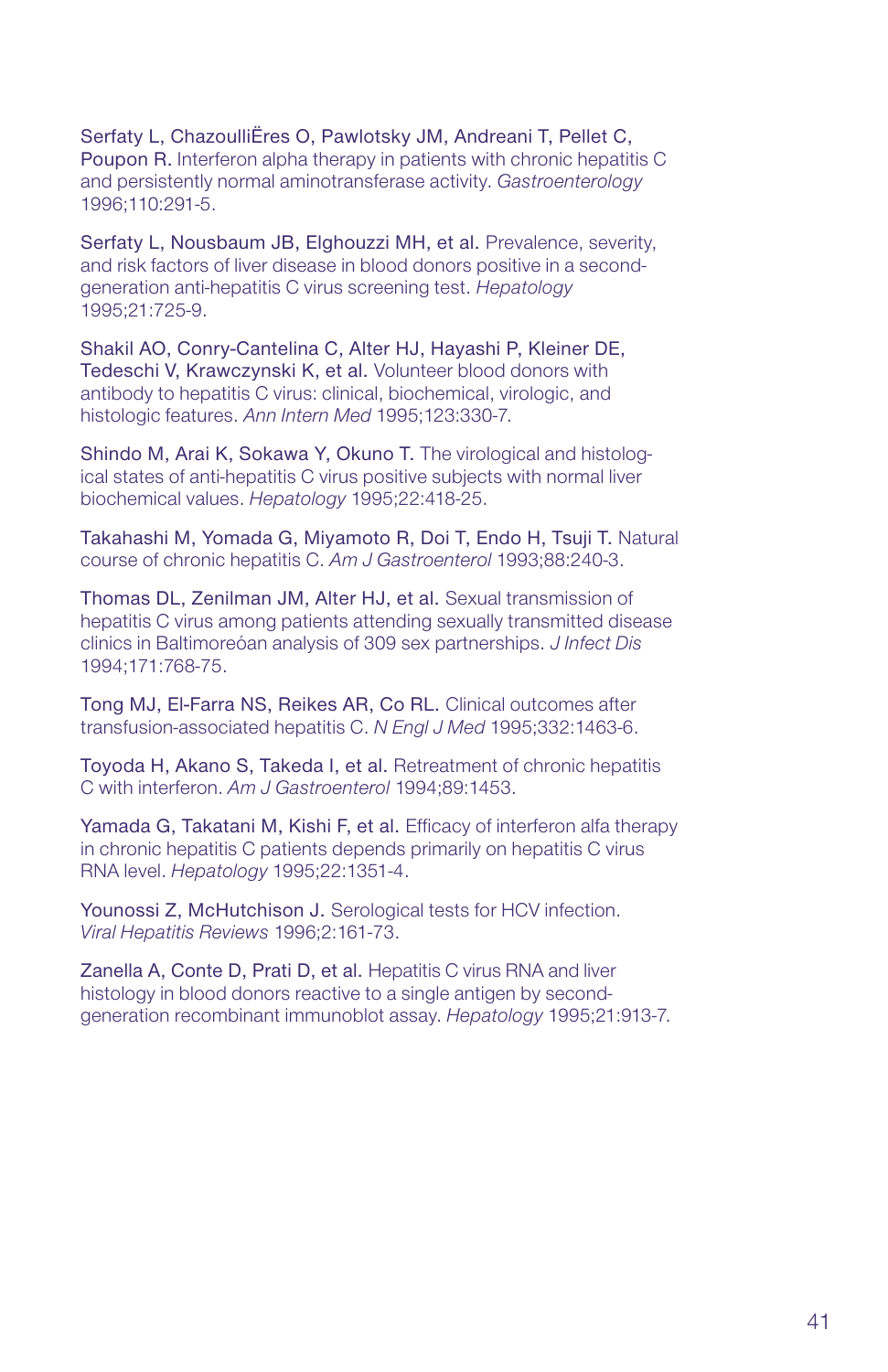# **Management of Hepatitis C**

*A Continuing Medical Education Activity Sponsored by the National Institutes of Health* 

### **OBJECTIVE**

The objective of this NIH Consensus Statement is to inform the biomedical research and clinical practice communities of the results of the NIH Consensus Development Conference on Management of Hepatitis C. The statement provides state-of-the-art information regarding natural history, diagnosis, treatment, management, and prevention of hepatitis C and presents the conclusions and recommendations of the consensus panel regarding these issues. In addition, the statement identifies those areas of study that deserve further investigation. On completing this educational activity, the reader should possess a clear working clinical knowledge of the state of the art regarding this topic.

### **ACCREDITATION**

The NIH/FAES is accredited by the Accreditation Council for Continuing Medical Education to sponsor continuing medical education for physicians.

The NIH/FAES designates this continuing medical education activity for 1 credit hour in Category I of the Physician's Recognition Award of the American Medical Association. Each physician should claim only those hours of credit that he or she actually spent in the educational activity.

### **EXPIRATION**

This form must be completed and **postmarked by October 31, 1998**, for eligibility to receive continuing medical education credit for this continuing medical education activity. The expiration date for this test may be extended beyond October 31, 1998. Beginning November 1, 1998, please check the NIH Consensus Development Program Web site (http://consensus.nih.gov) or call the NIH Office of Medical Applications of Research at (301) 496-1144 for information regarding an extended expiration date for this continuing medical education activity.

### **INSTRUCTIONS**

The consensus statement contains the correct answers to the following 15 questions. Select your answer(s) to each question and write the corresponding letter(s) in the answer space provided. Mail the completed test by the expiration date shown above to the address at the end of this test. You will receive notification of your test results within 2 to 3 weeks. If you have successfully completed the test (11 or more correct answers), you will receive a certificate for 1 hour of CME credit along with your test results. Photocopies of this form are acceptable. There is no fee for participating in this continuing education activity.

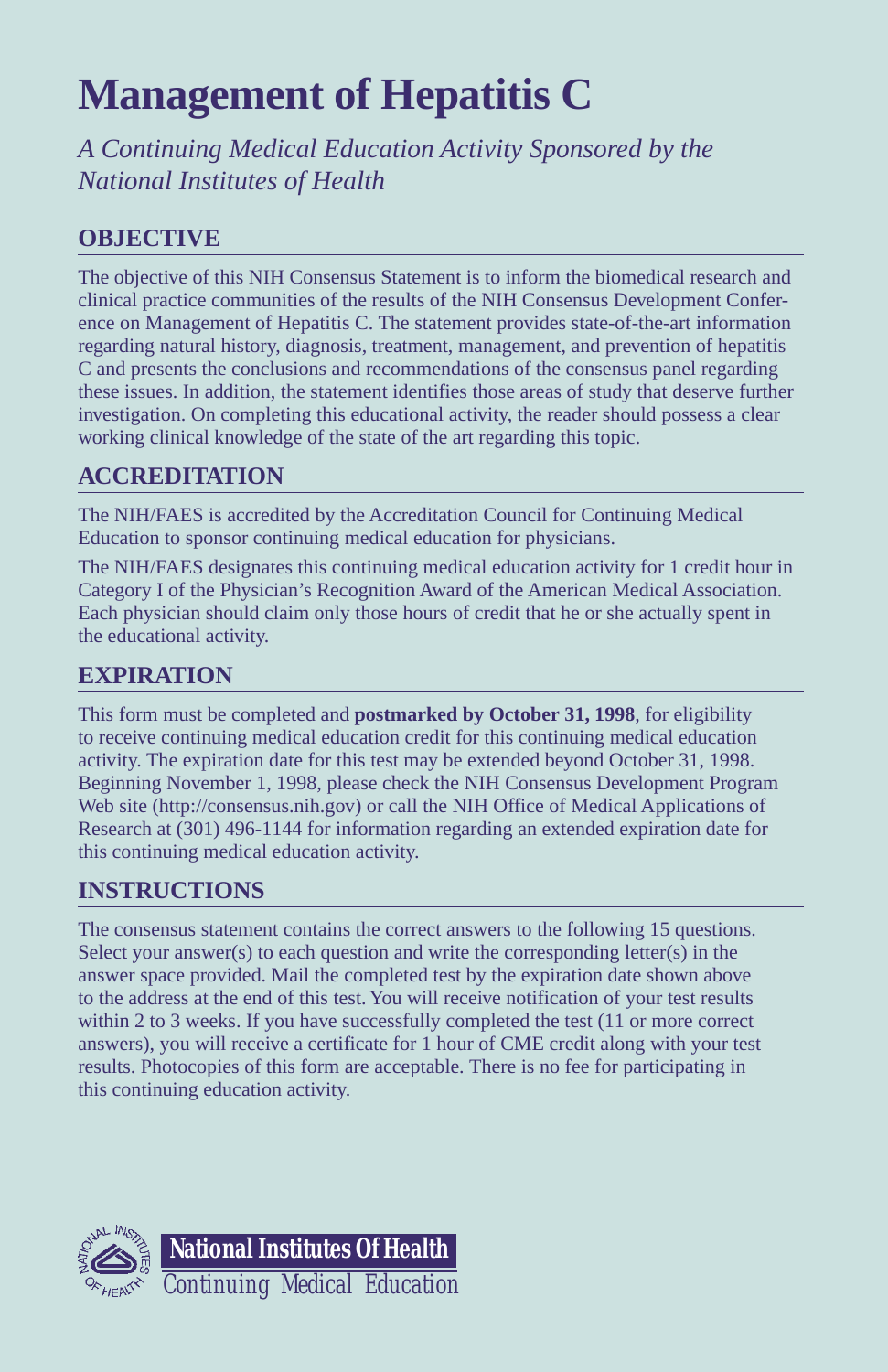|    | 1. At present, acute hepatitis C: (You must indicate all that are true.)                                                                                                                                                            |                                                                                                      |  |  |  |
|----|-------------------------------------------------------------------------------------------------------------------------------------------------------------------------------------------------------------------------------------|------------------------------------------------------------------------------------------------------|--|--|--|
|    | a. is most often caused by transfusions of blood or blood products<br>b. accounts for at least 50 percent of cases of acute hepatitis in the United States                                                                          |                                                                                                      |  |  |  |
|    | c. is usually symptomatic                                                                                                                                                                                                           |                                                                                                      |  |  |  |
|    | d, none of the above                                                                                                                                                                                                                |                                                                                                      |  |  |  |
|    | <b>ANSWER(S):</b>                                                                                                                                                                                                                   |                                                                                                      |  |  |  |
|    | 2. Risk factors for acquiring hepatitis C include: (You must indicate all that are true.)                                                                                                                                           |                                                                                                      |  |  |  |
|    | a. injection drug use                                                                                                                                                                                                               | c. intranasal cocaine use                                                                            |  |  |  |
|    | b. sexual promiscuity                                                                                                                                                                                                               | d, none of the above                                                                                 |  |  |  |
|    | <b>ANSWER(S):</b>                                                                                                                                                                                                                   |                                                                                                      |  |  |  |
|    |                                                                                                                                                                                                                                     | 3. In the course of acute hepatitis C virus (HCV) infection, the first abnormality to occur is:      |  |  |  |
|    | a. anti-HCV reactivity in serum                                                                                                                                                                                                     |                                                                                                      |  |  |  |
|    | b. HCV RNA reactivity in serum<br>c. symptoms of hepatitis such as fatigue and nausea                                                                                                                                               |                                                                                                      |  |  |  |
|    | d. elevations in serum alanine aminotransferase (ALT) levels                                                                                                                                                                        |                                                                                                      |  |  |  |
|    | <b>ANSWER:</b> A strategies of the strategies of the strategies of the strategies of the strategies of the strategies of the strategies of the strategies of the strategies of the strategies of the strategies of the strategies o |                                                                                                      |  |  |  |
| 4. | <b>Chronic hepatitis C:</b> (You must indicate all that are true.)                                                                                                                                                                  |                                                                                                      |  |  |  |
|    | a. is usually asymptomatic                                                                                                                                                                                                          | c. is a contraindication to liver transplantation                                                    |  |  |  |
|    | b. leads to cirrhosis in most cases<br><b>ANSWER(S):</b>                                                                                                                                                                            | d. none of the above                                                                                 |  |  |  |
|    |                                                                                                                                                                                                                                     |                                                                                                      |  |  |  |
|    |                                                                                                                                                                                                                                     | <b>5.</b> Extrahepatic manifestations of hepatitis C include: (You must indicate all that are true.) |  |  |  |
|    | a. cryoglobulinemia                                                                                                                                                                                                                 | c. seronegative arthritis<br>d. none of the above                                                    |  |  |  |
|    | b. glomerulonephritis<br><b>ANSWER(S):</b>                                                                                                                                                                                          |                                                                                                      |  |  |  |
|    |                                                                                                                                                                                                                                     |                                                                                                      |  |  |  |
| 6. |                                                                                                                                                                                                                                     | The best test for screening for hepatitis C is:                                                      |  |  |  |
|    | a. qualitative tests for HCV RNA (PCR)<br>b. quantitative tests for HCV RNA (viral load)                                                                                                                                            |                                                                                                      |  |  |  |
|    | c. anti-HCV by enzyme immunoassay (EIA)                                                                                                                                                                                             |                                                                                                      |  |  |  |
|    | d. anti-HCV by recombinant immunoblot (RIBA)                                                                                                                                                                                        |                                                                                                      |  |  |  |
|    | e. immunostaining for HCV antigen in liver<br>ANSWER: New York Street, 1988                                                                                                                                                         |                                                                                                      |  |  |  |
|    |                                                                                                                                                                                                                                     |                                                                                                      |  |  |  |
|    | 7. Liver biopsy is useful in patients with chronic hepatitis C: (You must indicate all that are true.)                                                                                                                              |                                                                                                      |  |  |  |
|    | a. in establishing the diagnosis of hepatitis C<br>b. in assessing the activity of the disease                                                                                                                                      |                                                                                                      |  |  |  |
|    | c. in assessing whether cirrhosis is present                                                                                                                                                                                        |                                                                                                      |  |  |  |
|    | d. in assessing the need for therapy                                                                                                                                                                                                |                                                                                                      |  |  |  |
|    | e. in proving that a beneficial response to interferon therapy has occurred                                                                                                                                                         |                                                                                                      |  |  |  |
|    | <b>ANSWER(S):</b>                                                                                                                                                                                                                   |                                                                                                      |  |  |  |
| 8. |                                                                                                                                                                                                                                     | After donating blood, a 28-year-old woman is told that she tested positive for anti-                 |  |  |  |

**HCV. She has no symptoms and no previous history of hepatitis or known risk factors. Which of the following would be appropriate in the initial evaluation for hepatitis C?**  *(You must indicate all that are true.)*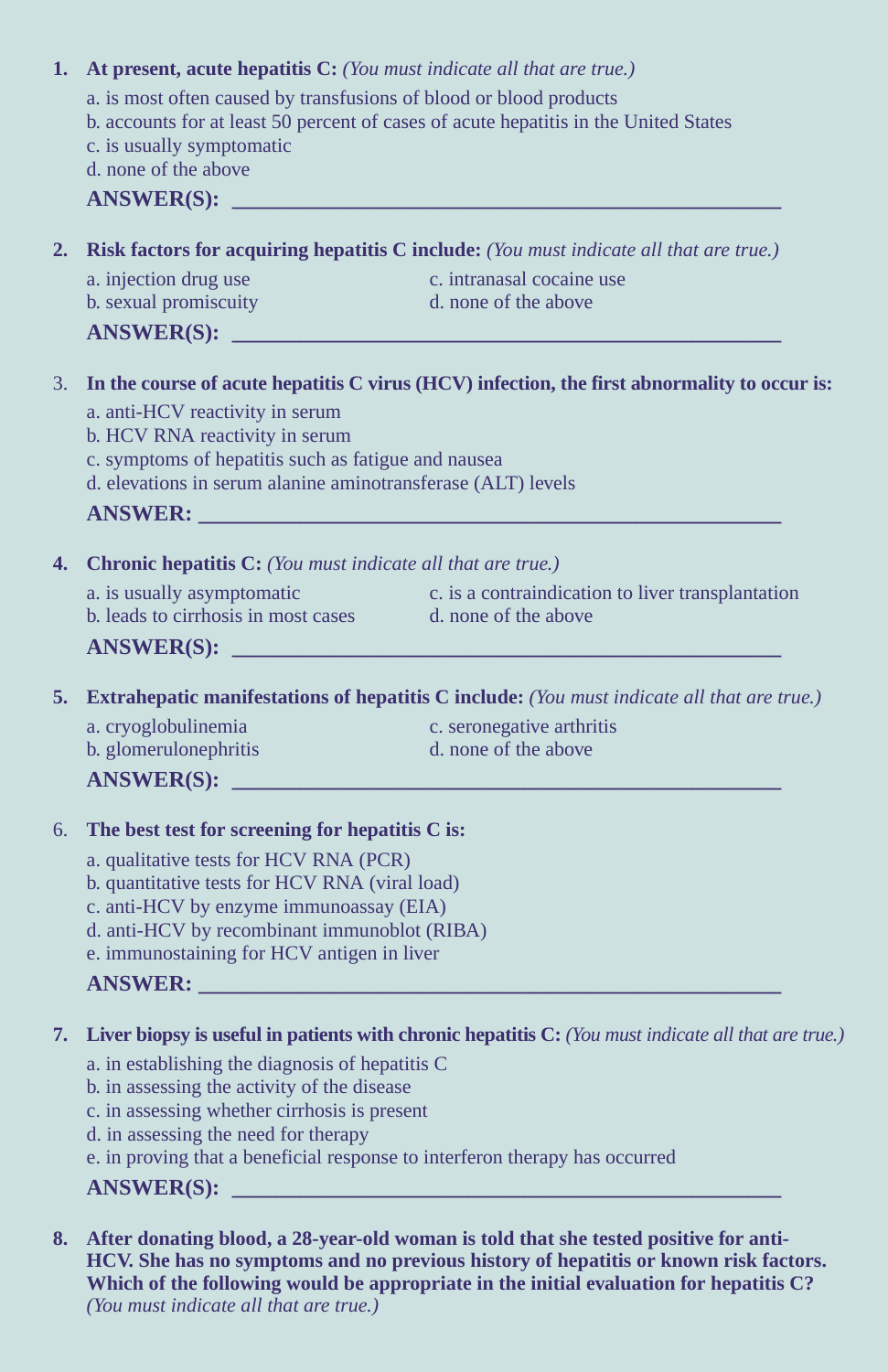| b. qualitative HCV RNA by polymerase chain reaction<br>c. quantitative HCV RNA (viral load)<br>d. HCV RNA genotype<br>e. aminotransferase levels<br><b>ANSWER(S):</b><br>9.<br>The following patients all have chronic hepatitis C with anti-HCV and HCV<br>RNA in serum and a liver biopsy showing chronic hepatitis. All have been<br>tested for serum alanine aminotransferase (ALT) levels, normal being <40 U/L.<br>Which of the following individuals would be reasonable candidates for alpha<br>interferon therapy? (You must indicate all that are true.)<br>a. 60-year-old renal transplant patient with abnormal ALT levels (105 U/L)<br>b. 35-year-old woman with normal ALT levels (24 U/L)<br>c. 50-year-old man with abnormal ALT levels (150 U/L) and HCV genotype 1b<br>d. 40-year-old woman with cryoglobulinemia and minimally abnormal ALT<br>levels $(52 \text{ U/L})$<br>e. 25-year-old injection drug user who has been in rehabilitation for 1 month<br>and has abnormal ALT levels (225 U/L)<br><b>ANSWER(S):</b><br>interferon. Recommended duration of therapy is:<br>a. 6 months<br>b. 12 months<br>c. 18 months<br><b>ANSWER(S):</b><br>11. The recommended dose of alpha interferon for chronic hepatitis C is:<br>d. 5 million units three times weekly<br>a. 3 million units daily<br>b. 5 million units daily<br>e. 10 million units three times weekly<br>c. 3 million units three times weekly<br><b>ANSWER(S):</b> |                                                                              |  |  |  |  |
|--------------------------------------------------------------------------------------------------------------------------------------------------------------------------------------------------------------------------------------------------------------------------------------------------------------------------------------------------------------------------------------------------------------------------------------------------------------------------------------------------------------------------------------------------------------------------------------------------------------------------------------------------------------------------------------------------------------------------------------------------------------------------------------------------------------------------------------------------------------------------------------------------------------------------------------------------------------------------------------------------------------------------------------------------------------------------------------------------------------------------------------------------------------------------------------------------------------------------------------------------------------------------------------------------------------------------------------------------------------------------------------------------------------------------------------------------------|------------------------------------------------------------------------------|--|--|--|--|
|                                                                                                                                                                                                                                                                                                                                                                                                                                                                                                                                                                                                                                                                                                                                                                                                                                                                                                                                                                                                                                                                                                                                                                                                                                                                                                                                                                                                                                                        |                                                                              |  |  |  |  |
|                                                                                                                                                                                                                                                                                                                                                                                                                                                                                                                                                                                                                                                                                                                                                                                                                                                                                                                                                                                                                                                                                                                                                                                                                                                                                                                                                                                                                                                        |                                                                              |  |  |  |  |
|                                                                                                                                                                                                                                                                                                                                                                                                                                                                                                                                                                                                                                                                                                                                                                                                                                                                                                                                                                                                                                                                                                                                                                                                                                                                                                                                                                                                                                                        |                                                                              |  |  |  |  |
|                                                                                                                                                                                                                                                                                                                                                                                                                                                                                                                                                                                                                                                                                                                                                                                                                                                                                                                                                                                                                                                                                                                                                                                                                                                                                                                                                                                                                                                        |                                                                              |  |  |  |  |
|                                                                                                                                                                                                                                                                                                                                                                                                                                                                                                                                                                                                                                                                                                                                                                                                                                                                                                                                                                                                                                                                                                                                                                                                                                                                                                                                                                                                                                                        |                                                                              |  |  |  |  |
|                                                                                                                                                                                                                                                                                                                                                                                                                                                                                                                                                                                                                                                                                                                                                                                                                                                                                                                                                                                                                                                                                                                                                                                                                                                                                                                                                                                                                                                        |                                                                              |  |  |  |  |
|                                                                                                                                                                                                                                                                                                                                                                                                                                                                                                                                                                                                                                                                                                                                                                                                                                                                                                                                                                                                                                                                                                                                                                                                                                                                                                                                                                                                                                                        |                                                                              |  |  |  |  |
|                                                                                                                                                                                                                                                                                                                                                                                                                                                                                                                                                                                                                                                                                                                                                                                                                                                                                                                                                                                                                                                                                                                                                                                                                                                                                                                                                                                                                                                        |                                                                              |  |  |  |  |
|                                                                                                                                                                                                                                                                                                                                                                                                                                                                                                                                                                                                                                                                                                                                                                                                                                                                                                                                                                                                                                                                                                                                                                                                                                                                                                                                                                                                                                                        |                                                                              |  |  |  |  |
|                                                                                                                                                                                                                                                                                                                                                                                                                                                                                                                                                                                                                                                                                                                                                                                                                                                                                                                                                                                                                                                                                                                                                                                                                                                                                                                                                                                                                                                        |                                                                              |  |  |  |  |
|                                                                                                                                                                                                                                                                                                                                                                                                                                                                                                                                                                                                                                                                                                                                                                                                                                                                                                                                                                                                                                                                                                                                                                                                                                                                                                                                                                                                                                                        | 10. The currently recommended therapy of chronic hepatitis C is use of alpha |  |  |  |  |
|                                                                                                                                                                                                                                                                                                                                                                                                                                                                                                                                                                                                                                                                                                                                                                                                                                                                                                                                                                                                                                                                                                                                                                                                                                                                                                                                                                                                                                                        |                                                                              |  |  |  |  |
|                                                                                                                                                                                                                                                                                                                                                                                                                                                                                                                                                                                                                                                                                                                                                                                                                                                                                                                                                                                                                                                                                                                                                                                                                                                                                                                                                                                                                                                        |                                                                              |  |  |  |  |
|                                                                                                                                                                                                                                                                                                                                                                                                                                                                                                                                                                                                                                                                                                                                                                                                                                                                                                                                                                                                                                                                                                                                                                                                                                                                                                                                                                                                                                                        |                                                                              |  |  |  |  |
|                                                                                                                                                                                                                                                                                                                                                                                                                                                                                                                                                                                                                                                                                                                                                                                                                                                                                                                                                                                                                                                                                                                                                                                                                                                                                                                                                                                                                                                        |                                                                              |  |  |  |  |
|                                                                                                                                                                                                                                                                                                                                                                                                                                                                                                                                                                                                                                                                                                                                                                                                                                                                                                                                                                                                                                                                                                                                                                                                                                                                                                                                                                                                                                                        |                                                                              |  |  |  |  |
|                                                                                                                                                                                                                                                                                                                                                                                                                                                                                                                                                                                                                                                                                                                                                                                                                                                                                                                                                                                                                                                                                                                                                                                                                                                                                                                                                                                                                                                        |                                                                              |  |  |  |  |
|                                                                                                                                                                                                                                                                                                                                                                                                                                                                                                                                                                                                                                                                                                                                                                                                                                                                                                                                                                                                                                                                                                                                                                                                                                                                                                                                                                                                                                                        |                                                                              |  |  |  |  |
| 12. A 48-year-old man with chronic hepatitis C (anti-HCV and HCV RNA in serum,<br>liver biopsy showing moderate degrees of fibrosis and inflammation, and alanine<br>amino-transferase levels of 100-200 U/L) is started on alpha interferon therapy.<br>After 3 months blood testing shows that his serum alanine aminotransferase is 72<br>U/L (normal <41 U/L), and he is still positive for HCV RNA in serum. What would<br>vou recommend?                                                                                                                                                                                                                                                                                                                                                                                                                                                                                                                                                                                                                                                                                                                                                                                                                                                                                                                                                                                                         |                                                                              |  |  |  |  |
| a. increase the dose and continue therapy for 3 more months                                                                                                                                                                                                                                                                                                                                                                                                                                                                                                                                                                                                                                                                                                                                                                                                                                                                                                                                                                                                                                                                                                                                                                                                                                                                                                                                                                                            |                                                                              |  |  |  |  |
| b. increase the dose and continue therapy for 9 more months<br>c. continue current regimen of therapy and reassess in 3 more months                                                                                                                                                                                                                                                                                                                                                                                                                                                                                                                                                                                                                                                                                                                                                                                                                                                                                                                                                                                                                                                                                                                                                                                                                                                                                                                    |                                                                              |  |  |  |  |
| d. perform a liver biopsy and if improvement is seen, continue therapy<br>e. stop therapy                                                                                                                                                                                                                                                                                                                                                                                                                                                                                                                                                                                                                                                                                                                                                                                                                                                                                                                                                                                                                                                                                                                                                                                                                                                                                                                                                              |                                                                              |  |  |  |  |
| <b>ANSWER:</b>                                                                                                                                                                                                                                                                                                                                                                                                                                                                                                                                                                                                                                                                                                                                                                                                                                                                                                                                                                                                                                                                                                                                                                                                                                                                                                                                                                                                                                         |                                                                              |  |  |  |  |
|                                                                                                                                                                                                                                                                                                                                                                                                                                                                                                                                                                                                                                                                                                                                                                                                                                                                                                                                                                                                                                                                                                                                                                                                                                                                                                                                                                                                                                                        |                                                                              |  |  |  |  |
| 13. During alpha interferon therapy, blood tests that are helpful in monitoring<br>patients with hepatitis C include: (You must indicate all that are true.)                                                                                                                                                                                                                                                                                                                                                                                                                                                                                                                                                                                                                                                                                                                                                                                                                                                                                                                                                                                                                                                                                                                                                                                                                                                                                           |                                                                              |  |  |  |  |
| a. serum aminotransferases<br>d. HCV RNA presence (qualitative testing)<br>b. thyroid function tests<br>e. HCV genotype                                                                                                                                                                                                                                                                                                                                                                                                                                                                                                                                                                                                                                                                                                                                                                                                                                                                                                                                                                                                                                                                                                                                                                                                                                                                                                                                |                                                                              |  |  |  |  |

c. HCV RNA levels (quantitative testing)

**ANSWER(S): \_\_\_\_\_\_\_\_\_\_\_\_\_\_\_\_\_\_\_\_\_\_\_\_\_\_\_\_\_\_\_\_\_\_\_\_\_\_\_\_\_\_\_\_\_\_\_**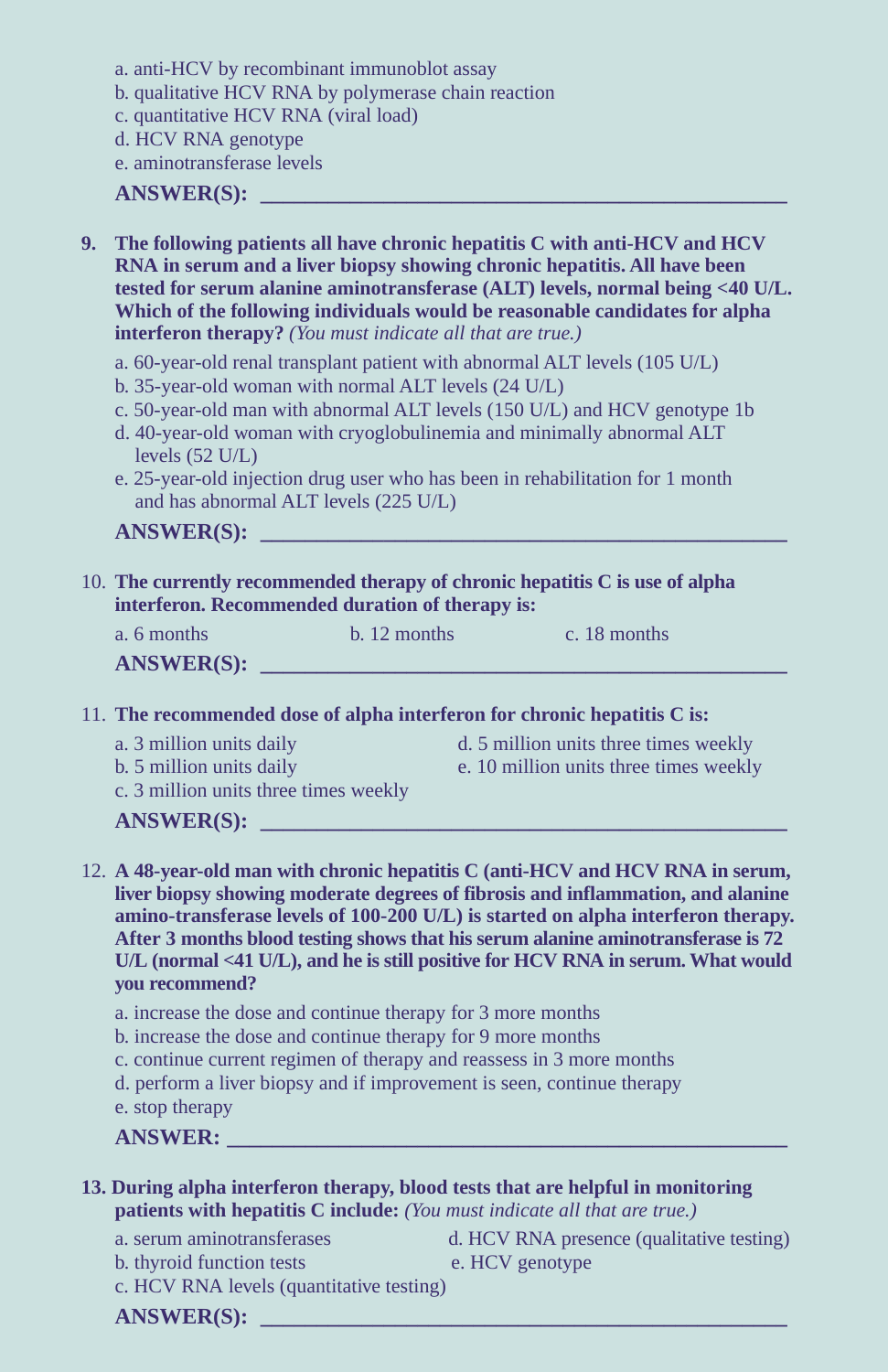#### **14. The appropriate means of documenting a long-term response to alpha interferon therapy of chronic hepatitis C is:**

- a. liver biopsy at the end of treatment
- b. testing for aminotransferases and HCV RNA at the end of treatment
- c. liver biopsy done 6 to 12 months after stopping treatment
- d. serum testing for aminotransferases and HCV RNA 6 to 12 months after stopping treatment
- e. serum testing for aminotransferases and viral load (quantitative HCV RNA) 6 to 12 months after stopping treatment

| <b>ANSWER:</b> |  |
|----------------|--|
|----------------|--|

#### **15. Recommendations to patients with chronic hepatitis C should include:**

*(You must indicate all that are true.)* 

- a. limit intake of alcoholic beverages to less than one drink per day
- b. have sexual partner(s) checked for anti-HCV
- c. avoid serving or preparing food for others
- d. receive hepatitis A vaccination
- e. receive hepatitis B vaccination

#### **ANSWER(S): \_\_\_\_\_\_\_\_\_\_\_\_\_\_\_\_\_\_\_\_\_\_\_\_\_\_\_\_\_\_\_\_\_\_\_\_\_\_\_\_\_\_\_\_\_\_\_\_\_**

Your response to the following two questions is optional and will have no effect on the grading results of this test.

#### **Was the objective of this continuing education activity clearly stated?**

| a. not at all  | c. somewhat     | e. completely |
|----------------|-----------------|---------------|
| b. very little | d. considerably |               |
| <b>ANSWER:</b> |                 |               |

**Did the activity planners provide the necessary information to meet the stated goals and objectives?** 

| a. not at all  | c. somewhat     | e. completely |
|----------------|-----------------|---------------|
| b. very little | d. considerably |               |
| <b>ANSWER:</b> |                 |               |

NAME *(Please type or print clearly)* 

**TITLE** ADDRESS CITY **STATE STATE** *ZIP* PHONE FAX *Please mail test to: CME Program Office of Medical Applications of Research National Institutes of Health Federal Building, Room 618 7550 Wisconsin Avenue MSC9120 Bethesda, MD 20892-9120*